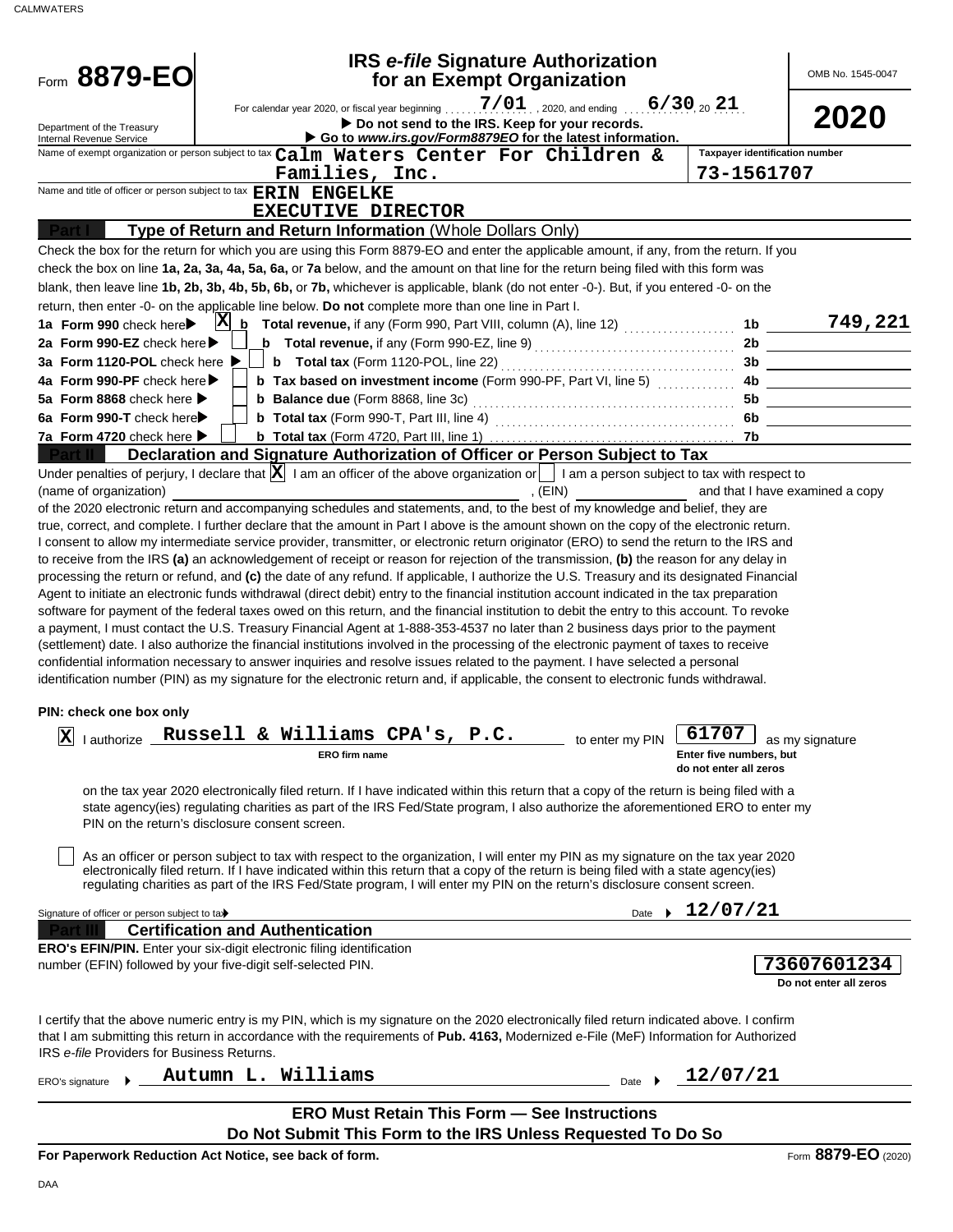CALMWATERS

| <b>Return of Organization Exempt From Income Tax</b> |  |  |
|------------------------------------------------------|--|--|

| 990<br>Form<br>Department of the Treasury                      | <b>Return of Organization Exempt From Income Tax</b><br>Under section 501(c), 527, or 4947(a)(1) of the Internal Revenue Code (except private foundations)<br>Do not enter social security numbers on this form as it may be made public.                                                                                                                                                                                                                                                                                                                           |                                                                                      | OMB No. 1545-0047<br>2020                                            |
|----------------------------------------------------------------|---------------------------------------------------------------------------------------------------------------------------------------------------------------------------------------------------------------------------------------------------------------------------------------------------------------------------------------------------------------------------------------------------------------------------------------------------------------------------------------------------------------------------------------------------------------------|--------------------------------------------------------------------------------------|----------------------------------------------------------------------|
| Internal Revenue Service                                       | Go to www.irs.gov/Form990 for instructions and the latest information.                                                                                                                                                                                                                                                                                                                                                                                                                                                                                              |                                                                                      |                                                                      |
|                                                                | For the 2020 calendar year, or tax year beginning $07/01/20$ , and ending $06/30/21$                                                                                                                                                                                                                                                                                                                                                                                                                                                                                |                                                                                      |                                                                      |
| <b>B</b> Check if applicable:                                  | C Name of organization<br>Calm Waters Center For Children &                                                                                                                                                                                                                                                                                                                                                                                                                                                                                                         |                                                                                      | D Employer identification number                                     |
| Address change                                                 | Families, Inc.                                                                                                                                                                                                                                                                                                                                                                                                                                                                                                                                                      |                                                                                      |                                                                      |
| Name change                                                    | Doing business as                                                                                                                                                                                                                                                                                                                                                                                                                                                                                                                                                   |                                                                                      | 73-1561707                                                           |
| Initial return                                                 | Number and street (or P.O. box if mail is not delivered to street address)<br>501 N. Walker, Ste. 140                                                                                                                                                                                                                                                                                                                                                                                                                                                               | Room/suite                                                                           | E Telephone number<br>405-841-4800                                   |
| Final return/                                                  | City or town, state or province, country, and ZIP or foreign postal code                                                                                                                                                                                                                                                                                                                                                                                                                                                                                            |                                                                                      |                                                                      |
| terminated                                                     | Oklahoma City<br>OK 73102                                                                                                                                                                                                                                                                                                                                                                                                                                                                                                                                           |                                                                                      | 756,698                                                              |
| Amended return                                                 | F Name and address of principal officer:                                                                                                                                                                                                                                                                                                                                                                                                                                                                                                                            | G Gross receipts\$                                                                   |                                                                      |
| Application pending                                            | <b>ERIN ENGELKE</b>                                                                                                                                                                                                                                                                                                                                                                                                                                                                                                                                                 | H(a) Is this a group return for subordinates?<br>H(b) Are all subordinates included? | X No<br>Yes<br>No<br>Yes<br>If "No," attach a list. See instructions |
| Tax-exempt status:                                             | $\mathbf{X}$ 501(c)(3)<br>501(c)<br>$\sum$ (insert no.)<br>4947(a)(1) or<br>527                                                                                                                                                                                                                                                                                                                                                                                                                                                                                     |                                                                                      |                                                                      |
| Website: $\blacktriangleright$                                 | www.calmwaters.org                                                                                                                                                                                                                                                                                                                                                                                                                                                                                                                                                  | H(c) Group exemption number                                                          |                                                                      |
| Form of organization:<br>κ                                     | $ \mathbf{X} $ Corporation<br>Trust<br>Other $\blacktriangleright$<br>Association                                                                                                                                                                                                                                                                                                                                                                                                                                                                                   | L Year of formation: 1999                                                            | <b>M</b> State of legal domicile: $OK$                               |
| <b>Summary</b>                                                 |                                                                                                                                                                                                                                                                                                                                                                                                                                                                                                                                                                     |                                                                                      |                                                                      |
| <b>Activities &amp; Governance</b>                             | 2 Check this box $\blacktriangleright$ if the organization discontinued its operations or disposed of more than 25% of its net assets.<br>3 Number of voting members of the governing body (Part VI, line 1a)<br>4 Number of independent voting members of the governing body (Part VI, line 1b) [1] [1] [1] Number of independent voting members of the governing body (Part VI, line 1b)<br>5 Total number of individuals employed in calendar year 2020 (Part V, line 2a) [[[[[[[[[[[[[[[[[[[[[[[[[[[[[[<br>6 Total number of volunteers (estimate if necessary) | 3<br>$\overline{\mathbf{4}}$<br>5<br>6                                               | 16<br>16<br>8<br>0                                                   |
|                                                                |                                                                                                                                                                                                                                                                                                                                                                                                                                                                                                                                                                     | 7a                                                                                   | 0                                                                    |
|                                                                |                                                                                                                                                                                                                                                                                                                                                                                                                                                                                                                                                                     | 7b                                                                                   | $\mathbf 0$                                                          |
|                                                                |                                                                                                                                                                                                                                                                                                                                                                                                                                                                                                                                                                     | <b>Prior Year</b>                                                                    | <b>Current Year</b>                                                  |
|                                                                | 8 Contributions and grants (Part VIII, line 1h)                                                                                                                                                                                                                                                                                                                                                                                                                                                                                                                     | 431,574                                                                              | 585,584                                                              |
| Revenue                                                        | 9 Program service revenue (Part VIII, line 2g)                                                                                                                                                                                                                                                                                                                                                                                                                                                                                                                      | 66,934                                                                               | 82,893                                                               |
|                                                                |                                                                                                                                                                                                                                                                                                                                                                                                                                                                                                                                                                     | 25,667                                                                               | 88,221                                                               |
|                                                                | 11 Other revenue (Part VIII, column (A), lines 5, 6d, 8c, 9c, 10c, and 11e)                                                                                                                                                                                                                                                                                                                                                                                                                                                                                         | $\overline{29,508}$                                                                  | $-7,477$                                                             |
|                                                                | 12 Total revenue - add lines 8 through 11 (must equal Part VIII, column (A), line 12)                                                                                                                                                                                                                                                                                                                                                                                                                                                                               | 553,683                                                                              | 749,221                                                              |
|                                                                | 13 Grants and similar amounts paid (Part IX, column (A), lines 1-3)                                                                                                                                                                                                                                                                                                                                                                                                                                                                                                 |                                                                                      |                                                                      |
|                                                                | 14 Benefits paid to or for members (Part IX, column (A), line 4)                                                                                                                                                                                                                                                                                                                                                                                                                                                                                                    |                                                                                      |                                                                      |
|                                                                | 15 Salaries, other compensation, employee benefits (Part IX, column (A), lines 5-10)                                                                                                                                                                                                                                                                                                                                                                                                                                                                                | 334,823                                                                              | 364,073                                                              |
| Expenses                                                       | 16aProfessional fundraising fees (Part IX, column (A), line 11e)                                                                                                                                                                                                                                                                                                                                                                                                                                                                                                    |                                                                                      | 0                                                                    |
|                                                                | 138,225<br><b>b</b> Total fundraising expenses (Part IX, column (D), line 25) >                                                                                                                                                                                                                                                                                                                                                                                                                                                                                     |                                                                                      |                                                                      |
|                                                                | 17 Other expenses (Part IX, column (A), lines 11a-11d, 11f-24e)                                                                                                                                                                                                                                                                                                                                                                                                                                                                                                     | 180,027                                                                              | <u>244,695</u>                                                       |
|                                                                | 18 Total expenses. Add lines 13-17 (must equal Part IX, column (A), line 25)                                                                                                                                                                                                                                                                                                                                                                                                                                                                                        | 514,850                                                                              | 608,768                                                              |
|                                                                | 19 Revenue less expenses. Subtract line 18 from line 12                                                                                                                                                                                                                                                                                                                                                                                                                                                                                                             | 38,833                                                                               | 140,453                                                              |
|                                                                |                                                                                                                                                                                                                                                                                                                                                                                                                                                                                                                                                                     | <b>Beginning of Current Year</b>                                                     | End of Year                                                          |
| : Assets or<br>d Balances<br>20 Total assets (Part X, line 16) |                                                                                                                                                                                                                                                                                                                                                                                                                                                                                                                                                                     | 598,025                                                                              | 731,553                                                              |
| 21 Total liabilities (Part X, line 26)                         |                                                                                                                                                                                                                                                                                                                                                                                                                                                                                                                                                                     | 17,140                                                                               | 10,215                                                               |
| 흋                                                              | 22 Net assets or fund balances. Subtract line 21 from line 20                                                                                                                                                                                                                                                                                                                                                                                                                                                                                                       | 580,885                                                                              | 721,338                                                              |
|                                                                | <b>Signature Block</b>                                                                                                                                                                                                                                                                                                                                                                                                                                                                                                                                              |                                                                                      |                                                                      |
|                                                                | Under penalties of perjury, I declare that I have examined this return, including accompanying schedules and statements, and to the best of my knowledge and belief, it is                                                                                                                                                                                                                                                                                                                                                                                          |                                                                                      |                                                                      |

true, correct, and complete. Declaration of preparer (other than officer) is based on all information of which preparer has any knowledge.

| Sign                                                                                         |                    | Signature of officer       |                              |  |                                                                                 |                    |      |              | Date          |              |           |
|----------------------------------------------------------------------------------------------|--------------------|----------------------------|------------------------------|--|---------------------------------------------------------------------------------|--------------------|------|--------------|---------------|--------------|-----------|
| <b>Here</b>                                                                                  |                    | <b>ERIN</b>                | <b>ENGELKE</b>               |  |                                                                                 | EXECUTIVE DIRECTOR |      |              |               |              |           |
|                                                                                              |                    |                            | Type or print name and title |  |                                                                                 |                    |      |              |               |              |           |
|                                                                                              |                    | Print/Type preparer's name |                              |  | Preparer's signature                                                            |                    | Date |              | Check         | PTIN         |           |
| Paid                                                                                         | Autumn L. Williams |                            |                              |  | Autumn L. Williams                                                              |                    |      |              | self-employed | P01275073    |           |
| Preparer                                                                                     |                    | Firm's name                |                              |  | Russell & Williams CPA's, P.C.                                                  |                    |      | Firm's $EIN$ |               | 73-1349920   |           |
| Use Only                                                                                     |                    |                            |                              |  | 2812 NW 57th St Ste 102                                                         |                    |      |              |               |              |           |
|                                                                                              |                    | Firm's address             |                              |  | Oklahoma City, OK 73112-7064                                                    |                    |      | Phone no.    |               | 405-607-8743 |           |
|                                                                                              |                    |                            |                              |  | May the IRS discuss this return with the preparer shown above? See instructions |                    |      |              |               | IхI<br>Yes   | <b>No</b> |
| Form 990 (2020)<br>For Paperwork Reduction Act Notice, see the separate instructions.<br>DAA |                    |                            |                              |  |                                                                                 |                    |      |              |               |              |           |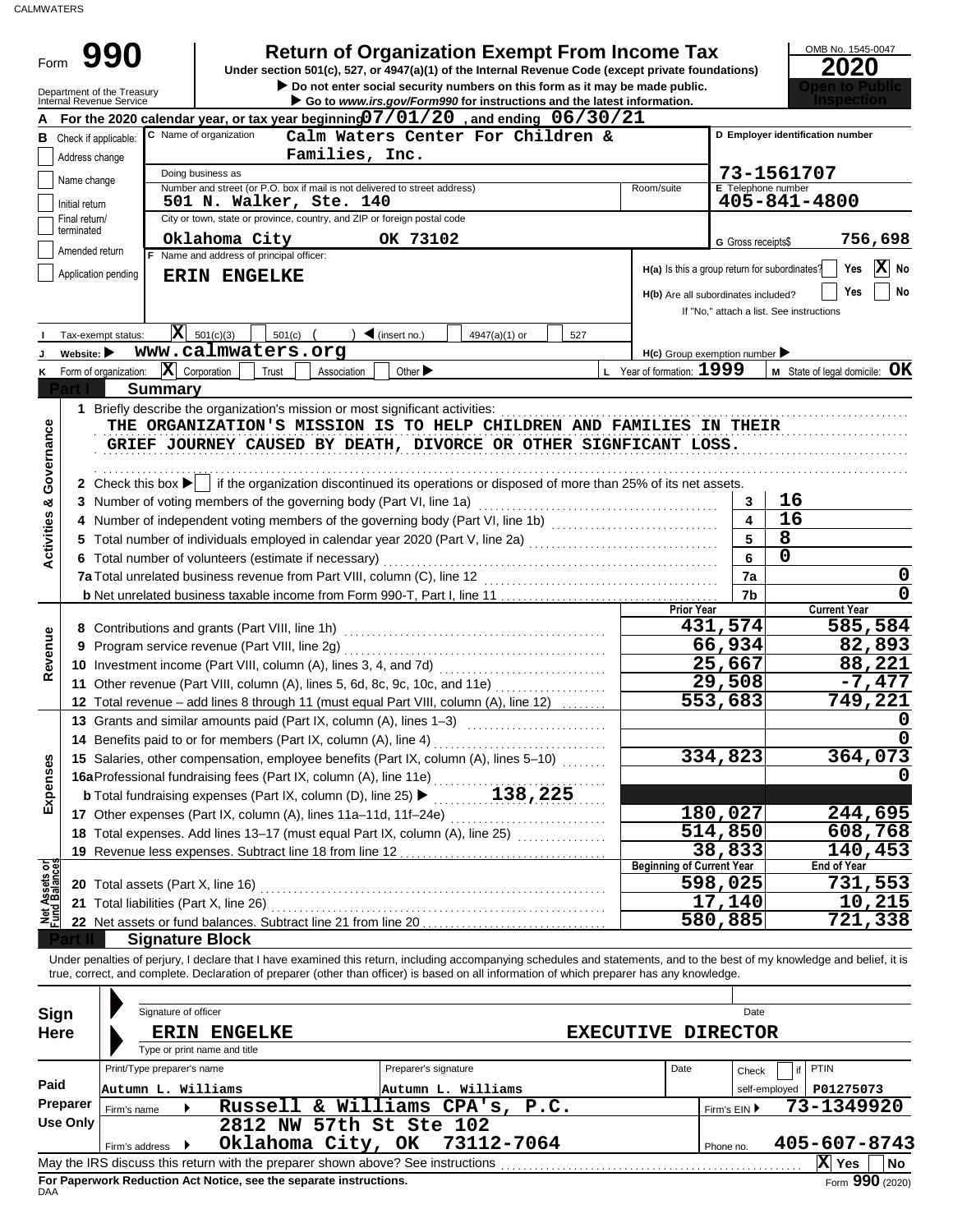$\overline{a}$ J.

| <b>Statement of Program Service Accomplishments</b>                                                                                                                                                                                                                                                                                                                                                                                                                                      |                       |
|------------------------------------------------------------------------------------------------------------------------------------------------------------------------------------------------------------------------------------------------------------------------------------------------------------------------------------------------------------------------------------------------------------------------------------------------------------------------------------------|-----------------------|
|                                                                                                                                                                                                                                                                                                                                                                                                                                                                                          |                       |
| Check if Schedule O contains a response or note to any line in this Part III                                                                                                                                                                                                                                                                                                                                                                                                             |                       |
| 1 Briefly describe the organization's mission:                                                                                                                                                                                                                                                                                                                                                                                                                                           |                       |
| THE ORGANIZATION'S MISSION IS TO HELP CHILDREN AND FAMILIES IN THEIR                                                                                                                                                                                                                                                                                                                                                                                                                     |                       |
| GRIEF JOURNEY CAUSED BY DEATH, DIVORCE OR OTHER SIGNFICANT LOSS.                                                                                                                                                                                                                                                                                                                                                                                                                         |                       |
|                                                                                                                                                                                                                                                                                                                                                                                                                                                                                          |                       |
| 2 Did the organization undertake any significant program services during the year which were not listed on the                                                                                                                                                                                                                                                                                                                                                                           |                       |
| prior Form 990 or 990-EZ?                                                                                                                                                                                                                                                                                                                                                                                                                                                                | Yes $\overline{X}$ No |
| If "Yes," describe these new services on Schedule O.                                                                                                                                                                                                                                                                                                                                                                                                                                     |                       |
| Did the organization cease conducting, or make significant changes in how it conducts, any program                                                                                                                                                                                                                                                                                                                                                                                       |                       |
| services?                                                                                                                                                                                                                                                                                                                                                                                                                                                                                | Yes $\overline{X}$ No |
| If "Yes," describe these changes on Schedule O.                                                                                                                                                                                                                                                                                                                                                                                                                                          |                       |
| Describe the organization's program service accomplishments for each of its three largest program services, as measured by                                                                                                                                                                                                                                                                                                                                                               |                       |
| expenses. Section 501(c)(3) and 501(c)(4) organizations are required to report the amount of grants and allocations to others,                                                                                                                                                                                                                                                                                                                                                           |                       |
| the total expenses, and revenue, if any, for each program service reported.                                                                                                                                                                                                                                                                                                                                                                                                              |                       |
|                                                                                                                                                                                                                                                                                                                                                                                                                                                                                          |                       |
| ) (Revenue \$<br>4a (Code:                                                                                                                                                                                                                                                                                                                                                                                                                                                               |                       |
| CONTINUE THE HEALING PROCESS. CALM WATERS OFFERS FREE EVENING GRIEF SUPPORT<br>GROUPS TO THOSE WHO HAVE EXPERIENCED THE DEATH OF A LOVED ONE OR A DIVORCE.<br>FREE SCHOOL-BASED GRIEF GROUPS PROVIDE SUPPORT FOR STUDENTS (PRE-K THROUGH<br>12TH GRADE) IN METRO AREA SCHOOLS. THESE GROUPS ARE FOR STUDENTS WITH<br>FAMILY LOSS ISSUES SUCH AS: DEATH, DIVORCE, FOSTER CARE, THE DEPLOYMENT,<br>INCARCERATION OR DEPORTATION OF A PARENT OR GUARDIAN AS WELL AS COMMUNITY<br>DISASTERS. |                       |
|                                                                                                                                                                                                                                                                                                                                                                                                                                                                                          |                       |
|                                                                                                                                                                                                                                                                                                                                                                                                                                                                                          |                       |
|                                                                                                                                                                                                                                                                                                                                                                                                                                                                                          |                       |
| N/A                                                                                                                                                                                                                                                                                                                                                                                                                                                                                      |                       |
|                                                                                                                                                                                                                                                                                                                                                                                                                                                                                          |                       |
|                                                                                                                                                                                                                                                                                                                                                                                                                                                                                          |                       |
|                                                                                                                                                                                                                                                                                                                                                                                                                                                                                          |                       |
|                                                                                                                                                                                                                                                                                                                                                                                                                                                                                          |                       |
|                                                                                                                                                                                                                                                                                                                                                                                                                                                                                          |                       |
|                                                                                                                                                                                                                                                                                                                                                                                                                                                                                          |                       |
|                                                                                                                                                                                                                                                                                                                                                                                                                                                                                          |                       |
|                                                                                                                                                                                                                                                                                                                                                                                                                                                                                          |                       |
|                                                                                                                                                                                                                                                                                                                                                                                                                                                                                          |                       |
|                                                                                                                                                                                                                                                                                                                                                                                                                                                                                          |                       |
|                                                                                                                                                                                                                                                                                                                                                                                                                                                                                          |                       |
| N/A                                                                                                                                                                                                                                                                                                                                                                                                                                                                                      |                       |
|                                                                                                                                                                                                                                                                                                                                                                                                                                                                                          |                       |
|                                                                                                                                                                                                                                                                                                                                                                                                                                                                                          |                       |
|                                                                                                                                                                                                                                                                                                                                                                                                                                                                                          |                       |
|                                                                                                                                                                                                                                                                                                                                                                                                                                                                                          |                       |
|                                                                                                                                                                                                                                                                                                                                                                                                                                                                                          |                       |
|                                                                                                                                                                                                                                                                                                                                                                                                                                                                                          |                       |
|                                                                                                                                                                                                                                                                                                                                                                                                                                                                                          |                       |
|                                                                                                                                                                                                                                                                                                                                                                                                                                                                                          |                       |
|                                                                                                                                                                                                                                                                                                                                                                                                                                                                                          |                       |
|                                                                                                                                                                                                                                                                                                                                                                                                                                                                                          |                       |
|                                                                                                                                                                                                                                                                                                                                                                                                                                                                                          |                       |
| 4d Other program services (Describe on Schedule O.)                                                                                                                                                                                                                                                                                                                                                                                                                                      |                       |
| (Expenses \$<br>including grants of \$<br>(Revenue \$                                                                                                                                                                                                                                                                                                                                                                                                                                    |                       |
| 399,612<br>4e Total program service expenses                                                                                                                                                                                                                                                                                                                                                                                                                                             |                       |

 $\overline{a}$ 

 $\overline{a}$  $\overline{a}$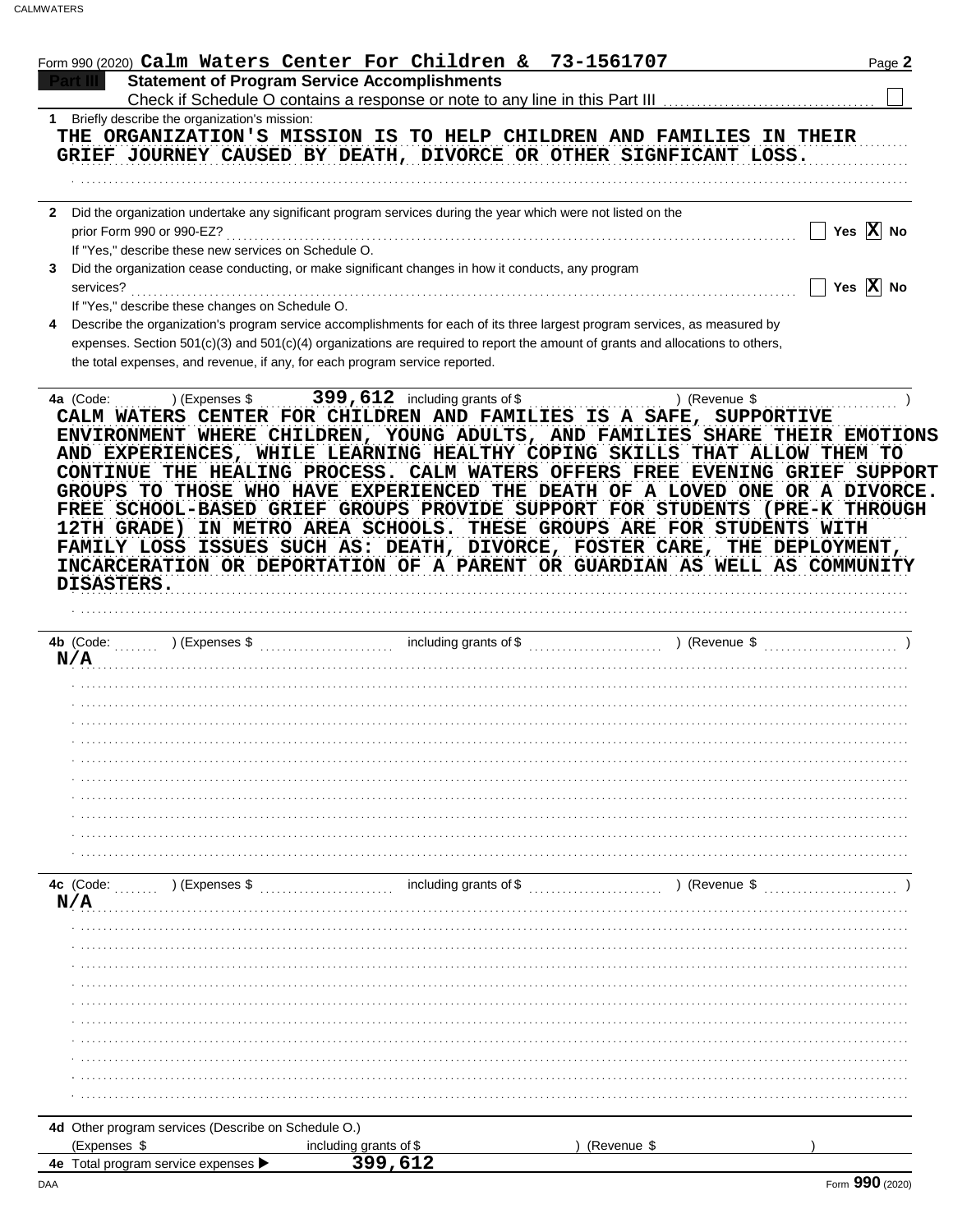### Form 990 (2020) Page **3 Calm Waters Center For Children & 73-1561707**

**Part IV Checklist of Required Schedules** 

|          |                                                                                                                                                                                                                                                   |                 | Yes | No     |
|----------|---------------------------------------------------------------------------------------------------------------------------------------------------------------------------------------------------------------------------------------------------|-----------------|-----|--------|
| 1.       | Is the organization described in section $501(c)(3)$ or $4947(a)(1)$ (other than a private foundation)? If "Yes,"                                                                                                                                 |                 |     |        |
|          | complete Schedule A                                                                                                                                                                                                                               | 1               | x   |        |
| 2        |                                                                                                                                                                                                                                                   | $\mathbf{2}$    | X   |        |
| 3        | Did the organization engage in direct or indirect political campaign activities on behalf of or in opposition to                                                                                                                                  |                 |     |        |
|          | candidates for public office? If "Yes," complete Schedule C, Part I                                                                                                                                                                               | 3               |     | X      |
| 4        | Section 501(c)(3) organizations. Did the organization engage in lobbying activities, or have a section 501(h)                                                                                                                                     |                 |     |        |
|          | election in effect during the tax year? If "Yes," complete Schedule C, Part II                                                                                                                                                                    | 4               |     | x      |
| 5        | Is the organization a section $501(c)(4)$ , $501(c)(5)$ , or $501(c)(6)$ organization that receives membership dues,                                                                                                                              |                 |     |        |
|          | assessments, or similar amounts as defined in Revenue Procedure 98-19? If "Yes," complete Schedule C, Part III                                                                                                                                    | 5               |     | x      |
| 6        | Did the organization maintain any donor advised funds or any similar funds or accounts for which donors                                                                                                                                           |                 |     |        |
|          | have the right to provide advice on the distribution or investment of amounts in such funds or accounts? If                                                                                                                                       |                 |     |        |
|          | "Yes," complete Schedule D, Part I                                                                                                                                                                                                                | 6               |     | X      |
| 7        | Did the organization receive or hold a conservation easement, including easements to preserve open space,                                                                                                                                         | 7               |     | X      |
| 8        | the environment, historic land areas, or historic structures? If "Yes," complete Schedule D, Part II<br>Did the organization maintain collections of works of art, historical treasures, or other similar assets? If "Yes,"                       |                 |     |        |
|          | complete Schedule D, Part III                                                                                                                                                                                                                     | 8               |     | x      |
| 9        | Did the organization report an amount in Part X, line 21, for escrow or custodial account liability, serve as a                                                                                                                                   |                 |     |        |
|          | custodian for amounts not listed in Part X; or provide credit counseling, debt management, credit repair, or                                                                                                                                      |                 |     |        |
|          | debt negotiation services? If "Yes," complete Schedule D, Part IV                                                                                                                                                                                 | 9               |     | X      |
| 10       | Did the organization, directly or through a related organization, hold assets in donor-restricted endowments                                                                                                                                      |                 |     |        |
|          | or in quasi endowments? If "Yes," complete Schedule D, Part V                                                                                                                                                                                     | 10              |     | X      |
| 11       | If the organization's answer to any of the following questions is "Yes," then complete Schedule D, Parts VI,                                                                                                                                      |                 |     |        |
|          | VII, VIII, IX, or X as applicable.                                                                                                                                                                                                                |                 |     |        |
|          | a Did the organization report an amount for land, buildings, and equipment in Part X, line 10? If "Yes,"                                                                                                                                          |                 |     |        |
|          | complete Schedule D, Part VI                                                                                                                                                                                                                      | 11a             | X   |        |
|          | <b>b</b> Did the organization report an amount for investments—other securities in Part X, line 12, that is 5% or more                                                                                                                            |                 |     |        |
|          | of its total assets reported in Part X, line 16? If "Yes," complete Schedule D, Part VII                                                                                                                                                          | 11 <sub>b</sub> |     | x      |
| C        | Did the organization report an amount for investments—program related in Part X, line 13, that is 5% or more                                                                                                                                      |                 |     |        |
|          | of its total assets reported in Part X, line 16? If "Yes," complete Schedule D, Part VIII [[[[[[[[[[[[[[[[[[[[                                                                                                                                    | 11c             |     | x      |
| d        | Did the organization report an amount for other assets in Part X, line 15, that is 5% or more of its total assets                                                                                                                                 |                 |     |        |
|          | reported in Part X, line 16? If "Yes," complete Schedule D, Part IX                                                                                                                                                                               | 11d             | x   |        |
| е        | Did the organization report an amount for other liabilities in Part X, line 25? If "Yes," complete Schedule D, Part X                                                                                                                             | 11e             |     | X      |
| f        | Did the organization's separate or consolidated financial statements for the tax year include a footnote that addresses                                                                                                                           |                 |     | X      |
|          | the organization's liability for uncertain tax positions under FIN 48 (ASC 740)? If "Yes," complete Schedule D, Part X<br>12a Did the organization obtain separate, independent audited financial statements for the tax year? If "Yes," complete | 11f             |     |        |
|          |                                                                                                                                                                                                                                                   | 12a             | x   |        |
| b        | Was the organization included in consolidated, independent audited financial statements for the tax year? If                                                                                                                                      |                 |     |        |
|          | "Yes," and if the organization answered "No" to line 12a, then completing Schedule D, Parts XI and XII is optional                                                                                                                                | 12b             |     | X      |
| 13       |                                                                                                                                                                                                                                                   | 13              |     | X      |
| 14a      |                                                                                                                                                                                                                                                   | 14a             |     | x      |
| b        | Did the organization have aggregate revenues or expenses of more than \$10,000 from grantmaking,                                                                                                                                                  |                 |     |        |
|          | fundraising, business, investment, and program service activities outside the United States, or aggregate                                                                                                                                         |                 |     |        |
|          |                                                                                                                                                                                                                                                   | 14b             |     | X      |
| 15       | Did the organization report on Part IX, column (A), line 3, more than \$5,000 of grants or other assistance to or                                                                                                                                 |                 |     |        |
|          | for any foreign organization? If "Yes," complete Schedule F, Parts II and IV                                                                                                                                                                      | 15              |     | X      |
| 16       | Did the organization report on Part IX, column (A), line 3, more than \$5,000 of aggregate grants or other                                                                                                                                        |                 |     |        |
|          | assistance to or for foreign individuals? If "Yes," complete Schedule F, Parts III and IV                                                                                                                                                         | 16              |     | x      |
| 17       | Did the organization report a total of more than \$15,000 of expenses for professional fundraising services on                                                                                                                                    |                 |     |        |
|          | Part IX, column (A), lines 6 and 11e? If "Yes," complete Schedule G, Part I See instructions [[[[[[[[[[[[[[[[                                                                                                                                     | 17              |     | X      |
| 18       | Did the organization report more than \$15,000 total of fundraising event gross income and contributions on                                                                                                                                       |                 |     |        |
|          | Part VIII, lines 1c and 8a? If "Yes," complete Schedule G, Part II                                                                                                                                                                                | 18              | x   |        |
| 19       | Did the organization report more than \$15,000 of gross income from gaming activities on Part VIII, line 9a?                                                                                                                                      |                 |     |        |
|          |                                                                                                                                                                                                                                                   | 19              |     | x<br>x |
| 20a<br>b | If "Yes" to line 20a, did the organization attach a copy of its audited financial statements to this return?                                                                                                                                      | 20a<br>20b      |     |        |
| 21       | Did the organization report more than \$5,000 of grants or other assistance to any domestic organization or                                                                                                                                       |                 |     |        |
|          |                                                                                                                                                                                                                                                   | 21              |     | X      |
|          |                                                                                                                                                                                                                                                   |                 |     |        |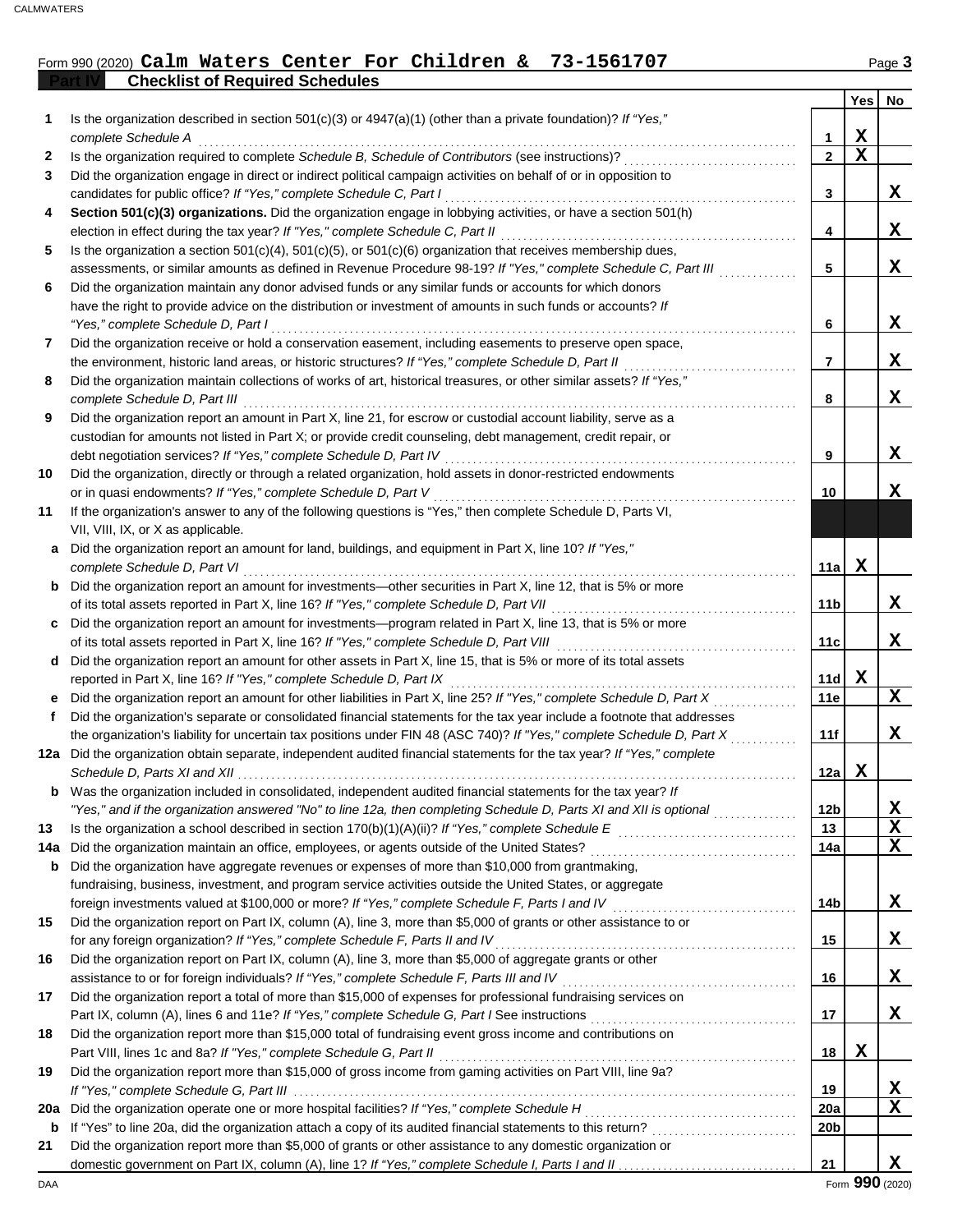#### Form 990 (2020) **Calm Waters Center For Children & 73-1561707** Page 4 **Calm Waters Center For Children & 73-1561707**

**Part IV Checklist of Required Schedules** *(continued)* 

|     |                                                                                                                                                                                  |                 | Yes    | No               |
|-----|----------------------------------------------------------------------------------------------------------------------------------------------------------------------------------|-----------------|--------|------------------|
| 22  | Did the organization report more than \$5,000 of grants or other assistance to or for domestic individuals on                                                                    |                 |        |                  |
|     | Part IX, column (A), line 2? If "Yes," complete Schedule I, Parts I and III                                                                                                      | 22              |        | X                |
| 23  | Did the organization answer "Yes" to Part VII, Section A, line 3, 4, or 5 about compensation of the                                                                              |                 |        |                  |
|     | organization's current and former officers, directors, trustees, key employees, and highest compensated                                                                          |                 |        |                  |
|     | employees? If "Yes," complete Schedule J                                                                                                                                         | 23              |        | X                |
|     | 24a Did the organization have a tax-exempt bond issue with an outstanding principal amount of more than                                                                          |                 |        |                  |
|     | \$100,000 as of the last day of the year, that was issued after December 31, 2002? If "Yes," answer lines 24b                                                                    |                 |        | X                |
| b   | through 24d and complete Schedule K. If "No," go to line 25a<br>Did the organization invest any proceeds of tax-exempt bonds beyond a temporary period exception?                | 24a<br>24b      |        |                  |
| c   | Did the organization maintain an escrow account other than a refunding escrow at any time during the year                                                                        |                 |        |                  |
|     | to defease any tax-exempt bonds?                                                                                                                                                 | 24c             |        |                  |
| d   | Did the organization act as an "on behalf of" issuer for bonds outstanding at any time during the year?                                                                          | 24d             |        |                  |
|     | 25a Section 501(c)(3), 501(c)(4), and 501(c)(29) organizations. Did the organization engage in an excess benefit                                                                 |                 |        |                  |
|     | transaction with a disqualified person during the year? If "Yes," complete Schedule L, Part I                                                                                    | 25a             |        | X                |
| b   | Is the organization aware that it engaged in an excess benefit transaction with a disqualified person in a prior                                                                 |                 |        |                  |
|     | year, and that the transaction has not been reported on any of the organization's prior Forms 990 or 990-EZ?                                                                     |                 |        |                  |
|     | If "Yes," complete Schedule L, Part I                                                                                                                                            | 25b             |        | X                |
| 26  | Did the organization report any amount on Part X, line 5 or 22, for receivables from or payables to any current                                                                  |                 |        |                  |
|     | or former officer, director, trustee, key employee, creator or founder, substantial contributor, or 35%                                                                          |                 |        |                  |
|     | controlled entity or family member of any of these persons? If "Yes," complete Schedule L, Part II                                                                               | 26              |        | X                |
| 27  | Did the organization provide a grant or other assistance to any current or former officer, director, trustee, key                                                                |                 |        |                  |
|     | employee, creator or founder, substantial contributor or employee thereof, a grant selection committee                                                                           |                 |        |                  |
|     | member, or to a 35% controlled entity (including an employee thereof) or family member of any of these                                                                           |                 |        |                  |
|     | persons? If "Yes," complete Schedule L, Part III                                                                                                                                 | 27              |        | x                |
| 28  | Was the organization a party to a business transaction with one of the following parties (see Schedule L, Part                                                                   |                 |        |                  |
|     | IV instructions, for applicable filing thresholds, conditions, and exceptions):                                                                                                  |                 |        |                  |
| a   | A current or former officer, director, trustee, key employee, creator or founder, or substantial contributor? If                                                                 |                 |        |                  |
|     | "Yes," complete Schedule L, Part IV                                                                                                                                              | 28a             |        | X<br>$\mathbf x$ |
| b   | A family member of any individual described in line 28a? If "Yes," complete Schedule L, Part IV                                                                                  | 28b             |        |                  |
| c   | A 35% controlled entity of one or more individuals and/or organizations described in lines 28a or 28b? If<br>"Yes," complete Schedule L, Part IV                                 | 28c             |        | X                |
| 29  | Did the organization receive more than \$25,000 in non-cash contributions? If "Yes," complete Schedule M                                                                         | 29              |        | $\mathbf X$      |
| 30  | Did the organization receive contributions of art, historical treasures, or other similar assets, or qualified                                                                   |                 |        |                  |
|     | conservation contributions? If "Yes," complete Schedule M                                                                                                                        | 30              |        | X                |
| 31  | Did the organization liquidate, terminate, or dissolve and cease operations? If "Yes," complete Schedule N, Part I                                                               | 31              |        | $\mathbf X$      |
| 32  | Did the organization sell, exchange, dispose of, or transfer more than 25% of its net assets? If "Yes,"                                                                          |                 |        |                  |
|     | complete Schedule N, Part II                                                                                                                                                     | 32              |        | Δ.               |
| 33  | Did the organization own 100% of an entity disregarded as separate from the organization under Regulations                                                                       |                 |        |                  |
|     | sections 301.7701-2 and 301.7701-3? If "Yes," complete Schedule R, Part I                                                                                                        | 33              |        | X                |
| 34  | Was the organization related to any tax-exempt or taxable entity? If "Yes," complete Schedule R, Part II, III,                                                                   |                 |        |                  |
|     | or IV, and Part V, line 1                                                                                                                                                        | 34              |        | X                |
| 35а | Did the organization have a controlled entity within the meaning of section 512(b)(13)?                                                                                          | 35a             |        | $\mathbf X$      |
| b   | If "Yes" to line 35a, did the organization receive any payment from or engage in any transaction with a                                                                          |                 |        |                  |
|     | controlled entity within the meaning of section 512(b)(13)? If "Yes," complete Schedule R, Part V, line 2                                                                        | 35 <sub>b</sub> |        |                  |
| 36  | Section 501(c)(3) organizations. Did the organization make any transfers to an exempt non-charitable                                                                             |                 |        |                  |
|     | related organization? If "Yes," complete Schedule R, Part V, line 2                                                                                                              | 36              |        | X                |
| 37  | Did the organization conduct more than 5% of its activities through an entity that is not a related organization                                                                 |                 |        |                  |
|     | and that is treated as a partnership for federal income tax purposes? If "Yes," complete Schedule R, Part VI                                                                     | 37              |        | X                |
| 38  | Did the organization complete Schedule O and provide explanations in Schedule O for Part VI, lines 11b and<br>19? Note: All Form 990 filers are required to complete Schedule O. | 38              | X      |                  |
|     | <b>Statements Regarding Other IRS Filings and Tax Compliance</b>                                                                                                                 |                 |        |                  |
|     | Check if Schedule O contains a response or note to any line in this Part V                                                                                                       |                 |        |                  |
|     |                                                                                                                                                                                  |                 | Yes No |                  |
| 1a  | 17<br>Enter the number reported in Box 3 of Form 1096. Enter -0- if not applicable<br>1a                                                                                         |                 |        |                  |
| b   | $\mathbf 0$<br>1 <sub>b</sub><br>Enter the number of Forms W-2G included in line 1a. Enter -0- if not applicable                                                                 |                 |        |                  |
| c   | Did the organization comply with backup withholding rules for reportable payments to vendors and                                                                                 |                 |        |                  |
|     |                                                                                                                                                                                  | 1 <sub>c</sub>  |        |                  |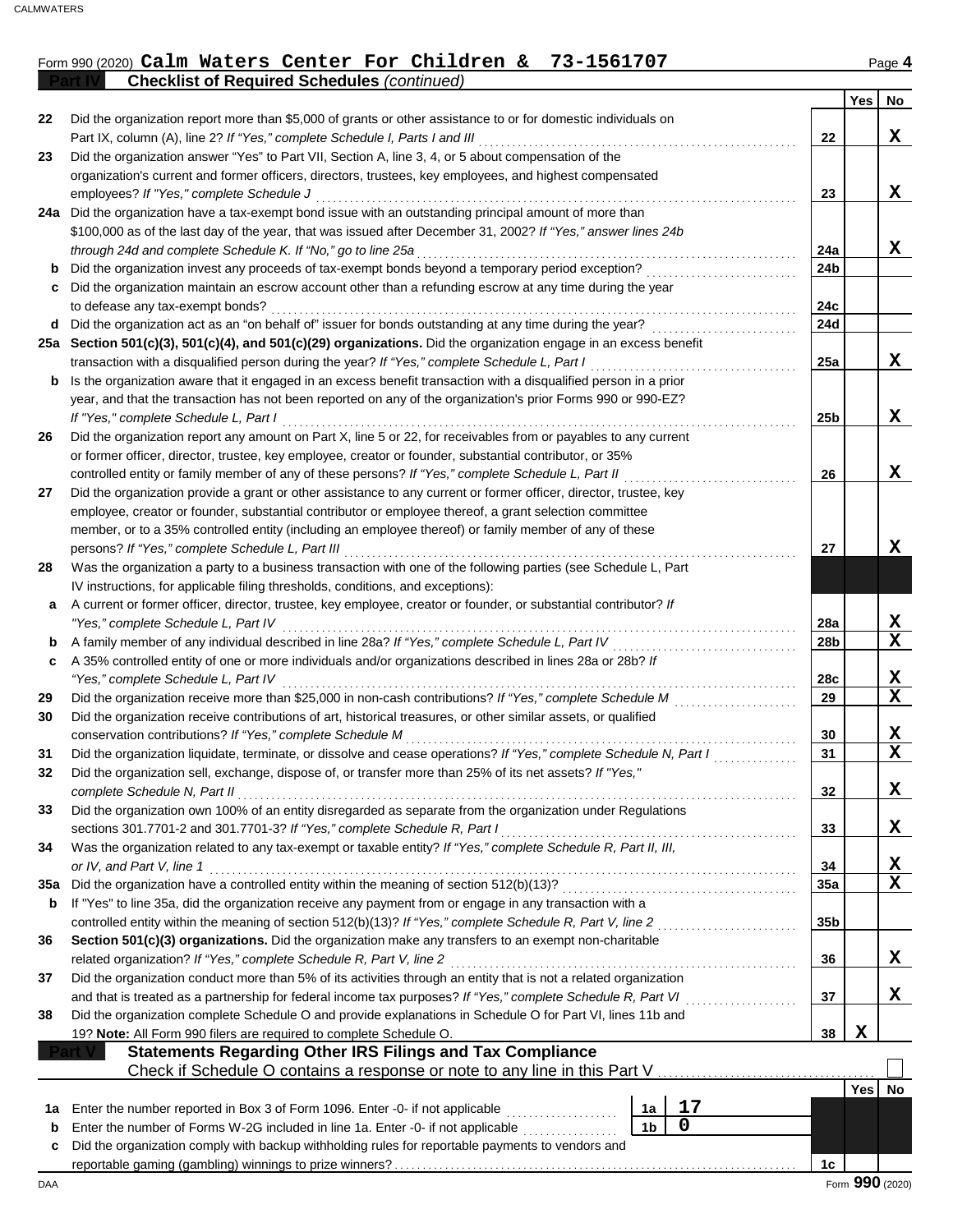|    | Form 990 (2020) Calm Waters Center For Children & 73-1561707<br>Statements Regarding Other IRS Filings and Tax Compliance (continued) |    |           |       | Page 5 |
|----|---------------------------------------------------------------------------------------------------------------------------------------|----|-----------|-------|--------|
|    |                                                                                                                                       |    |           | res l |        |
| 2a | Enter the number of employees reported on Form W-3, Transmittal of Wage and Tax                                                       |    |           |       |        |
|    | Statements, filed for the calendar year ending with or within the year covered by this return                                         | 2a |           |       |        |
| b  | If at least one is reported on line 2a, did the organization file all required federal employment tax returns?                        |    | <b>2b</b> |       |        |
|    | <b>Note:</b> If the sum of lines 1a and 2a is greater than 250, you may be required to e-file (see instructions)                      |    |           |       |        |

|         |                                                                                                                                                               |                 |  | 3a                   |             | X                |  |  |
|---------|---------------------------------------------------------------------------------------------------------------------------------------------------------------|-----------------|--|----------------------|-------------|------------------|--|--|
| За<br>b | If "Yes," has it filed a Form 990-T for this year? If "No" to line 3b, provide an explanation on Schedule O                                                   |                 |  | 3 <sub>b</sub>       |             |                  |  |  |
|         |                                                                                                                                                               |                 |  |                      |             |                  |  |  |
| 4a      | At any time during the calendar year, did the organization have an interest in, or a signature or other authority over,                                       |                 |  |                      |             | x                |  |  |
|         | a financial account in a foreign country (such as a bank account, securities account, or other financial account)?                                            |                 |  | 4a                   |             |                  |  |  |
| b       | If "Yes," enter the name of the foreign country ▶                                                                                                             |                 |  |                      |             |                  |  |  |
|         | See instructions for filing requirements for FinCEN Form 114, Report of Foreign Bank and Financial Accounts (FBAR).                                           |                 |  | 5a                   |             | X                |  |  |
| 5а      | Did any taxable party notify the organization that it was or is a party to a prohibited tax shelter transaction?                                              |                 |  |                      |             |                  |  |  |
| b       |                                                                                                                                                               |                 |  | 5 <sub>b</sub><br>5c |             | $\mathbf X$      |  |  |
| c       | If "Yes" to line 5a or 5b, did the organization file Form 8886-T?                                                                                             |                 |  |                      |             |                  |  |  |
| 6a      | Does the organization have annual gross receipts that are normally greater than \$100,000, and did the                                                        |                 |  |                      |             |                  |  |  |
|         | organization solicit any contributions that were not tax deductible as charitable contributions?                                                              |                 |  | 6a                   |             | X                |  |  |
| b       | If "Yes," did the organization include with every solicitation an express statement that such contributions or                                                |                 |  |                      |             |                  |  |  |
|         | gifts were not tax deductible?                                                                                                                                |                 |  | 6b                   |             |                  |  |  |
| 7       | Organizations that may receive deductible contributions under section 170(c).                                                                                 |                 |  |                      |             |                  |  |  |
| a       | Did the organization receive a payment in excess of \$75 made partly as a contribution and partly for goods                                                   |                 |  |                      |             |                  |  |  |
|         | and services provided to the payor?                                                                                                                           |                 |  | 7a                   | $\mathbf x$ |                  |  |  |
| b       |                                                                                                                                                               |                 |  | 7b                   | X           |                  |  |  |
| c       | Did the organization sell, exchange, or otherwise dispose of tangible personal property for which it was                                                      |                 |  |                      |             |                  |  |  |
|         | required to file Form 8282?                                                                                                                                   |                 |  | 7c                   |             | X                |  |  |
| d       |                                                                                                                                                               | 7d              |  |                      |             |                  |  |  |
| е       | Did the organization receive any funds, directly or indirectly, to pay premiums on a personal benefit contract?                                               |                 |  | 7e                   |             | X<br>$\mathbf x$ |  |  |
| f       | Did the organization, during the year, pay premiums, directly or indirectly, on a personal benefit contract?                                                  |                 |  | 7f                   |             | $\mathbf x$      |  |  |
| q       | If the organization received a contribution of qualified intellectual property, did the organization file Form 8899 as required?                              |                 |  | 7g                   |             | $\mathbf X$      |  |  |
| h       | If the organization received a contribution of cars, boats, airplanes, or other vehicles, did the organization file a Form 1098-C?                            |                 |  | 7h                   |             |                  |  |  |
| 8       | Sponsoring organizations maintaining donor advised funds. Did a donor advised fund maintained by the                                                          |                 |  |                      |             |                  |  |  |
|         | sponsoring organization have excess business holdings at any time during the year?                                                                            |                 |  | 8                    |             |                  |  |  |
| 9       | Sponsoring organizations maintaining donor advised funds.                                                                                                     |                 |  |                      |             |                  |  |  |
| a       | Did the sponsoring organization make any taxable distributions under section 4966?                                                                            |                 |  | 9a                   |             |                  |  |  |
| b       | Did the sponsoring organization make a distribution to a donor, donor advisor, or related person?                                                             |                 |  | 9b                   |             |                  |  |  |
| 10      | Section 501(c)(7) organizations. Enter:                                                                                                                       |                 |  |                      |             |                  |  |  |
| а       |                                                                                                                                                               | 10a             |  |                      |             |                  |  |  |
| b       | Gross receipts, included on Form 990, Part VIII, line 12, for public use of club facilities                                                                   | 10 <sub>b</sub> |  |                      |             |                  |  |  |
| 11      | Section 501(c)(12) organizations. Enter:                                                                                                                      |                 |  |                      |             |                  |  |  |
| a       | Gross income from members or shareholders<br>Gross income from other sources (Do not net amounts due or paid to other sources                                 | 11a             |  |                      |             |                  |  |  |
| b       |                                                                                                                                                               | 11b             |  |                      |             |                  |  |  |
|         | against amounts due or received from them.)<br>12a Section 4947(a)(1) non-exempt charitable trusts. Is the organization filing Form 990 in lieu of Form 1041? |                 |  | 12a                  |             |                  |  |  |
| b       | If "Yes," enter the amount of tax-exempt interest received or accrued during the year                                                                         |                 |  |                      |             |                  |  |  |
| 13      | Section 501(c)(29) qualified nonprofit health insurance issuers.                                                                                              | 12 <sub>b</sub> |  |                      |             |                  |  |  |
| a       | Is the organization licensed to issue qualified health plans in more than one state?                                                                          |                 |  | 13а                  |             |                  |  |  |
|         | Note: See the instructions for additional information the organization must report on Schedule O.                                                             |                 |  |                      |             |                  |  |  |
| b       | Enter the amount of reserves the organization is required to maintain by the states in which                                                                  |                 |  |                      |             |                  |  |  |
|         |                                                                                                                                                               | 13 <sub>b</sub> |  |                      |             |                  |  |  |
| c       | Enter the amount of reserves on hand                                                                                                                          | 13 <sub>c</sub> |  |                      |             |                  |  |  |
| 14a     |                                                                                                                                                               |                 |  | 14a                  |             | X                |  |  |
| b       | If "Yes," has it filed a Form 720 to report these payments? If "No," provide an explanation on Schedule O                                                     |                 |  | 14b                  |             |                  |  |  |
| 15      | Is the organization subject to the section 4960 tax on payment(s) of more than \$1,000,000 in remuneration or                                                 |                 |  |                      |             |                  |  |  |
|         |                                                                                                                                                               |                 |  | 15                   |             | X                |  |  |
|         |                                                                                                                                                               |                 |  |                      |             |                  |  |  |

**X**

**16**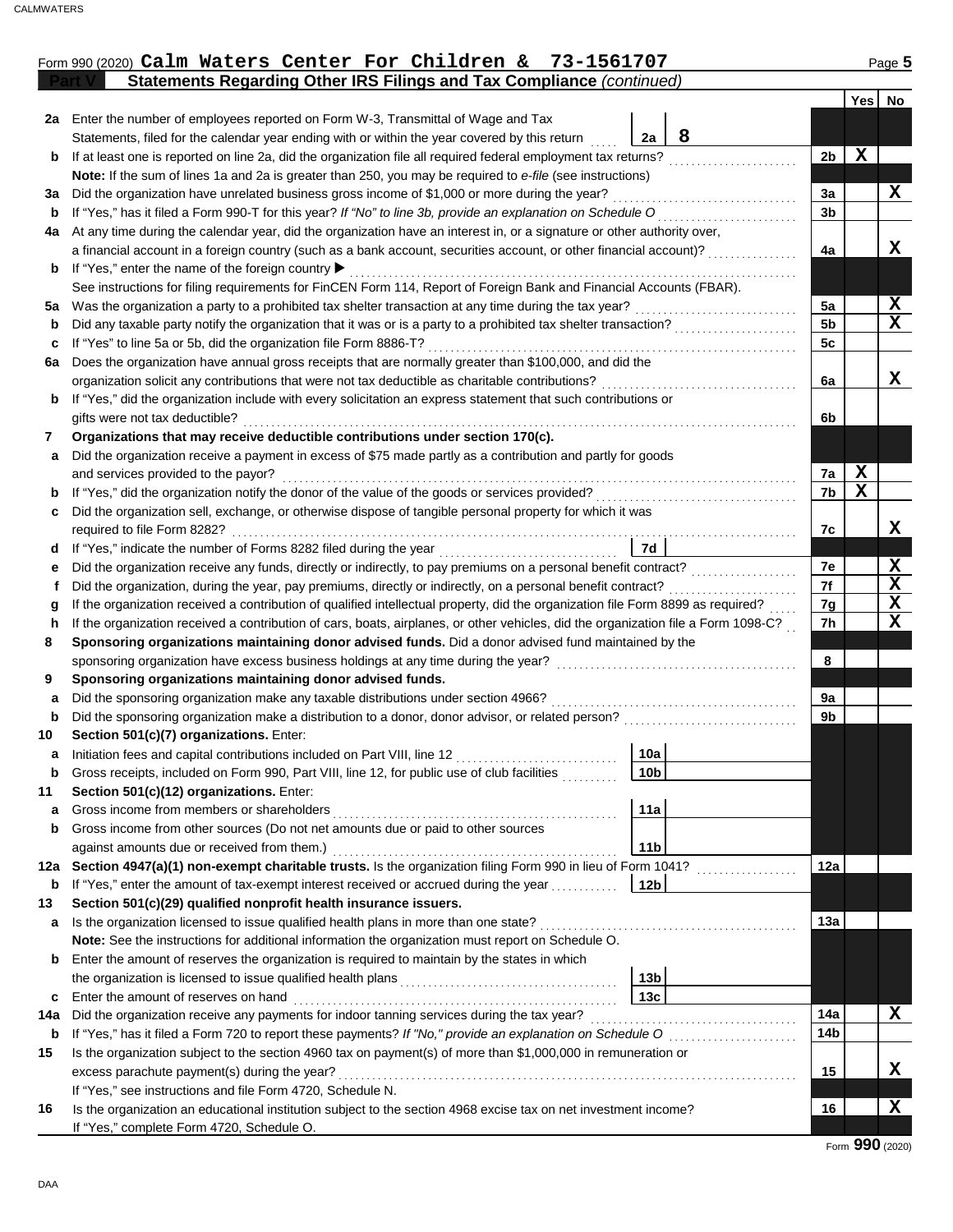|  |  |  | Form 990 (2020) Calm Waters Center For Children & $73-1561707$                                             | Page $6$ |
|--|--|--|------------------------------------------------------------------------------------------------------------|----------|
|  |  |  | Governance, Management, and Disclosure For each "Yes" response to lines 2 through 7b below, and for a "No" |          |

**Part VI Governance, Management, and Disclosure** *For each "Yes" response to lines 2 through 7b below, and for a "No" response to line 8a, 8b, or 10b below, describe the circumstances, processes, or changes on Schedule O. See instructions.* Check if Schedule O contains a response or note to any line in this Part VI . . . . . . . . . . . . . . . . . . . . . . . . . . . . . . . . . . . . . . . . . . . . . . . . **X**

|              | <b>Section A. Governing Body and Management</b>                                                                                                                          |    |    |                 |     |                         |
|--------------|--------------------------------------------------------------------------------------------------------------------------------------------------------------------------|----|----|-----------------|-----|-------------------------|
|              |                                                                                                                                                                          |    |    |                 | Yes | No                      |
| 1a           | Enter the number of voting members of the governing body at the end of the tax year                                                                                      | 1a | 16 |                 |     |                         |
|              | If there are material differences in voting rights among members of the governing body, or                                                                               |    |    |                 |     |                         |
|              | if the governing body delegated broad authority to an executive committee or similar                                                                                     |    |    |                 |     |                         |
|              | committee, explain on Schedule O.                                                                                                                                        | 1b | 16 |                 |     |                         |
| b            | Enter the number of voting members included on line 1a, above, who are independent                                                                                       |    |    |                 |     |                         |
| $\mathbf{2}$ | Did any officer, director, trustee, or key employee have a family relationship or a business relationship with<br>any other officer, director, trustee, or key employee? |    |    | 2               |     | X                       |
| 3            | Did the organization delegate control over management duties customarily performed by or under the direct                                                                |    |    |                 |     |                         |
|              | supervision of officers, directors, trustees, or key employees to a management company or other person?                                                                  |    |    | 3               |     | $\mathbf{X}$            |
| 4            | Did the organization make any significant changes to its governing documents since the prior Form 990 was filed?                                                         |    |    | 4               |     | $\overline{\mathbf{x}}$ |
| 5            | Did the organization become aware during the year of a significant diversion of the organization's assets?                                                               |    |    | 5               |     | X                       |
| 6            | Did the organization have members or stockholders?                                                                                                                       |    |    | 6               |     | X                       |
| 7a           | Did the organization have members, stockholders, or other persons who had the power to elect or appoint                                                                  |    |    |                 |     |                         |
|              | one or more members of the governing body?                                                                                                                               |    |    | 7a              |     | X                       |
| b            | Are any governance decisions of the organization reserved to (or subject to approval by) members,                                                                        |    |    |                 |     |                         |
|              | stockholders, or persons other than the governing body?                                                                                                                  |    |    | 7b              |     | x                       |
| 8            | Did the organization contemporaneously document the meetings held or written actions undertaken during the year by the following                                         |    |    |                 |     |                         |
| a            | The governing body?                                                                                                                                                      |    |    | 8a              | X   |                         |
| b            | Each committee with authority to act on behalf of the governing body?                                                                                                    |    |    | 8b              | Х   |                         |
| 9            | Is there any officer, director, trustee, or key employee listed in Part VII, Section A, who cannot be reached at                                                         |    |    |                 |     |                         |
|              |                                                                                                                                                                          |    |    | 9               |     | X                       |
|              | Section B. Policies (This Section B requests information about policies not required by the Internal Revenue Code.)                                                      |    |    |                 |     |                         |
|              |                                                                                                                                                                          |    |    |                 | Yes | No                      |
|              | 10a Did the organization have local chapters, branches, or affiliates?                                                                                                   |    |    | 10a             |     | X                       |
| b            | If "Yes," did the organization have written policies and procedures governing the activities of such chapters,                                                           |    |    |                 |     |                         |
|              | affiliates, and branches to ensure their operations are consistent with the organization's exempt purposes?                                                              |    |    | 10 <sub>b</sub> |     |                         |
|              | 11a Has the organization provided a complete copy of this Form 990 to all members of its governing body before filing the form?                                          |    |    | 11a             | X   |                         |
| b            | Describe in Schedule O the process, if any, used by the organization to review this Form 990.                                                                            |    |    |                 |     |                         |
| 12a          | Did the organization have a written conflict of interest policy? If "No," go to line 13                                                                                  |    |    | 12a             | X   |                         |
| b            | Were officers, directors, or trustees, and key employees required to disclose annually interests that could give rise to conflicts?                                      |    |    | 12b             | X   |                         |
| C            | Did the organization regularly and consistently monitor and enforce compliance with the policy? If "Yes,"                                                                |    |    |                 |     |                         |
|              | describe in Schedule O how this was done                                                                                                                                 |    |    | 12 <sub>c</sub> | X   |                         |
| 13           | Did the organization have a written whistleblower policy?                                                                                                                |    |    | 13              |     | X                       |
| 14           | Did the organization have a written document retention and destruction policy?                                                                                           |    |    | 14              | X   |                         |
| 15           | Did the process for determining compensation of the following persons include a review and approval by                                                                   |    |    |                 |     |                         |
|              | independent persons, comparability data, and contemporaneous substantiation of the deliberation and decision?                                                            |    |    |                 |     |                         |
|              | The organization's CEO, Executive Director, or top management official                                                                                                   |    |    | 15a             |     | X                       |
| b            | Other officers or key employees of the organization                                                                                                                      |    |    | 15b             |     | $\mathbf X$             |
|              | If "Yes" to line 15a or 15b, describe the process in Schedule O (see instructions).                                                                                      |    |    |                 |     |                         |
|              | 16a Did the organization invest in, contribute assets to, or participate in a joint venture or similar arrangement<br>with a taxable entity during the year?             |    |    |                 |     | X                       |
|              | <b>b</b> If "Yes," did the organization follow a written policy or procedure requiring the organization to evaluate its                                                  |    |    | 16a             |     |                         |
|              | participation in joint venture arrangements under applicable federal tax law, and take steps to safeguard the                                                            |    |    |                 |     |                         |
|              |                                                                                                                                                                          |    |    | 16 <sub>b</sub> |     |                         |
|              | <b>Section C. Disclosure</b>                                                                                                                                             |    |    |                 |     |                         |
| 17           | List the states with which a copy of this Form 990 is required to be filed $\triangleright$ OK                                                                           |    |    |                 |     |                         |
| 18           | Section 6104 requires an organization to make its Forms 1023 (1024 or 1024-A, if applicable), 990, and 990-T (Section 501(c)                                             |    |    |                 |     |                         |
|              | (3) s only) available for public inspection. Indicate how you made these available. Check all that apply.                                                                |    |    |                 |     |                         |
|              | Another's website $ \mathbf{X} $ Upon request<br>Own website<br>Other (explain on Schedule O)                                                                            |    |    |                 |     |                         |
| 19           | Describe on Schedule O whether (and if so, how) the organization made its governing documents, conflict of interest policy, and                                          |    |    |                 |     |                         |
|              | financial statements available to the public during the tax year.                                                                                                        |    |    |                 |     |                         |
| 20           | State the name, address, and telephone number of the person who possesses the organization's books and records $\blacktriangleright$                                     |    |    |                 |     |                         |
|              | 4334 NW EXPRESSWAY, STE. 101<br><b>ERIN ENGELKE</b>                                                                                                                      |    |    |                 |     |                         |
|              | OKLAHOMA CITY<br>OK 73116                                                                                                                                                |    |    | 405-841-4800    |     |                         |
| DAA          |                                                                                                                                                                          |    |    |                 |     | Form 990 (2020)         |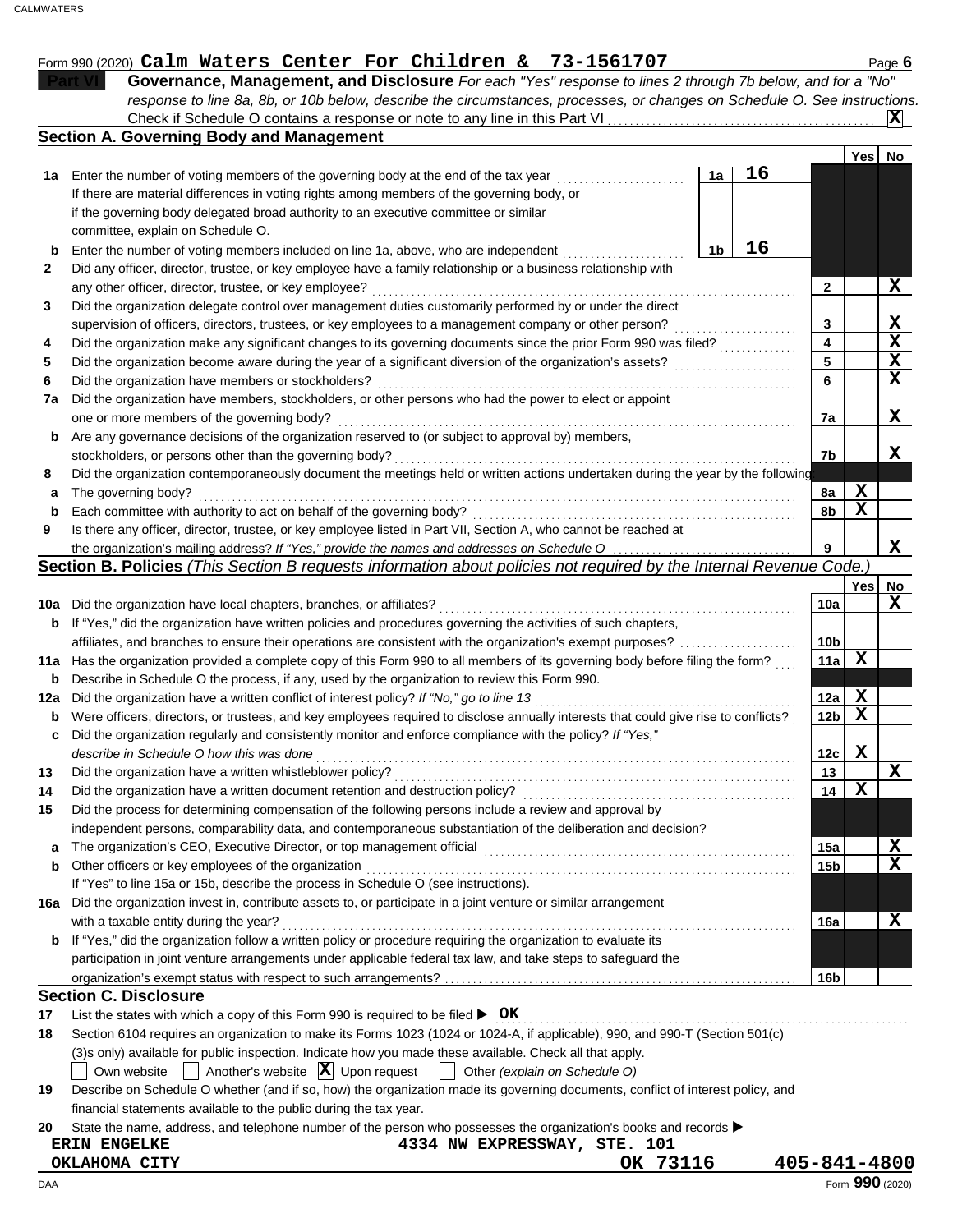| Form 990 (2020) Calm Waters Center For Children & 73-1561707                                                                                                                                                                               | Page 7 |  |  |  |  |  |  |
|--------------------------------------------------------------------------------------------------------------------------------------------------------------------------------------------------------------------------------------------|--------|--|--|--|--|--|--|
| Compensation of Officers, Directors, Trustees, Key Employees, Highest Compensated Employees, and                                                                                                                                           |        |  |  |  |  |  |  |
| <b>Independent Contractors</b>                                                                                                                                                                                                             |        |  |  |  |  |  |  |
|                                                                                                                                                                                                                                            |        |  |  |  |  |  |  |
| Officers, Directors, Trustees, Key Employees, and Highest Compensated Employees<br><b>Section A.</b>                                                                                                                                       |        |  |  |  |  |  |  |
| 1a Complete this table for all persons required to be listed. Report compensation for the calendar year ending with or within the<br>organization's tax year.                                                                              |        |  |  |  |  |  |  |
| • List all of the organization's <b>current</b> officers, directors, trustees (whether individuals or organizations), regardless of amount of<br>compensation. Enter -0- in columns $(D)$ , $(E)$ , and $(F)$ if no compensation was paid. |        |  |  |  |  |  |  |

● List all of the organization's **current** key employees, if any. See instructions for definition of "key employee."

■ List the organization's five **current** highest compensated employees (other than an officer, director, trustee, or key employee)<br> **•** Preceived reportable compensation (Box 5 of Form W-2 and/or Box 7 of Form 1000 MISC)

who received reportable compensation (Box 5 of Form W-2 and/or Box 7 of Form 1099-MISC) of more than \$100,000 from the organization and any related organizations.

List all of the organization's **former** officers, key employees, and highest compensated employees who received more than • List all of the organization's former officers, key employees, and highest compensate \$100,000 of reportable compensation from the organization and any related organizations.

List all of the organization's **former directors or trustees** that received, in the capacity as a former director or trustee of the organization, more than \$10,000 of reportable compensation from the organization and any related organizations. See instructions for the order in which to list the persons above. **•**

Check this box if neither the organization nor any related organization compensated any current officer, director, or trustee. **X**

| (A)<br>Name and title                | (B)<br>Average<br>hours<br>per week<br>(list any               |                                   |                       |             | (C)<br>Position | (do not check more than one<br>box, unless person is both an<br>officer and a director/trustee) |        | (D)<br>Reportable<br>compensation<br>from the<br>organization | (E)<br>Reportable<br>compensation<br>from related<br>organizations | (F)<br><b>Estimated amount</b><br>of other<br>compensation<br>from the |
|--------------------------------------|----------------------------------------------------------------|-----------------------------------|-----------------------|-------------|-----------------|-------------------------------------------------------------------------------------------------|--------|---------------------------------------------------------------|--------------------------------------------------------------------|------------------------------------------------------------------------|
|                                      | hours for<br>related<br>organizations<br>below<br>dotted line) | Individual trustee<br>or director | Institutional trustee | Officer     | Key employee    | Highest compensated<br>employee                                                                 | Former | (W-2/1099-MISC)                                               | (W-2/1099-MISC)                                                    | organization and<br>related organizations                              |
| (1) KENDRA BARNES                    |                                                                |                                   |                       |             |                 |                                                                                                 |        |                                                               |                                                                    |                                                                        |
|                                      | 1.00                                                           |                                   |                       |             |                 |                                                                                                 |        |                                                               |                                                                    |                                                                        |
| <b>CHAIR</b><br>(2) PAULA BARRINGTON | 0.00                                                           | $\mathbf X$                       |                       | $\mathbf x$ |                 |                                                                                                 |        | 0                                                             | 0                                                                  | 0                                                                      |
|                                      | 1.00                                                           |                                   |                       |             |                 |                                                                                                 |        |                                                               |                                                                    |                                                                        |
| <b>DIRECTOR</b>                      | 0.00                                                           | $\mathbf X$                       |                       |             |                 |                                                                                                 |        | 0                                                             | 0                                                                  | $\mathbf 0$                                                            |
| (3) CATHERINE DIVIS                  |                                                                |                                   |                       |             |                 |                                                                                                 |        |                                                               |                                                                    |                                                                        |
|                                      | 1.00                                                           |                                   |                       |             |                 |                                                                                                 |        |                                                               |                                                                    |                                                                        |
| <b>DIRECTOR</b>                      | 0.00                                                           | $\mathbf x$                       |                       |             |                 |                                                                                                 |        | 0                                                             | 0                                                                  | $\mathbf 0$                                                            |
| (4) ERIN ENGELKE                     |                                                                |                                   |                       |             |                 |                                                                                                 |        |                                                               |                                                                    |                                                                        |
|                                      | 40.00                                                          |                                   |                       |             |                 |                                                                                                 |        |                                                               |                                                                    |                                                                        |
| <b>EXECUTIVE DIRECTOR</b>            | 0.00                                                           | $\mathbf X$                       |                       | $\mathbf x$ |                 |                                                                                                 |        | 0                                                             | 0                                                                  | 0                                                                      |
| (5) Kimberley Forsythe-Engel         |                                                                |                                   |                       |             |                 |                                                                                                 |        |                                                               |                                                                    |                                                                        |
| TREASURER                            | 1.00<br>0.00                                                   | $\mathbf X$                       |                       | $\mathbf x$ |                 |                                                                                                 |        | 0                                                             | 0                                                                  | $\mathbf 0$                                                            |
| (6) KAY GOEBEL                       |                                                                |                                   |                       |             |                 |                                                                                                 |        |                                                               |                                                                    |                                                                        |
|                                      | 1.00                                                           |                                   |                       |             |                 |                                                                                                 |        |                                                               |                                                                    |                                                                        |
| <b>DIRECTOR</b>                      | 0.00                                                           | $\mathbf x$                       |                       |             |                 |                                                                                                 |        | 0                                                             | 0                                                                  | $\mathbf 0$                                                            |
| (7) TRAVIS HARTFIELD                 |                                                                |                                   |                       |             |                 |                                                                                                 |        |                                                               |                                                                    |                                                                        |
|                                      | 1.00                                                           |                                   |                       |             |                 |                                                                                                 |        |                                                               |                                                                    |                                                                        |
| <b>DIRECTOR</b>                      | 0.00                                                           | $\mathbf x$                       |                       |             |                 |                                                                                                 |        | 0                                                             | 0                                                                  | 0                                                                      |
| (8) ESTELA HERNANDEZ                 |                                                                |                                   |                       |             |                 |                                                                                                 |        |                                                               |                                                                    |                                                                        |
|                                      | 1.00                                                           |                                   |                       |             |                 |                                                                                                 |        |                                                               |                                                                    |                                                                        |
| <b>DIRECTOR</b>                      | 0.00                                                           | $\mathbf X$                       |                       |             |                 |                                                                                                 |        | 0                                                             | 0                                                                  | $\mathbf 0$                                                            |
| (9) PETER HOLLIFIELD                 |                                                                |                                   |                       |             |                 |                                                                                                 |        |                                                               |                                                                    |                                                                        |
| <b>AUDIT CHAIR</b>                   | 1.00<br>0.00                                                   | $\mathbf x$                       |                       |             |                 |                                                                                                 |        | 0                                                             | 0                                                                  | $\mathbf 0$                                                            |
| (10) DAN MARTEL                      |                                                                |                                   |                       |             |                 |                                                                                                 |        |                                                               |                                                                    |                                                                        |
|                                      | 1.00                                                           |                                   |                       |             |                 |                                                                                                 |        |                                                               |                                                                    |                                                                        |
| <b>CHAIR</b>                         | 0.00                                                           | $\mathbf x$                       |                       | $\mathbf x$ |                 |                                                                                                 |        | 0                                                             | 0                                                                  | 0                                                                      |
| (11) AMANDA MILLER                   |                                                                |                                   |                       |             |                 |                                                                                                 |        |                                                               |                                                                    |                                                                        |
|                                      | 1.00                                                           |                                   |                       |             |                 |                                                                                                 |        |                                                               |                                                                    |                                                                        |
| <b>DIRECTOR</b>                      | 0.00                                                           | X                                 |                       |             |                 |                                                                                                 |        | 0                                                             | 0                                                                  | $\mathbf 0$                                                            |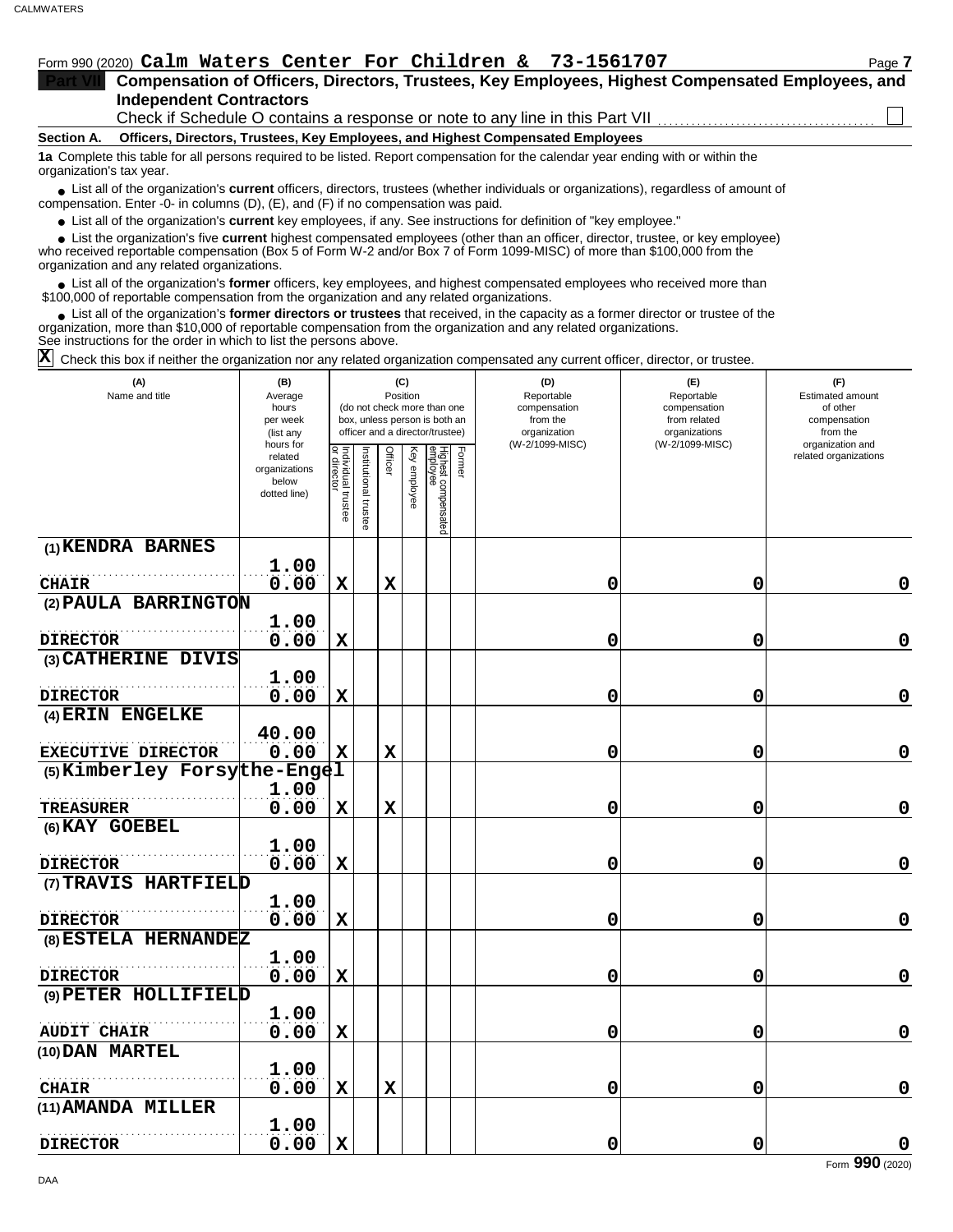| Form 990 (2020) Calm Waters Center For Children & 73-1561707                                                                                                                                                                                                                                                                            |                                                                |                                   |                       |         |                 |                                                                                                 |        |                                                                                                        |                                                                    |   | Page 8                                                                 |
|-----------------------------------------------------------------------------------------------------------------------------------------------------------------------------------------------------------------------------------------------------------------------------------------------------------------------------------------|----------------------------------------------------------------|-----------------------------------|-----------------------|---------|-----------------|-------------------------------------------------------------------------------------------------|--------|--------------------------------------------------------------------------------------------------------|--------------------------------------------------------------------|---|------------------------------------------------------------------------|
|                                                                                                                                                                                                                                                                                                                                         |                                                                |                                   |                       |         |                 |                                                                                                 |        | Section A. Officers, Directors, Trustees, Key Employees, and Highest Compensated Employees (continued) |                                                                    |   |                                                                        |
| (A)<br>Name and title                                                                                                                                                                                                                                                                                                                   | (B)<br>Average<br>hours<br>per week<br>(list any               |                                   |                       |         | (C)<br>Position | (do not check more than one<br>box, unless person is both an<br>officer and a director/trustee) |        | (D)<br>Reportable<br>compensation<br>from the<br>organization                                          | (E)<br>Reportable<br>compensation<br>from related<br>organizations |   | (F)<br><b>Estimated amount</b><br>of other<br>compensation<br>from the |
|                                                                                                                                                                                                                                                                                                                                         | hours for<br>related<br>organizations<br>below<br>dotted line) | Individual trustee<br>or director | Institutional trustee | Officer | Key employee    | Highest compensated<br>employee                                                                 | Former | (W-2/1099-MISC)                                                                                        | (W-2/1099-MISC)                                                    |   | organization and<br>related organizations                              |
| (12)<br>RACHEL O'CONNOR                                                                                                                                                                                                                                                                                                                 |                                                                |                                   |                       |         |                 |                                                                                                 |        |                                                                                                        |                                                                    |   |                                                                        |
|                                                                                                                                                                                                                                                                                                                                         | 1.00                                                           |                                   |                       |         |                 |                                                                                                 |        |                                                                                                        |                                                                    |   |                                                                        |
| <b>DIRECTOR</b><br><b>SARAH PIOWATY</b><br>(13)                                                                                                                                                                                                                                                                                         | 0.00                                                           | $\mathbf x$                       |                       |         |                 |                                                                                                 |        | 0                                                                                                      | 0                                                                  |   | 0                                                                      |
|                                                                                                                                                                                                                                                                                                                                         | 1.00                                                           |                                   |                       |         |                 |                                                                                                 |        |                                                                                                        |                                                                    |   |                                                                        |
| <b>MARKETING CHAIR</b>                                                                                                                                                                                                                                                                                                                  | 0.00                                                           | $\mathbf x$                       |                       |         |                 |                                                                                                 |        | 0                                                                                                      | 0                                                                  |   | $\mathbf 0$                                                            |
| MICHELLE RATCLIFF<br>(14)                                                                                                                                                                                                                                                                                                               |                                                                |                                   |                       |         |                 |                                                                                                 |        |                                                                                                        |                                                                    |   |                                                                        |
| <b>DIRECTOR</b>                                                                                                                                                                                                                                                                                                                         | 1.00<br>0.00                                                   | $\mathbf x$                       |                       |         |                 |                                                                                                 |        | 0                                                                                                      | 0                                                                  |   | 0                                                                      |
| <b>SHAWNAE ROBEY</b><br>(15)                                                                                                                                                                                                                                                                                                            |                                                                |                                   |                       |         |                 |                                                                                                 |        |                                                                                                        |                                                                    |   |                                                                        |
|                                                                                                                                                                                                                                                                                                                                         | 1.00                                                           |                                   |                       |         |                 |                                                                                                 |        |                                                                                                        |                                                                    |   |                                                                        |
| <b>DIRECTOR</b>                                                                                                                                                                                                                                                                                                                         | 0.00                                                           | $\mathbf x$                       |                       |         |                 |                                                                                                 |        | 0                                                                                                      | 0                                                                  |   | 0                                                                      |
| <b>KEVIN SONNTAG</b><br>(16)                                                                                                                                                                                                                                                                                                            |                                                                |                                   |                       |         |                 |                                                                                                 |        |                                                                                                        |                                                                    |   |                                                                        |
| <b>DIRECTOR</b>                                                                                                                                                                                                                                                                                                                         | 1.00<br>0.00                                                   | $\mathbf x$                       |                       |         |                 |                                                                                                 |        | 0                                                                                                      | 0                                                                  |   | 0                                                                      |
| BELINDA WILLIS<br>(17)                                                                                                                                                                                                                                                                                                                  |                                                                |                                   |                       |         |                 |                                                                                                 |        |                                                                                                        |                                                                    |   |                                                                        |
|                                                                                                                                                                                                                                                                                                                                         | 1.00                                                           |                                   |                       |         |                 |                                                                                                 |        |                                                                                                        |                                                                    |   |                                                                        |
| <b>DIRECTOR</b>                                                                                                                                                                                                                                                                                                                         | 0.00                                                           | $\mathbf x$                       |                       |         |                 |                                                                                                 |        | 0                                                                                                      | 0                                                                  |   | $\mathbf 0$                                                            |
|                                                                                                                                                                                                                                                                                                                                         |                                                                |                                   |                       |         |                 |                                                                                                 |        |                                                                                                        |                                                                    |   |                                                                        |
|                                                                                                                                                                                                                                                                                                                                         |                                                                |                                   |                       |         |                 |                                                                                                 |        |                                                                                                        |                                                                    |   |                                                                        |
| 1b Subtotal and the state of the state of the state of the state of the state of the state of the state of the<br>c Total from continuation sheets to Part VII, Section A                                                                                                                                                               |                                                                |                                   |                       |         |                 |                                                                                                 |        |                                                                                                        |                                                                    |   |                                                                        |
| Total number of individuals (including but not limited to those listed above) who received more than \$100,000 of<br>$\mathbf{2}$<br>reportable compensation from the organization $\triangleright$ 0                                                                                                                                   |                                                                |                                   |                       |         |                 |                                                                                                 |        |                                                                                                        |                                                                    |   |                                                                        |
| Did the organization list any former officer, director, trustee, key employee, or highest compensated<br>3<br>employee on line 1a? If "Yes," complete Schedule J for such individual<br>For any individual listed on line 1a, is the sum of reportable compensation and other compensation from the<br>4                                |                                                                |                                   |                       |         |                 |                                                                                                 |        |                                                                                                        |                                                                    | 3 | Yes No<br>$\mathbf x$                                                  |
| organization and related organizations greater than \$150,000? If "Yes," complete Schedule J for such<br>individual communications and all the contract of the contract of the contract of the contract of the contract of the contract of the contract of the contract of the contract of the contract of the contract of the contract |                                                                |                                   |                       |         |                 |                                                                                                 |        |                                                                                                        |                                                                    | 4 | $\mathbf x$                                                            |
| Did any person listed on line 1a receive or accrue compensation from any unrelated organization or individual<br>5                                                                                                                                                                                                                      |                                                                |                                   |                       |         |                 |                                                                                                 |        |                                                                                                        |                                                                    |   |                                                                        |
| <b>Section B. Independent Contractors</b>                                                                                                                                                                                                                                                                                               |                                                                |                                   |                       |         |                 |                                                                                                 |        |                                                                                                        |                                                                    | 5 | X                                                                      |
| Complete this table for your five highest compensated independent contractors that received more than \$100,000 of<br>1                                                                                                                                                                                                                 |                                                                |                                   |                       |         |                 |                                                                                                 |        |                                                                                                        |                                                                    |   |                                                                        |
| compensation from the organization. Report compensation for the calendar year ending with or within the organization's tax year.                                                                                                                                                                                                        |                                                                |                                   |                       |         |                 |                                                                                                 |        |                                                                                                        |                                                                    |   |                                                                        |
|                                                                                                                                                                                                                                                                                                                                         | (A)<br>Name and business address                               |                                   |                       |         |                 |                                                                                                 |        |                                                                                                        | (B)<br>Description of services                                     |   | (C)<br>Compensation                                                    |
|                                                                                                                                                                                                                                                                                                                                         |                                                                |                                   |                       |         |                 |                                                                                                 |        |                                                                                                        |                                                                    |   |                                                                        |
|                                                                                                                                                                                                                                                                                                                                         |                                                                |                                   |                       |         |                 |                                                                                                 |        |                                                                                                        |                                                                    |   |                                                                        |
|                                                                                                                                                                                                                                                                                                                                         |                                                                |                                   |                       |         |                 |                                                                                                 |        |                                                                                                        |                                                                    |   |                                                                        |
|                                                                                                                                                                                                                                                                                                                                         |                                                                |                                   |                       |         |                 |                                                                                                 |        |                                                                                                        |                                                                    |   |                                                                        |
|                                                                                                                                                                                                                                                                                                                                         |                                                                |                                   |                       |         |                 |                                                                                                 |        |                                                                                                        |                                                                    |   |                                                                        |
|                                                                                                                                                                                                                                                                                                                                         |                                                                |                                   |                       |         |                 |                                                                                                 |        |                                                                                                        |                                                                    |   |                                                                        |
|                                                                                                                                                                                                                                                                                                                                         |                                                                |                                   |                       |         |                 |                                                                                                 |        |                                                                                                        |                                                                    |   |                                                                        |
|                                                                                                                                                                                                                                                                                                                                         |                                                                |                                   |                       |         |                 |                                                                                                 |        |                                                                                                        |                                                                    |   |                                                                        |
| Total number of independent contractors (including but not limited to those listed above) who<br>2<br>received more than \$100,000 of compensation from the organization ▶                                                                                                                                                              |                                                                |                                   |                       |         |                 |                                                                                                 |        |                                                                                                        | 0                                                                  |   |                                                                        |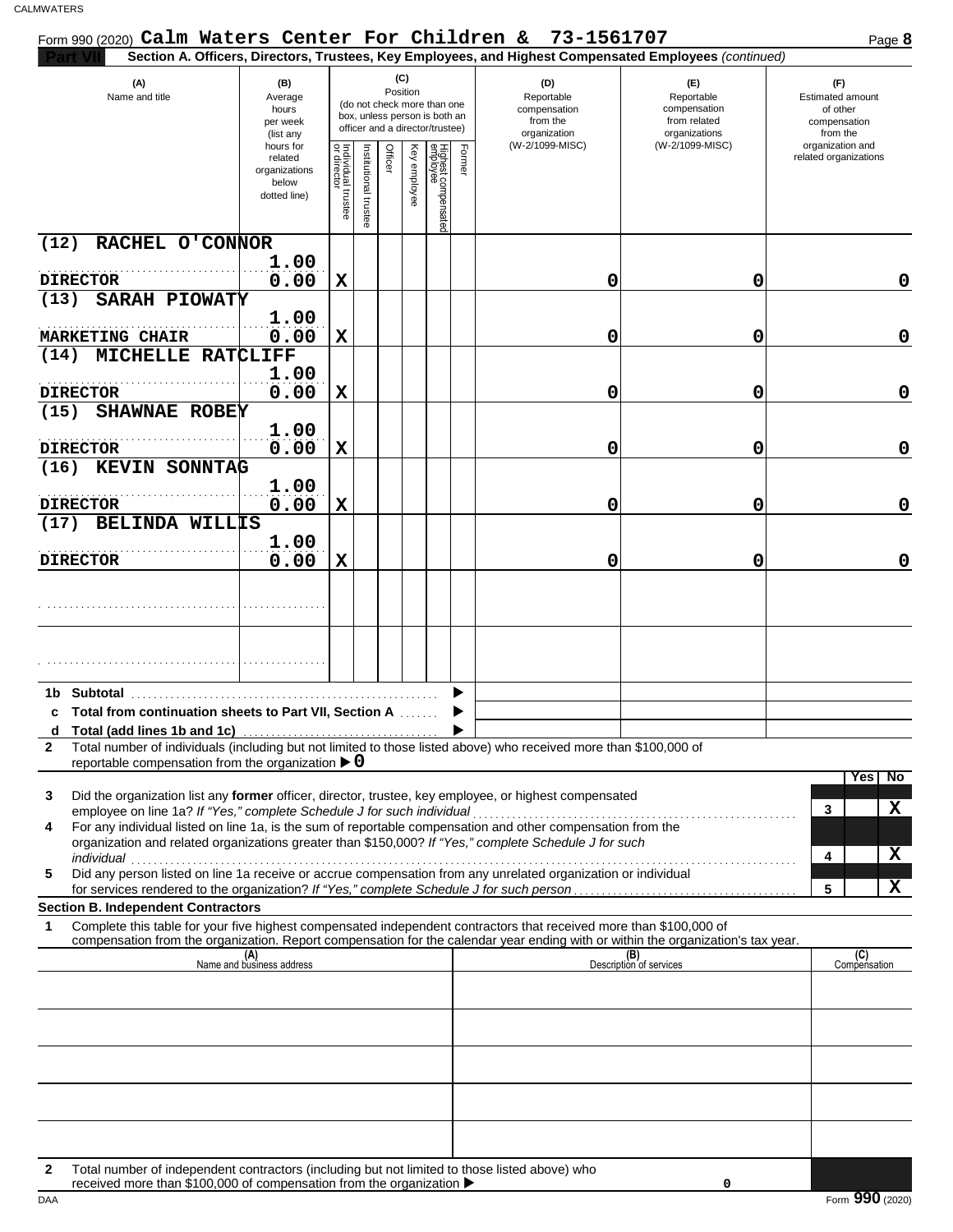|                                                                 |     |                                                                                     |    | Statement or Revenue |                |                      |                      |                                              |                                      |                                                               |
|-----------------------------------------------------------------|-----|-------------------------------------------------------------------------------------|----|----------------------|----------------|----------------------|----------------------|----------------------------------------------|--------------------------------------|---------------------------------------------------------------|
|                                                                 |     |                                                                                     |    |                      |                |                      | (A)<br>Total revenue | (B)<br>Related or exempt<br>function revenue | (C)<br>Unrelated<br>business revenue | (D)<br>Revenue excluded<br>from tax under<br>sections 512-514 |
|                                                                 |     | 1a Federated campaigns                                                              |    |                      | 1a             |                      |                      |                                              |                                      |                                                               |
| <b>Contributions, Gifts, Grant</b><br>and Other Similar Amounts |     | <b>b</b> Membership dues                                                            |    |                      | 1 <sub>b</sub> |                      |                      |                                              |                                      |                                                               |
|                                                                 |     | c Fundraising events                                                                |    |                      | 1 <sub>c</sub> | 28,663               |                      |                                              |                                      |                                                               |
|                                                                 |     | d Related organizations                                                             |    |                      | 1 <sub>d</sub> |                      |                      |                                              |                                      |                                                               |
|                                                                 |     | e Government grants (contributions)<br>                                             |    |                      | 1e             |                      |                      |                                              |                                      |                                                               |
|                                                                 |     | f All other contributions, gifts, grants,                                           |    |                      |                |                      |                      |                                              |                                      |                                                               |
|                                                                 |     | and similar amounts not included above                                              |    |                      | 1f             | 556,921              |                      |                                              |                                      |                                                               |
|                                                                 |     | <b>g</b> Noncash contributions included in lines 1a-1f                              |    |                      | $1g$ \$        |                      |                      |                                              |                                      |                                                               |
|                                                                 |     |                                                                                     |    |                      |                |                      | 585,584              |                                              |                                      |                                                               |
|                                                                 |     |                                                                                     |    |                      |                | <b>Business Code</b> |                      |                                              |                                      |                                                               |
|                                                                 | 2a  | Program Revenue                                                                     |    |                      |                |                      | 82,893               | 82,893                                       |                                      |                                                               |
| Program Service<br>Revenue                                      | b   |                                                                                     |    |                      |                |                      |                      |                                              |                                      |                                                               |
|                                                                 | c   |                                                                                     |    |                      |                |                      |                      |                                              |                                      |                                                               |
|                                                                 | d   |                                                                                     |    |                      |                |                      |                      |                                              |                                      |                                                               |
|                                                                 | е   |                                                                                     |    |                      |                |                      |                      |                                              |                                      |                                                               |
|                                                                 |     | f All other program service revenue                                                 |    |                      |                |                      |                      |                                              |                                      |                                                               |
|                                                                 |     |                                                                                     |    |                      |                | ▶                    | 82,893               |                                              |                                      |                                                               |
|                                                                 | 3   | Investment income (including dividends, interest, and                               |    |                      |                |                      |                      |                                              |                                      |                                                               |
|                                                                 |     |                                                                                     |    |                      |                | ▶                    | 88,221               |                                              |                                      | 88,221                                                        |
|                                                                 | 4   | Income from investment of tax-exempt bond proceeds                                  |    |                      |                |                      |                      |                                              |                                      |                                                               |
|                                                                 | 5   |                                                                                     |    | (i) Real             |                | (ii) Personal        |                      |                                              |                                      |                                                               |
|                                                                 |     | 6a Gross rents                                                                      | 6a |                      |                |                      |                      |                                              |                                      |                                                               |
|                                                                 |     | <b>b</b> Less: rental expenses                                                      | 6b |                      |                |                      |                      |                                              |                                      |                                                               |
|                                                                 |     | C Rental inc. or (loss)                                                             | 6c |                      |                |                      |                      |                                              |                                      |                                                               |
|                                                                 |     |                                                                                     |    |                      |                |                      |                      |                                              |                                      |                                                               |
|                                                                 |     | <b>7a</b> Gross amount from                                                         |    | (i) Securities       |                | (ii) Other           |                      |                                              |                                      |                                                               |
|                                                                 |     | sales of assets<br>other than inventory                                             | 7a |                      |                |                      |                      |                                              |                                      |                                                               |
|                                                                 |     | <b>b</b> Less: cost or other                                                        |    |                      |                |                      |                      |                                              |                                      |                                                               |
|                                                                 |     | basis and sales exps.                                                               | 7b |                      |                |                      |                      |                                              |                                      |                                                               |
| Other Revenue                                                   |     | c Gain or (loss)                                                                    | 7c |                      |                |                      |                      |                                              |                                      |                                                               |
|                                                                 |     |                                                                                     |    |                      |                |                      |                      |                                              |                                      |                                                               |
|                                                                 |     | 8a Gross income from fundraising events                                             |    |                      |                |                      |                      |                                              |                                      |                                                               |
|                                                                 |     | (not including \$                                                                   |    | 28,663               |                |                      |                      |                                              |                                      |                                                               |
|                                                                 |     | of contributions reported on line 1c).                                              |    |                      |                |                      |                      |                                              |                                      |                                                               |
|                                                                 |     | See Part IV, line 18                                                                |    |                      | 8a             |                      |                      |                                              |                                      |                                                               |
|                                                                 |     | <b>b</b> Less: direct expenses                                                      |    |                      | 8b             | 7,477                |                      |                                              |                                      |                                                               |
|                                                                 |     | c Net income or (loss) from fundraising events                                      |    |                      |                | ▶                    | $-7,477$             |                                              |                                      |                                                               |
|                                                                 |     | 9a Gross income from gaming activities.                                             |    |                      |                |                      |                      |                                              |                                      |                                                               |
|                                                                 |     | See Part IV, line 19                                                                |    |                      | 9a             |                      |                      |                                              |                                      |                                                               |
|                                                                 |     | <b>b</b> Less: direct expenses                                                      |    |                      | 9 <sub>b</sub> |                      |                      |                                              |                                      |                                                               |
|                                                                 |     | c Net income or (loss) from gaming activities                                       |    |                      |                |                      |                      |                                              |                                      |                                                               |
|                                                                 |     | 10a Gross sales of inventory, less                                                  |    |                      |                |                      |                      |                                              |                                      |                                                               |
|                                                                 |     | returns and allowances                                                              |    | .                    | 10a            |                      |                      |                                              |                                      |                                                               |
|                                                                 |     | <b>b</b> Less: cost of goods sold<br>c Net income or (loss) from sales of inventory |    |                      | 10b            |                      |                      |                                              |                                      |                                                               |
|                                                                 |     |                                                                                     |    |                      |                | <b>Business Code</b> |                      |                                              |                                      |                                                               |
| Miscellaneous<br>Revenue                                        | 11a |                                                                                     |    |                      |                |                      |                      |                                              |                                      |                                                               |
|                                                                 | b   |                                                                                     |    |                      |                |                      |                      |                                              |                                      |                                                               |
|                                                                 | c   |                                                                                     |    |                      |                |                      |                      |                                              |                                      |                                                               |
|                                                                 |     |                                                                                     |    |                      |                |                      |                      |                                              |                                      |                                                               |
|                                                                 |     |                                                                                     |    |                      |                |                      |                      |                                              |                                      |                                                               |
|                                                                 |     |                                                                                     |    |                      |                |                      | 749,221              | 82,893                                       | $\mathbf 0$                          | 88,221                                                        |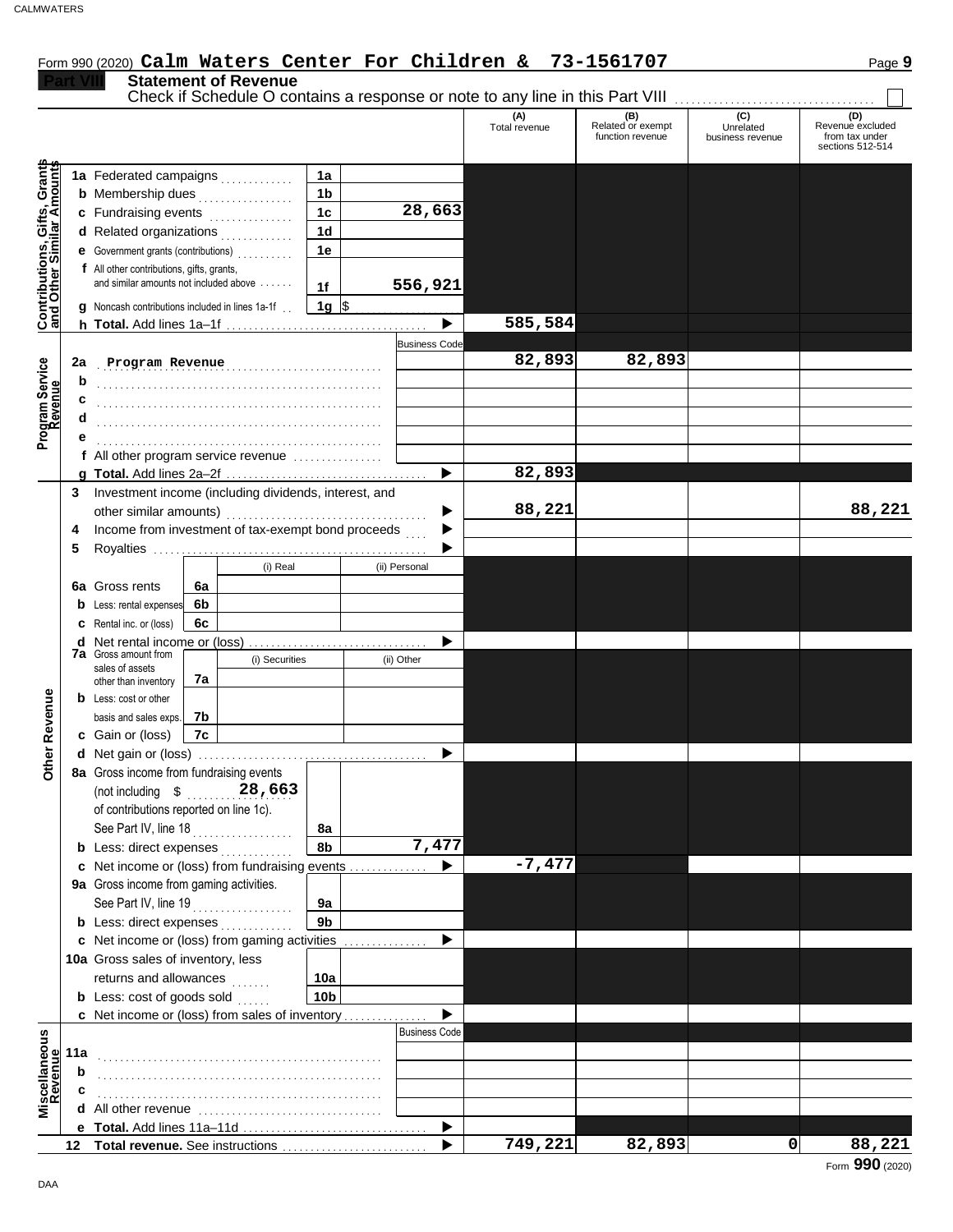#### **Statement of Functional Expenses** Form 990 (2020) Calm Waters Center For Children & 73-1561707 Page 10

*Section 501(c)(3) and 501(c)(4) organizations must complete all columns. All other organizations must complete column (A). Do not include amounts reported on lines 6b, 7b, 8b, 9b, and 10b of Part VIII.* **1 2 3 4 5 6 7 8 9 10 11 a** Management ............................. **b** Legal **c** Accounting . . . . . . . . . . . . . . . . . . . . . . . . . . . . . . . **d** Lobbying . . . . . . . . . . . . . . . . . . . . . . . . . . . . . . . . . . **e f g** Other. (If line 11g amount exceeds 10% of line 25, column **12** Advertising and promotion . . . . . . . . . . . . . . **13 14 15 16 17 18 19 20 21 22 23 24 a b c d e** All other expenses . . . . . . . . . . . . . . . . . . . . . . . . **25 Total functional expenses.** Add lines 1 through 24e . . . **26** Grants and other assistance to domestic organizations and domestic governments. See Part IV, line 21 [20] Grants and other assistance to domestic individuals. See Part IV, line 22 Grants and other assistance to foreign organizations, foreign governments, and foreign individuals. See Part IV, lines 15 and 16 . . . . . . . Benefits paid to or for members . . . . . . . . . . Compensation of current officers, directors, trustees, and key employees Compensation not included above to disqualified persons (as defined under section 4958(f)(1)) and persons described in section  $4958(c)(3)(B)$ Other salaries and wages . . . . . . . . . . . . . . . . . Pension plan accruals and contributions (include section 401(k) and 403(b) employer contributions) Other employee benefits . . . . . . . . . . . . . . . . . Payroll taxes . . . . . . . . . . . . . . . . . . . . . . . . . . . . . . Fees for services (nonemployees): . . . . . . . . . . . . . . . . . . . . . . . . . . . . . . . . . . . . . Professional fundraising services. See Part IV, line 17 Investment management fees .............. Office expenses . . . . . . . . . . . . . . . . . . . . . . . . . . Information technology . . . . . . . . . . . . . . . . . . . . Royalties . . . . . . . . . . . . . . . . . . . . . . . . . . . . . . . . . Occupancy . . . . . . . . . . . . . . . . . . . . . . . . . . . . . . . Travel . . . . . . . . . . . . . . . . . . . . . . . . . . . . . . . . . . . . Payments of travel or entertainment expenses for any federal, state, or local public officials Conferences, conventions, and meetings . Interest . . . . . . . . . . . . . . . . . . . . . . . . . . . . . . . . . . . Payments to affiliates ...................... Depreciation, depletion, and amortization . Insurance . . . . . . . . . . . . . . . . . . . . . . . . . . . . . . . . . Other expenses. Itemize expenses not covered above (List miscellaneous expenses on line 24e. If line 24e amount exceeds 10% of line 25, column (A) amount, list line 24e expenses on Schedule O.) fundraising solicitation. Check here  $\blacktriangleright$  | if organization reported in column (B) joint costs from a combined educational campaign and following SOP 98-2 (ASC 958-720) **(A) (B) (C) (D)** Total expenses Program service Management and expenses **general expenses** (D)<br>Fundraising expenses . . . . . . . . . . . . . . . . . . . . . . . . . . . . . . . . . . . . . . . . . . . Supplies . . . . . . . . . . . . . . . . . . . . . . . . . . . . . . . . . . . . . . . . . . . **Program Expense - Trainin 12,075 12,012 23 40** . . . . . . . . . . . . . . . . . . . . . . . . . . . . . . . . . . . . . . . . . . . **Printing 7,242 552 143 6,547** Check if Schedule O contains a response or note to any line in this Part IX **Joint costs.** Complete this line only if the (A) amount, list line 11g expenses on Schedule O.) . . . . . . **296,531 210,366 24,255 61,910 38,261 11,912 17,764 8,585 29,281 21,230 2,251 5,800 27,751 19,633 2,050 6,068 16,763 8,163 1,204 7,396 94,208 66,336 12,551 15,321 557 289 268 1,056 404 22 630 4,619 3,233 462 924 7,626 5,338 763 1,525 Contract Labor**<br> **21,601 13,707 2,095 7,894**<br> **2.095 4,164 Supplies 15,328 9,069 2,095 4,164 35,869 17,368 7,348 11,153 608,768 399,612 70,931 138,225**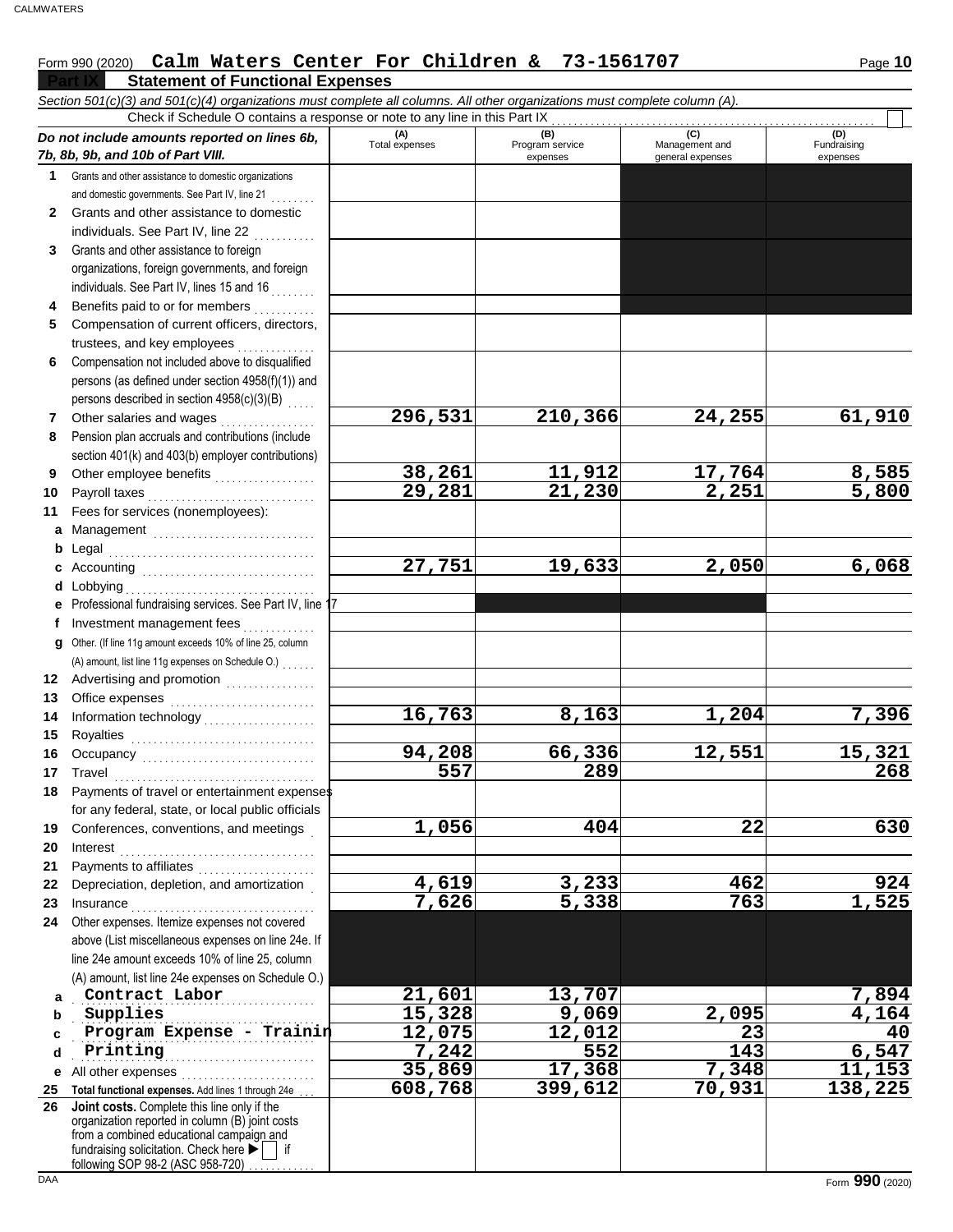## Form 990 (2020) Calm Waters Center For Children & 73-1561707 Page 11

|                         |          | <b>Balance Sheet</b>                                                                                 |                 |                                          |                       |                |                    |
|-------------------------|----------|------------------------------------------------------------------------------------------------------|-----------------|------------------------------------------|-----------------------|----------------|--------------------|
|                         |          | Check if Schedule O contains a response or note to any line in this Part X                           |                 |                                          |                       |                |                    |
|                         |          |                                                                                                      |                 |                                          | (A)                   |                | (B)                |
|                         |          |                                                                                                      |                 |                                          | Beginning of year     |                | End of year        |
|                         | 1        | Cash-non-interest-bearing                                                                            |                 |                                          | 155,461               | $\mathbf{1}$   | 221,962            |
|                         | 2        |                                                                                                      |                 |                                          |                       | $\mathbf{2}$   |                    |
|                         | 3        |                                                                                                      |                 |                                          | 67,500                | 3              | 57,750             |
|                         | 4        | Accounts receivable, net                                                                             |                 |                                          |                       | 4              |                    |
|                         | 5        | Loans and other receivables from any current or former officer, director,                            |                 |                                          |                       |                |                    |
|                         |          | trustee, key employee, creator or founder, substantial contributor, or 35%                           |                 |                                          |                       |                |                    |
|                         |          | controlled entity or family member of any of these persons                                           |                 |                                          |                       | 5              |                    |
|                         | 6        | Loans and other receivables from other disqualified persons (as defined                              |                 |                                          |                       |                |                    |
|                         |          | under section $4958(f)(1)$ ), and persons described in section $4958(c)(3)(B)$                       |                 |                                          |                       | 6              |                    |
| Assets                  | 7        | Notes and loans receivable, net                                                                      |                 |                                          |                       | $\overline{7}$ |                    |
|                         | 8        | Inventories for sale or use                                                                          |                 |                                          |                       | 8              |                    |
|                         | 9        | Prepaid expenses and deferred charges                                                                |                 |                                          | 9,036                 | 9              | 12,749             |
|                         |          | 10a Land, buildings, and equipment: cost or other                                                    |                 |                                          |                       |                |                    |
|                         |          | basis. Complete Part VI of Schedule D                                                                | 10a             | 115,604<br>85,737                        |                       |                |                    |
|                         |          | <b>b</b> Less: accumulated depreciation                                                              | 10 <sub>b</sub> |                                          | $6,582$ 10c           |                | 29,867             |
|                         | 11       |                                                                                                      |                 |                                          | 119,556               | 11             | 117,401            |
|                         | 12       |                                                                                                      |                 |                                          |                       | 12             |                    |
|                         | 13       |                                                                                                      |                 |                                          |                       | 13             |                    |
|                         | 14       | Intangible assets                                                                                    |                 |                                          | 239,890               | 14             |                    |
|                         | 15       | Other assets. See Part IV, line 11                                                                   |                 |                                          | 598,025               | 15             | 291,824<br>731,553 |
|                         | 16       | <b>Total assets.</b> Add lines 1 through 15 (must equal line 33)                                     |                 |                                          | 11,640                | 16<br>17       | 9,684              |
|                         | 17<br>18 |                                                                                                      |                 |                                          |                       | 18             |                    |
|                         | 19       | Grants payable<br>Deferred revenue                                                                   |                 |                                          | 5,500                 | 19             | 531                |
|                         | 20       |                                                                                                      |                 |                                          |                       | 20             |                    |
|                         | 21       | Escrow or custodial account liability. Complete Part IV of Schedule D                                |                 |                                          |                       | 21             |                    |
|                         | 22       | Loans and other payables to any current or former officer, director,                                 |                 |                                          |                       |                |                    |
| Liabilities             |          | trustee, key employee, creator or founder, substantial contributor, or 35%                           |                 |                                          |                       |                |                    |
|                         |          | controlled entity or family member of any of these persons                                           |                 |                                          |                       | 22             |                    |
|                         | 23       | Secured mortgages and notes payable to unrelated third parties                                       |                 |                                          |                       | 23             |                    |
|                         | 24       | Unsecured notes and loans payable to unrelated third parties                                         |                 |                                          |                       | 24             |                    |
|                         | 25       | Other liabilities (including federal income tax, payables to related third                           |                 |                                          |                       |                |                    |
|                         |          | parties, and other liabilities not included on lines 17-24). Complete Part X                         |                 |                                          |                       |                |                    |
|                         |          | of Schedule D                                                                                        |                 |                                          |                       | 25             |                    |
|                         | 26       |                                                                                                      |                 |                                          | $\overline{17}$ , 140 | 26             | 10,215             |
|                         |          | Organizations that follow FASB ASC 958, check here X                                                 |                 |                                          |                       |                |                    |
|                         |          | and complete lines 27, 28, 32, and 33.                                                               |                 |                                          |                       |                |                    |
|                         | 27       | Net assets without donor restrictions                                                                |                 |                                          | 580,885               | 27             | 721,338            |
|                         | 28       | Net assets with donor restrictions                                                                   |                 |                                          |                       | 28             |                    |
|                         |          | Organizations that do not follow FASB ASC 958, check here                                            |                 |                                          |                       |                |                    |
|                         |          | and complete lines 29 through 33.                                                                    |                 |                                          |                       |                |                    |
| Assets or Fund Balances | 29       | Capital stock or trust principal, or current funds                                                   |                 |                                          |                       | 29             |                    |
|                         | 30       | Paid-in or capital surplus, or land, building, or equipment fund [[[[[[[[[[[[[[[[[[[[[[[[[[[[[[[[[[[ |                 |                                          |                       | 30             |                    |
|                         | 31       | Retained earnings, endowment, accumulated income, or other funds                                     |                 | <u> 1999 - Johann John Stoff, markin</u> |                       | 31             |                    |
| $\frac{1}{2}$           | 32       | Total net assets or fund balances                                                                    |                 |                                          | 580,885               | 32             | 721,338            |
|                         | 33       |                                                                                                      |                 |                                          | 598,025               | 33             | 731,553            |

Form **990** (2020)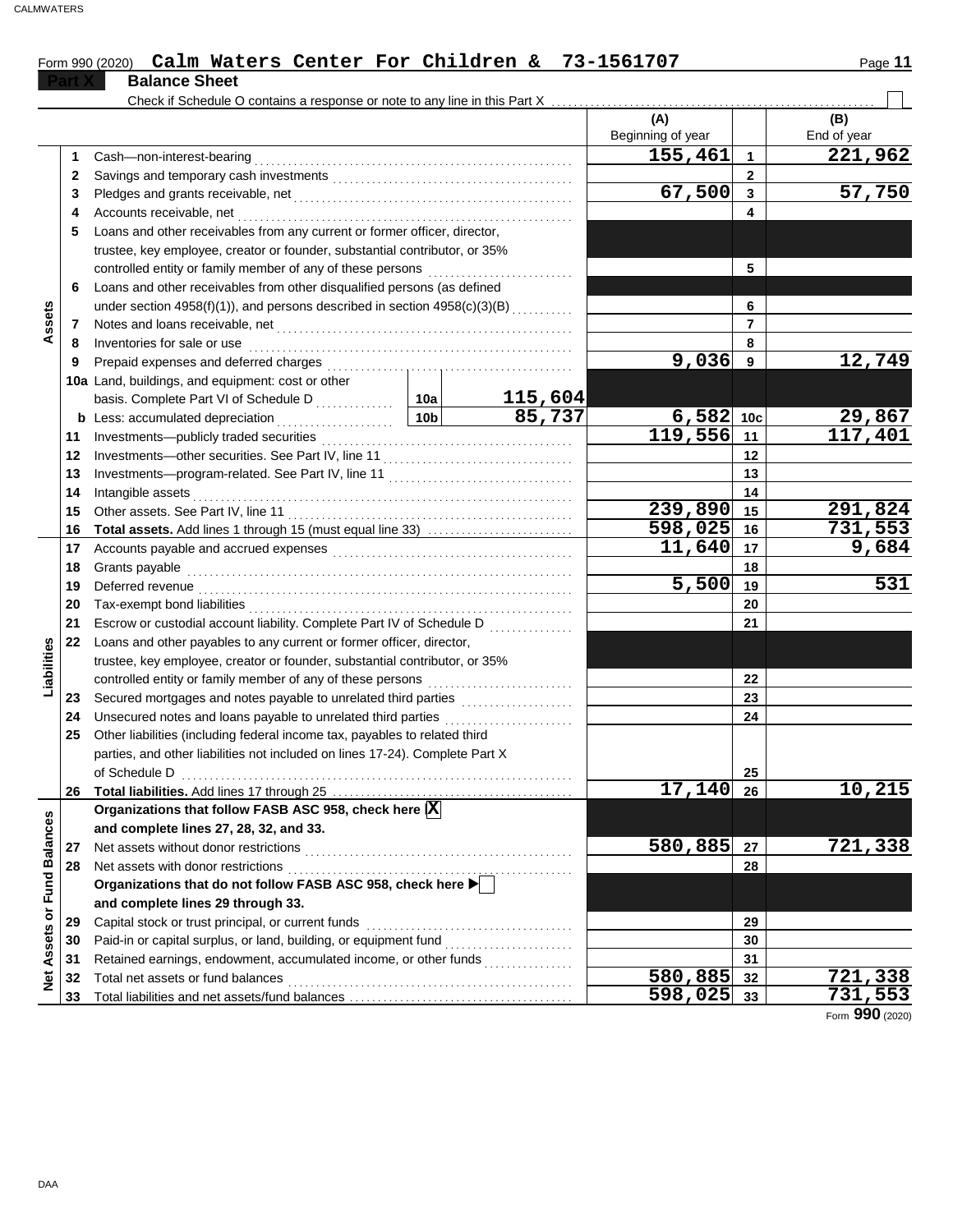|    | Form 990 (2020) Calm Waters Center For Children & 73-1561707                                                                                                                                                                   |                |                |             | Page 12                 |
|----|--------------------------------------------------------------------------------------------------------------------------------------------------------------------------------------------------------------------------------|----------------|----------------|-------------|-------------------------|
|    | <b>Reconciliation of Net Assets</b>                                                                                                                                                                                            |                |                |             |                         |
|    |                                                                                                                                                                                                                                |                |                |             | $\overline{\mathbf{x}}$ |
| 1  |                                                                                                                                                                                                                                |                |                | 749,221     |                         |
| 2  |                                                                                                                                                                                                                                | $\overline{2}$ |                | 608,768     |                         |
| 3  | Revenue less expenses. Subtract line 2 from line 1                                                                                                                                                                             | 3              |                | 140,453     |                         |
| 4  | Net assets or fund balances at beginning of year (must equal Part X, line 32, column (A)) [[[[[[[[[[[[[[[[[[[                                                                                                                  | 4              |                | 580,885     |                         |
| 5  | Net unrealized gains (losses) on investments [1] production in the state of the state of the state of the state of the state of the state of the state of the state of the state of the state of the state of the state of the | 5              |                |             |                         |
| 6  |                                                                                                                                                                                                                                | 6              |                |             |                         |
| 7  | Investment expenses                                                                                                                                                                                                            | $\overline{7}$ |                |             |                         |
| 8  | Prior period adjustments [11, 12] and the contract of the contract of the contract of the contract of the contract of the contract of the contract of the contract of the contract of the contract of the contract of the cont | 8              |                |             |                         |
| 9  | Other changes in net assets or fund balances (explain on Schedule O) [[[[[[[[[[[[[[[[[[[[[]]]]]]]]]]                                                                                                                           | 9              |                |             |                         |
| 10 | Net assets or fund balances at end of year. Combine lines 3 through 9 (must equal Part X, line                                                                                                                                 |                |                |             |                         |
|    | $32$ , column $(B)$ )                                                                                                                                                                                                          | 10             |                | 721,338     |                         |
|    | <b>Financial Statements and Reporting</b>                                                                                                                                                                                      |                |                |             |                         |
|    |                                                                                                                                                                                                                                |                |                |             |                         |
|    |                                                                                                                                                                                                                                |                |                | Yes No      |                         |
| 1  | $ {\bf X} $<br>Accounting method used to prepare the Form 990:<br>Cash<br>Accrual<br>Other                                                                                                                                     |                |                |             |                         |
|    | If the organization changed its method of accounting from a prior year or checked "Other," explain in                                                                                                                          |                |                |             |                         |
|    | Schedule O.                                                                                                                                                                                                                    |                |                |             |                         |
|    | 2a Were the organization's financial statements compiled or reviewed by an independent accountant?                                                                                                                             |                | 2a             | $\mathbf x$ |                         |
|    | If "Yes," check a box below to indicate whether the financial statements for the year were compiled or                                                                                                                         |                |                |             |                         |
|    | reviewed on a separate basis, consolidated basis, or both:                                                                                                                                                                     |                |                |             |                         |
|    | $ \mathbf{X} $ Separate basis<br><b>Consolidated basis</b><br>Both consolidated and separate basis                                                                                                                             |                |                |             |                         |
|    | <b>b</b> Were the organization's financial statements audited by an independent accountant?                                                                                                                                    |                | 2 <sub>b</sub> | $\mathbf x$ |                         |
|    | If "Yes," check a box below to indicate whether the financial statements for the year were audited on a                                                                                                                        |                |                |             |                         |
|    | separate basis, consolidated basis, or both:                                                                                                                                                                                   |                |                |             |                         |
|    | $ \mathbf{X} $ Separate basis<br>Consolidated basis<br>Both consolidated and separate basis                                                                                                                                    |                |                |             |                         |
|    | c If "Yes" to line 2a or 2b, does the organization have a committee that assumes responsibility for oversight of                                                                                                               |                |                |             |                         |
|    | the audit, review, or compilation of its financial statements and selection of an independent accountant?                                                                                                                      |                | 2c             | $\mathbf x$ |                         |
|    | If the organization changed either its oversight process or selection process during the tax year, explain on                                                                                                                  |                |                |             |                         |
|    | Schedule O.                                                                                                                                                                                                                    |                |                |             |                         |
|    | 3a As a result of a federal award, was the organization required to undergo an audit or audits as set forth in the                                                                                                             |                |                |             |                         |
|    | Single Audit Act and OMB Circular A-133?                                                                                                                                                                                       |                | 3a             |             | X                       |
|    | <b>b</b> If "Yes," did the organization undergo the required audit or audits? If the organization did not undergo the                                                                                                          |                |                |             |                         |
|    | required audit or audits, explain why on Schedule O and describe any steps taken to undergo such audits                                                                                                                        |                | 3b             |             |                         |
|    |                                                                                                                                                                                                                                |                |                |             | Form 990 (2020)         |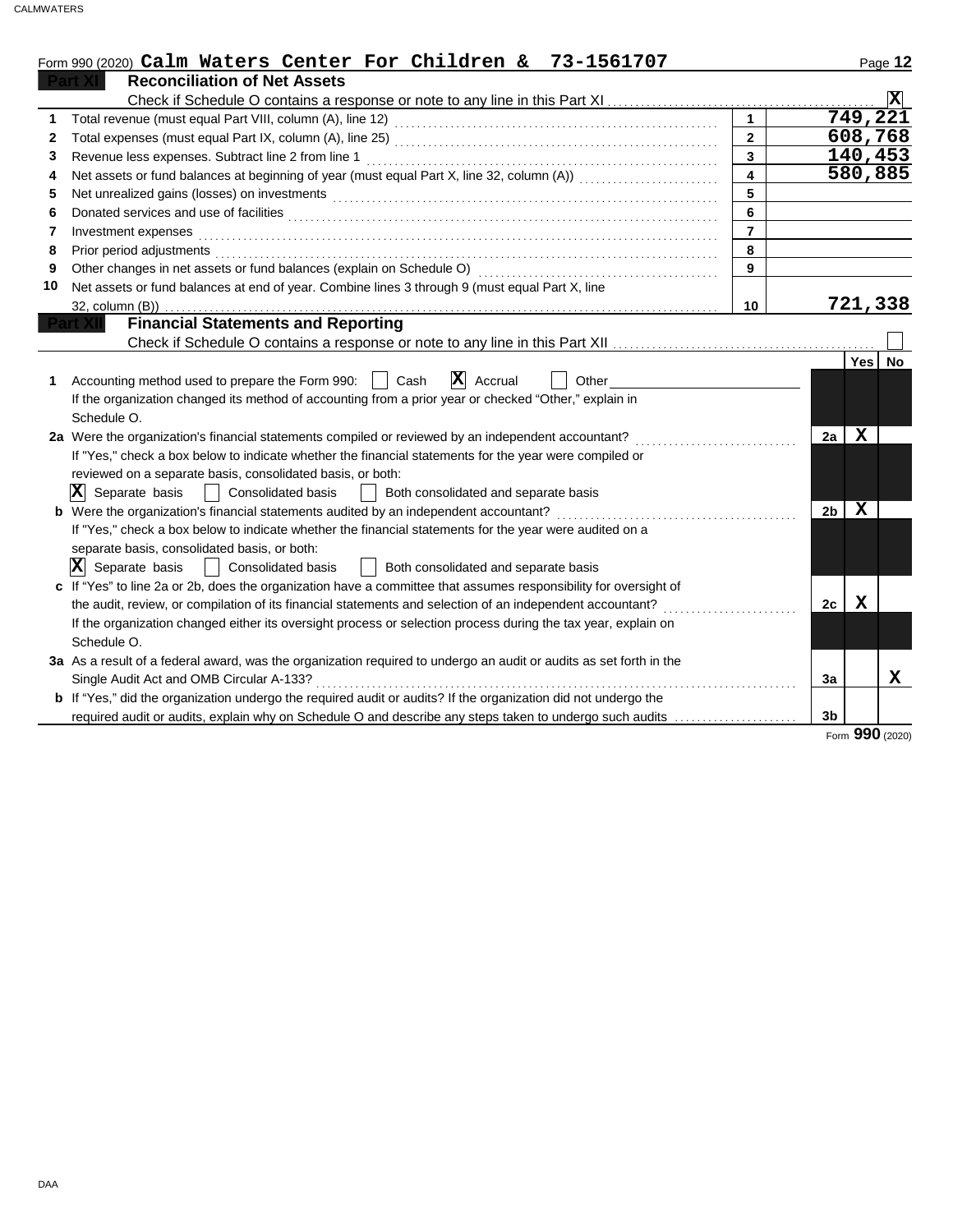| <b>SCHEDULE A</b><br>(Form 990 or 990-EZ)              |                                                            | <b>Public Charity Status and Public Support</b>                                                                                                                                                                     |     |                                       |                                                                                                                                                                                                                                                                 | OMB No. 1545-0047                   |
|--------------------------------------------------------|------------------------------------------------------------|---------------------------------------------------------------------------------------------------------------------------------------------------------------------------------------------------------------------|-----|---------------------------------------|-----------------------------------------------------------------------------------------------------------------------------------------------------------------------------------------------------------------------------------------------------------------|-------------------------------------|
|                                                        |                                                            | Complete if the organization is a section 501(c)(3) organization or a section 4947(a)(1) nonexempt charitable trust.                                                                                                |     |                                       |                                                                                                                                                                                                                                                                 | <b>2020</b>                         |
| Department of the Treasury<br>Internal Revenue Service |                                                            | Attach to Form 990 or Form 990-EZ.                                                                                                                                                                                  |     |                                       |                                                                                                                                                                                                                                                                 |                                     |
|                                                        |                                                            | Go to www.irs.gov/Form990 for instructions and the latest information.                                                                                                                                              |     |                                       |                                                                                                                                                                                                                                                                 |                                     |
| Name of the organization                               |                                                            | Calm Waters Center For Children &                                                                                                                                                                                   |     |                                       | <b>Employer identification number</b>                                                                                                                                                                                                                           |                                     |
|                                                        | Families, Inc.                                             |                                                                                                                                                                                                                     |     |                                       | 73-1561707<br>Reason for Public Charity Status. (All organizations must complete this part.) See instructions.                                                                                                                                                  |                                     |
|                                                        |                                                            | The organization is not a private foundation because it is: (For lines 1 through 12, check only one box.)                                                                                                           |     |                                       |                                                                                                                                                                                                                                                                 |                                     |
| 1                                                      |                                                            | A church, convention of churches, or association of churches described in section 170(b)(1)(A)(i).                                                                                                                  |     |                                       |                                                                                                                                                                                                                                                                 |                                     |
| 2                                                      |                                                            | A school described in section 170(b)(1)(A)(ii). (Attach Schedule E (Form 990 or 990-EZ).)                                                                                                                           |     |                                       |                                                                                                                                                                                                                                                                 |                                     |
| 3                                                      |                                                            | A hospital or a cooperative hospital service organization described in section 170(b)(1)(A)(iii).                                                                                                                   |     |                                       |                                                                                                                                                                                                                                                                 |                                     |
| 4                                                      |                                                            |                                                                                                                                                                                                                     |     |                                       | A medical research organization operated in conjunction with a hospital described in section 170(b)(1)(A)(iii). Enter the hospital's name,                                                                                                                      |                                     |
| city, and state:                                       |                                                            |                                                                                                                                                                                                                     |     |                                       |                                                                                                                                                                                                                                                                 |                                     |
| 5                                                      |                                                            |                                                                                                                                                                                                                     |     |                                       | An organization operated for the benefit of a college or university owned or operated by a governmental unit described in                                                                                                                                       |                                     |
|                                                        | section 170(b)(1)(A)(iv). (Complete Part II.)              |                                                                                                                                                                                                                     |     |                                       |                                                                                                                                                                                                                                                                 |                                     |
| 6                                                      |                                                            | A federal, state, or local government or governmental unit described in section 170(b)(1)(A)(v).                                                                                                                    |     |                                       |                                                                                                                                                                                                                                                                 |                                     |
| $ \mathbf{X} $<br>$\overline{7}$                       |                                                            |                                                                                                                                                                                                                     |     |                                       | An organization that normally receives a substantial part of its support from a governmental unit or from the general public                                                                                                                                    |                                     |
|                                                        | described in section 170(b)(1)(A)(vi). (Complete Part II.) |                                                                                                                                                                                                                     |     |                                       |                                                                                                                                                                                                                                                                 |                                     |
| 8<br>9                                                 |                                                            | A community trust described in section 170(b)(1)(A)(vi). (Complete Part II.)                                                                                                                                        |     |                                       |                                                                                                                                                                                                                                                                 |                                     |
|                                                        |                                                            |                                                                                                                                                                                                                     |     |                                       | An agricultural research organization described in section 170(b)(1)(A)(ix) operated in conjunction with a land-grant college<br>or university or a non-land-grant college of agriculture (see instructions). Enter the name, city, and state of the college or |                                     |
| university:                                            |                                                            |                                                                                                                                                                                                                     |     |                                       |                                                                                                                                                                                                                                                                 |                                     |
| 10                                                     |                                                            |                                                                                                                                                                                                                     |     |                                       | An organization that normally receives: (1) more than 33 1/3% of its support from contributions, membership fees, and gross                                                                                                                                     |                                     |
|                                                        |                                                            |                                                                                                                                                                                                                     |     |                                       | receipts from activities related to its exempt functions, subject to certain exceptions; and (2) no more than 331/3% of its                                                                                                                                     |                                     |
|                                                        |                                                            | support from gross investment income and unrelated business taxable income (less section 511 tax) from businesses                                                                                                   |     |                                       |                                                                                                                                                                                                                                                                 |                                     |
| 11                                                     |                                                            | acquired by the organization after June 30, 1975. See section 509(a)(2). (Complete Part III.)                                                                                                                       |     |                                       |                                                                                                                                                                                                                                                                 |                                     |
| 12                                                     |                                                            | An organization organized and operated exclusively to test for public safety. See section 509(a)(4).                                                                                                                |     |                                       | An organization organized and operated exclusively for the benefit of, to perform the functions of, or to carry out the purposes                                                                                                                                |                                     |
|                                                        |                                                            |                                                                                                                                                                                                                     |     |                                       | of one or more publicly supported organizations described in section 509(a)(1) or section 509(a)(2). See section 509(a)(3).                                                                                                                                     |                                     |
|                                                        |                                                            |                                                                                                                                                                                                                     |     |                                       | Check the box in lines 12a through 12d that describes the type of supporting organization and complete lines 12e, 12f, and 12g.                                                                                                                                 |                                     |
| a                                                      |                                                            |                                                                                                                                                                                                                     |     |                                       | Type I. A supporting organization operated, supervised, or controlled by its supported organization(s), typically by giving                                                                                                                                     |                                     |
|                                                        |                                                            | the supported organization(s) the power to regularly appoint or elect a majority of the directors or trustees of the                                                                                                |     |                                       |                                                                                                                                                                                                                                                                 |                                     |
|                                                        |                                                            | supporting organization. You must complete Part IV, Sections A and B.                                                                                                                                               |     |                                       |                                                                                                                                                                                                                                                                 |                                     |
| b                                                      |                                                            |                                                                                                                                                                                                                     |     |                                       | Type II. A supporting organization supervised or controlled in connection with its supported organization(s), by having                                                                                                                                         |                                     |
|                                                        |                                                            | organization(s). You must complete Part IV, Sections A and C.                                                                                                                                                       |     |                                       | control or management of the supporting organization vested in the same persons that control or manage the supported                                                                                                                                            |                                     |
| с                                                      |                                                            |                                                                                                                                                                                                                     |     |                                       | Type III functionally integrated. A supporting organization operated in connection with, and functionally integrated with,                                                                                                                                      |                                     |
|                                                        |                                                            | its supported organization(s) (see instructions). You must complete Part IV, Sections A, D, and E.                                                                                                                  |     |                                       |                                                                                                                                                                                                                                                                 |                                     |
| d                                                      |                                                            |                                                                                                                                                                                                                     |     |                                       | Type III non-functionally integrated. A supporting organization operated in connection with its supported organization(s)                                                                                                                                       |                                     |
|                                                        |                                                            |                                                                                                                                                                                                                     |     |                                       | that is not functionally integrated. The organization generally must satisfy a distribution requirement and an attentiveness                                                                                                                                    |                                     |
|                                                        |                                                            | requirement (see instructions). You must complete Part IV, Sections A and D, and Part V.<br>Check this box if the organization received a written determination from the IRS that it is a Type I, Type II, Type III |     |                                       |                                                                                                                                                                                                                                                                 |                                     |
| е                                                      |                                                            | functionally integrated, or Type III non-functionally integrated supporting organization.                                                                                                                           |     |                                       |                                                                                                                                                                                                                                                                 |                                     |
| f                                                      | Enter the number of supported organizations                |                                                                                                                                                                                                                     |     |                                       |                                                                                                                                                                                                                                                                 |                                     |
| g                                                      |                                                            | Provide the following information about the supported organization(s).                                                                                                                                              |     |                                       |                                                                                                                                                                                                                                                                 |                                     |
| (i) Name of supported                                  | (ii) EIN                                                   | (iii) Type of organization                                                                                                                                                                                          |     | (iv) Is the organization              | (v) Amount of monetary                                                                                                                                                                                                                                          | (vi) Amount of                      |
| organization                                           |                                                            | (described on lines 1-10<br>above (see instructions))                                                                                                                                                               |     | listed in your governing<br>document? | support (see<br>instructions)                                                                                                                                                                                                                                   | other support (see<br>instructions) |
|                                                        |                                                            |                                                                                                                                                                                                                     | Yes | No                                    |                                                                                                                                                                                                                                                                 |                                     |
| (A)                                                    |                                                            |                                                                                                                                                                                                                     |     |                                       |                                                                                                                                                                                                                                                                 |                                     |
|                                                        |                                                            |                                                                                                                                                                                                                     |     |                                       |                                                                                                                                                                                                                                                                 |                                     |
| (B)                                                    |                                                            |                                                                                                                                                                                                                     |     |                                       |                                                                                                                                                                                                                                                                 |                                     |
|                                                        |                                                            |                                                                                                                                                                                                                     |     |                                       |                                                                                                                                                                                                                                                                 |                                     |
| (C)                                                    |                                                            |                                                                                                                                                                                                                     |     |                                       |                                                                                                                                                                                                                                                                 |                                     |
|                                                        |                                                            |                                                                                                                                                                                                                     |     |                                       |                                                                                                                                                                                                                                                                 |                                     |
| (D)                                                    |                                                            |                                                                                                                                                                                                                     |     |                                       |                                                                                                                                                                                                                                                                 |                                     |
|                                                        |                                                            |                                                                                                                                                                                                                     |     |                                       |                                                                                                                                                                                                                                                                 |                                     |
|                                                        |                                                            |                                                                                                                                                                                                                     |     |                                       |                                                                                                                                                                                                                                                                 |                                     |
| (E)                                                    |                                                            |                                                                                                                                                                                                                     |     |                                       |                                                                                                                                                                                                                                                                 |                                     |

**For Paperwork Reduction Act Notice, see the Instructions for Form 990 or 990-EZ.**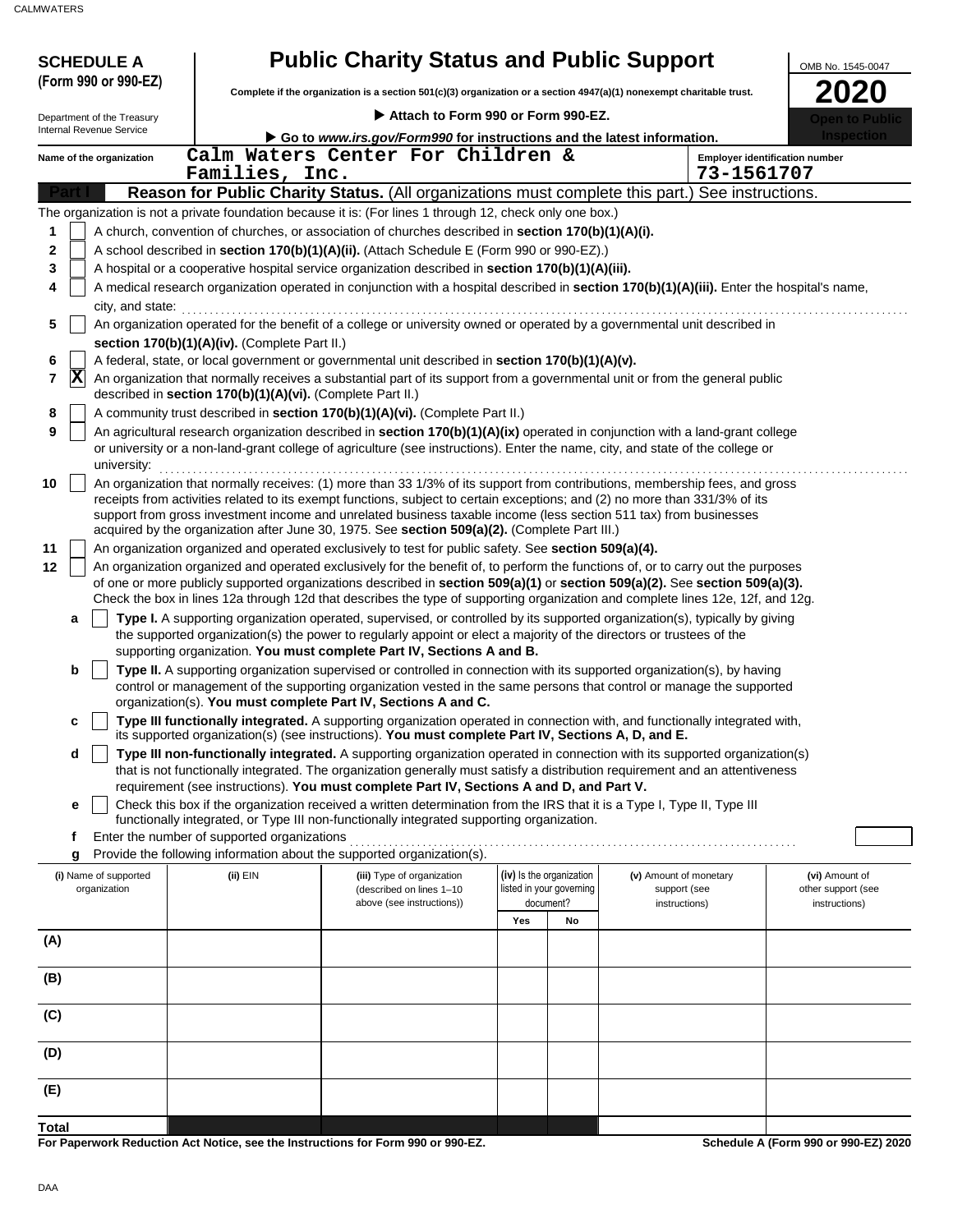| Schedule A (Form 990 or 990-EZ) 2020 |  |  |  | Calm Waters Center For Children & 73-1561707                                                   | Page 2 |
|--------------------------------------|--|--|--|------------------------------------------------------------------------------------------------|--------|
|                                      |  |  |  | Support Schedule for Organizations Described in Sections 170(b)(1)(A)(iv) and 170(b)(1)(A)(vi) |        |

|              | Support Schedule for Organizations Described in Sections 170(b)(1)(A)(iv) and 170(b)(1)(A)(vi)<br>(Complete only if you checked the box on line 5, 7, or 8 of Part I or if the organization failed to qualify under                                                                                                                                                                                                 |          |          |            |            |          |                          |
|--------------|---------------------------------------------------------------------------------------------------------------------------------------------------------------------------------------------------------------------------------------------------------------------------------------------------------------------------------------------------------------------------------------------------------------------|----------|----------|------------|------------|----------|--------------------------|
|              | Part III. If the organization fails to qualify under the tests listed below, please complete Part III.)                                                                                                                                                                                                                                                                                                             |          |          |            |            |          |                          |
|              | <b>Section A. Public Support</b>                                                                                                                                                                                                                                                                                                                                                                                    |          |          |            |            |          |                          |
|              | Calendar year (or fiscal year beginning in)<br>▶                                                                                                                                                                                                                                                                                                                                                                    | (a) 2016 | (b) 2017 | $(c)$ 2018 | $(d)$ 2019 | (e) 2020 | (f) Total                |
| 1            | Gifts, grants, contributions, and<br>membership fees received. (Do not<br>include any "unusual grants.")                                                                                                                                                                                                                                                                                                            | 591,131  | 265,864  | 319,170    | 431,574    | 585,584  | 2,193,323                |
| $\mathbf{2}$ | Tax revenues levied for the<br>organization's benefit and either paid<br>to or expended on its behalf                                                                                                                                                                                                                                                                                                               |          |          |            |            |          |                          |
| 3            | The value of services or facilities<br>furnished by a governmental unit to the<br>organization without charge<br>.                                                                                                                                                                                                                                                                                                  |          |          |            |            |          |                          |
| 4            | Total. Add lines 1 through 3                                                                                                                                                                                                                                                                                                                                                                                        | 591,131  | 265,864  | 319,170    | 431,574    | 585,584  | 2,193,323                |
| 5            | The portion of total contributions by<br>each person (other than a<br>governmental unit or publicly<br>supported organization) included on<br>line 1 that exceeds 2% of the amount<br>shown on line 11, column (f)<br>Public support. Subtract line 5 from line 4                                                                                                                                                   |          |          |            |            |          |                          |
| 6            | <b>Section B. Total Support</b>                                                                                                                                                                                                                                                                                                                                                                                     |          |          |            |            |          | 2,193,323                |
|              | Calendar year (or fiscal year beginning in)<br>▶                                                                                                                                                                                                                                                                                                                                                                    | (a) 2016 | (b) 2017 | $(c)$ 2018 | $(d)$ 2019 | (e) 2020 | (f) Total                |
| 7            | Amounts from line 4                                                                                                                                                                                                                                                                                                                                                                                                 | 591,131  | 265,864  | 319,170    | 431,574    | 585,584  | 2,193,323                |
| 8            | Gross income from interest, dividends,<br>payments received on securities loans,<br>rents, royalties, and income from<br>similar sources and the state of the state of the state of the state of the state of the state of the state of the state of the state of the state of the state of the state of the state of the state of the state of the sta                                                             | 4,872    | 7,996    | 12,696     | 25,667     | 88,221   | 139,452                  |
| 9            | Net income from unrelated business<br>activities, whether or not the business<br>is regularly carried on                                                                                                                                                                                                                                                                                                            |          |          |            |            |          |                          |
| 10           | Other income. Do not include gain or<br>loss from the sale of capital assets<br>(Explain in Part VI.)                                                                                                                                                                                                                                                                                                               | 36,979   | 65,642   | 80,465     |            |          | 183,086                  |
| 11           | Total support. Add lines 7 through 10                                                                                                                                                                                                                                                                                                                                                                               |          |          |            |            |          | 2,515,861                |
| 12           |                                                                                                                                                                                                                                                                                                                                                                                                                     |          |          |            |            | 12       | 551,396                  |
| 13           | First 5 years. If the Form 990 is for the organization's first, second, third, fourth, or fifth tax year as a section 501(c)(3)                                                                                                                                                                                                                                                                                     |          |          |            |            |          |                          |
|              | organization, check this box and stop here                                                                                                                                                                                                                                                                                                                                                                          |          |          |            |            |          |                          |
|              | <b>Section C. Computation of Public Support Percentage</b>                                                                                                                                                                                                                                                                                                                                                          |          |          |            |            |          |                          |
| 14           | Public support percentage for 2020 (line 6, column (f) divided by line 11, column (f)) [[[[[[[[[[[[[[[[[[[[[[                                                                                                                                                                                                                                                                                                       |          |          |            |            | 14       | 87.18%                   |
| 15           | Public support percentage from 2019 Schedule A, Part II, line 14                                                                                                                                                                                                                                                                                                                                                    |          |          |            |            | 15       | 86.68%                   |
| 16a          | 33 1/3% support test-2020. If the organization did not check the box on line 13, and line 14 is 33 1/3% or more, check this                                                                                                                                                                                                                                                                                         |          |          |            |            |          |                          |
|              | box and stop here. The organization qualifies as a publicly supported organization                                                                                                                                                                                                                                                                                                                                  |          |          |            |            |          | $\vert \mathbf{x} \vert$ |
| b            | 33 1/3% support test-2019. If the organization did not check a box on line 13 or 16a, and line 15 is 33 1/3% or more, check                                                                                                                                                                                                                                                                                         |          |          |            |            |          |                          |
|              | this box and stop here. The organization qualifies as a publicly supported organization                                                                                                                                                                                                                                                                                                                             |          |          |            |            |          |                          |
|              | 17a 10%-facts-and-circumstances test-2020. If the organization did not check a box on line 13, 16a, or 16b, and line 14 is<br>10% or more, and if the organization meets the "facts-and-circumstances" test, check this box and stop here. Explain in<br>Part VI how the organization meets the "facts-and-circumstances" test. The organization qualifies as a publicly supported                                  |          |          |            |            |          |                          |
| b            | organization<br>10%-facts-and-circumstances test-2019. If the organization did not check a box on line 13, 16a, 16b, or 17a, and line<br>15 is 10% or more, and if the organization meets the "facts-and-circumstances" test, check this box and stop here. Explain<br>in Part VI how the organization meets the "facts-and-circumstances" test. The organization qualifies as a publicly supported<br>organization |          |          |            |            |          |                          |
| 18           | Private foundation. If the organization did not check a box on line 13, 16a, 16b, 17a, or 17b, check this box and see                                                                                                                                                                                                                                                                                               |          |          |            |            |          |                          |
|              | instructions                                                                                                                                                                                                                                                                                                                                                                                                        |          |          |            |            |          |                          |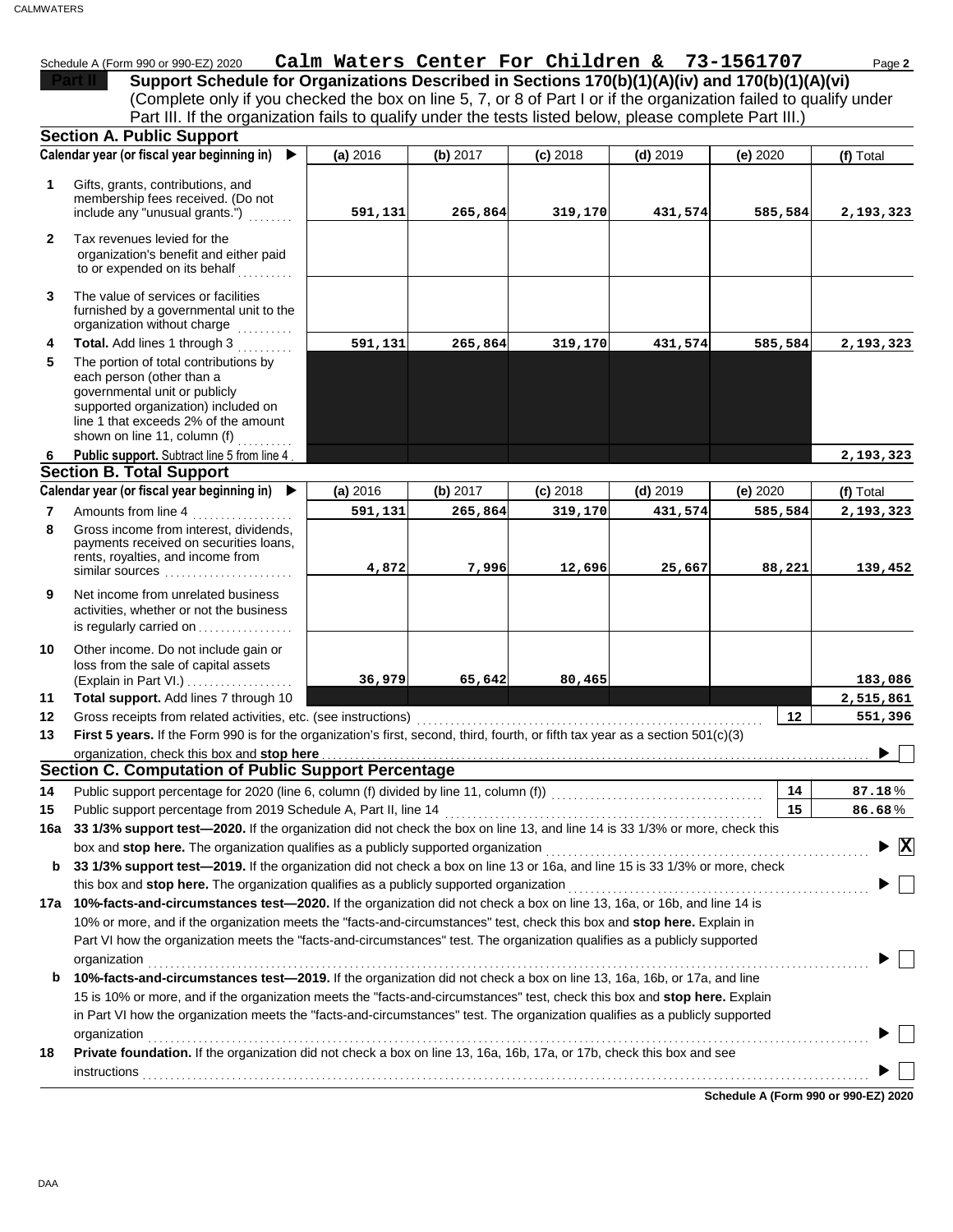|     | Schedule A (Form 990 or 990-EZ) 2020                                                                                              |          |          | Calm Waters Center For Children & |            | 73-1561707 |    | Page 3    |
|-----|-----------------------------------------------------------------------------------------------------------------------------------|----------|----------|-----------------------------------|------------|------------|----|-----------|
|     | Support Schedule for Organizations Described in Section 509(a)(2)                                                                 |          |          |                                   |            |            |    |           |
|     | (Complete only if you checked the box on line 10 of Part I or if the organization failed to qualify under Part II.                |          |          |                                   |            |            |    |           |
|     | If the organization fails to qualify under the tests listed below, please complete Part II.)                                      |          |          |                                   |            |            |    |           |
|     | <b>Section A. Public Support</b>                                                                                                  |          |          |                                   |            |            |    |           |
|     | Calendar year (or fiscal year beginning in)<br>$\blacktriangleright$                                                              | (a) 2016 | (b) 2017 | $(c)$ 2018                        | $(d)$ 2019 | (e) 2020   |    | (f) Total |
| 1.  | Gifts, grants, contributions, and membership fees                                                                                 |          |          |                                   |            |            |    |           |
|     | received. (Do not include any "unusual grants.")                                                                                  |          |          |                                   |            |            |    |           |
| 2   | Gross receipts from admissions, merchandise                                                                                       |          |          |                                   |            |            |    |           |
|     | sold or services performed, or facilities                                                                                         |          |          |                                   |            |            |    |           |
|     | furnished in any activity that is related to the<br>organization's tax-exempt purpose                                             |          |          |                                   |            |            |    |           |
|     |                                                                                                                                   |          |          |                                   |            |            |    |           |
| 3   | Gross receipts from activities that are not an<br>unrelated trade or business under section 513                                   |          |          |                                   |            |            |    |           |
|     |                                                                                                                                   |          |          |                                   |            |            |    |           |
| 4   | Tax revenues levied for the                                                                                                       |          |          |                                   |            |            |    |           |
|     | organization's benefit and either paid                                                                                            |          |          |                                   |            |            |    |           |
|     | to or expended on its behalf                                                                                                      |          |          |                                   |            |            |    |           |
| 5   | The value of services or facilities                                                                                               |          |          |                                   |            |            |    |           |
|     | furnished by a governmental unit to the<br>organization without charge                                                            |          |          |                                   |            |            |    |           |
|     | Total. Add lines 1 through 5                                                                                                      |          |          |                                   |            |            |    |           |
| 6   |                                                                                                                                   |          |          |                                   |            |            |    |           |
|     | 7a Amounts included on lines 1, 2, and 3                                                                                          |          |          |                                   |            |            |    |           |
|     | received from disqualified persons                                                                                                |          |          |                                   |            |            |    |           |
| b   | Amounts included on lines 2 and 3                                                                                                 |          |          |                                   |            |            |    |           |
|     | received from other than disqualified<br>persons that exceed the greater of \$5,000                                               |          |          |                                   |            |            |    |           |
|     | or 1% of the amount on line 13 for the year                                                                                       |          |          |                                   |            |            |    |           |
| c   | Add lines 7a and 7b                                                                                                               |          |          |                                   |            |            |    |           |
| 8   | Public support. (Subtract line 7c from                                                                                            |          |          |                                   |            |            |    |           |
|     | line $6.$ )                                                                                                                       |          |          |                                   |            |            |    |           |
|     | <b>Section B. Total Support</b>                                                                                                   |          |          |                                   |            |            |    |           |
|     | Calendar year (or fiscal year beginning in)                                                                                       | (a) 2016 | (b) 2017 | $(c)$ 2018                        | $(d)$ 2019 | (e) 2020   |    | (f) Total |
| 9   | Amounts from line 6                                                                                                               |          |          |                                   |            |            |    |           |
|     | .                                                                                                                                 |          |          |                                   |            |            |    |           |
| 10a | Gross income from interest, dividends,                                                                                            |          |          |                                   |            |            |    |           |
|     | payments received on securities loans, rents,<br>royalties, and income from similar sources.                                      |          |          |                                   |            |            |    |           |
|     |                                                                                                                                   |          |          |                                   |            |            |    |           |
| b   | Unrelated business taxable income (less<br>section 511 taxes) from businesses                                                     |          |          |                                   |            |            |    |           |
|     | acquired after June 30, 1975                                                                                                      |          |          |                                   |            |            |    |           |
|     |                                                                                                                                   |          |          |                                   |            |            |    |           |
|     |                                                                                                                                   |          |          |                                   |            |            |    |           |
| 11  | Net income from unrelated business                                                                                                |          |          |                                   |            |            |    |           |
|     | activities not included in line 10b, whether                                                                                      |          |          |                                   |            |            |    |           |
|     | or not the business is regularly carried on                                                                                       |          |          |                                   |            |            |    |           |
| 12  | Other income. Do not include gain or                                                                                              |          |          |                                   |            |            |    |           |
|     | loss from the sale of capital assets                                                                                              |          |          |                                   |            |            |    |           |
|     | (Explain in Part VI.)<br>.                                                                                                        |          |          |                                   |            |            |    |           |
| 13  | Total support. (Add lines 9, 10c, 11,                                                                                             |          |          |                                   |            |            |    |           |
|     | and 12.)                                                                                                                          |          |          |                                   |            |            |    |           |
| 14  | First 5 years. If the Form 990 is for the organization's first, second, third, fourth, or fifth tax year as a section 501(c)(3)   |          |          |                                   |            |            |    |           |
|     | organization, check this box and stop here                                                                                        |          |          |                                   |            |            |    |           |
|     | <b>Section C. Computation of Public Support Percentage</b>                                                                        |          |          |                                   |            |            |    |           |
| 15  |                                                                                                                                   |          |          |                                   |            |            | 15 | %         |
| 16  |                                                                                                                                   |          |          |                                   |            |            | 16 | %         |
|     | Section D. Computation of Investment Income Percentage                                                                            |          |          |                                   |            |            |    |           |
| 17  |                                                                                                                                   |          |          |                                   |            |            | 17 | %         |
|     | 18 Investment income percentage from 2019 Schedule A, Part III, line 17                                                           |          |          |                                   |            |            | 18 | %         |
|     | 19a 33 1/3% support tests-2020. If the organization did not check the box on line 14, and line 15 is more than 33 1/3%, and line  |          |          |                                   |            |            |    |           |
|     | 17 is not more than 33 1/3%, check this box and stop here. The organization qualifies as a publicly supported organization.       |          |          |                                   |            |            |    |           |
| b   | 33 1/3% support tests-2019. If the organization did not check a box on line 14 or line 19a, and line 16 is more than 33 1/3%, and |          |          |                                   |            |            |    |           |
|     | line 18 is not more than 33 1/3%, check this box and stop here. The organization qualifies as a publicly supported organization   |          |          |                                   |            |            |    |           |
| 20  |                                                                                                                                   |          |          |                                   |            |            |    |           |

| Schedule A (Form 990 or 990-EZ) 2020 |  |  |
|--------------------------------------|--|--|
|                                      |  |  |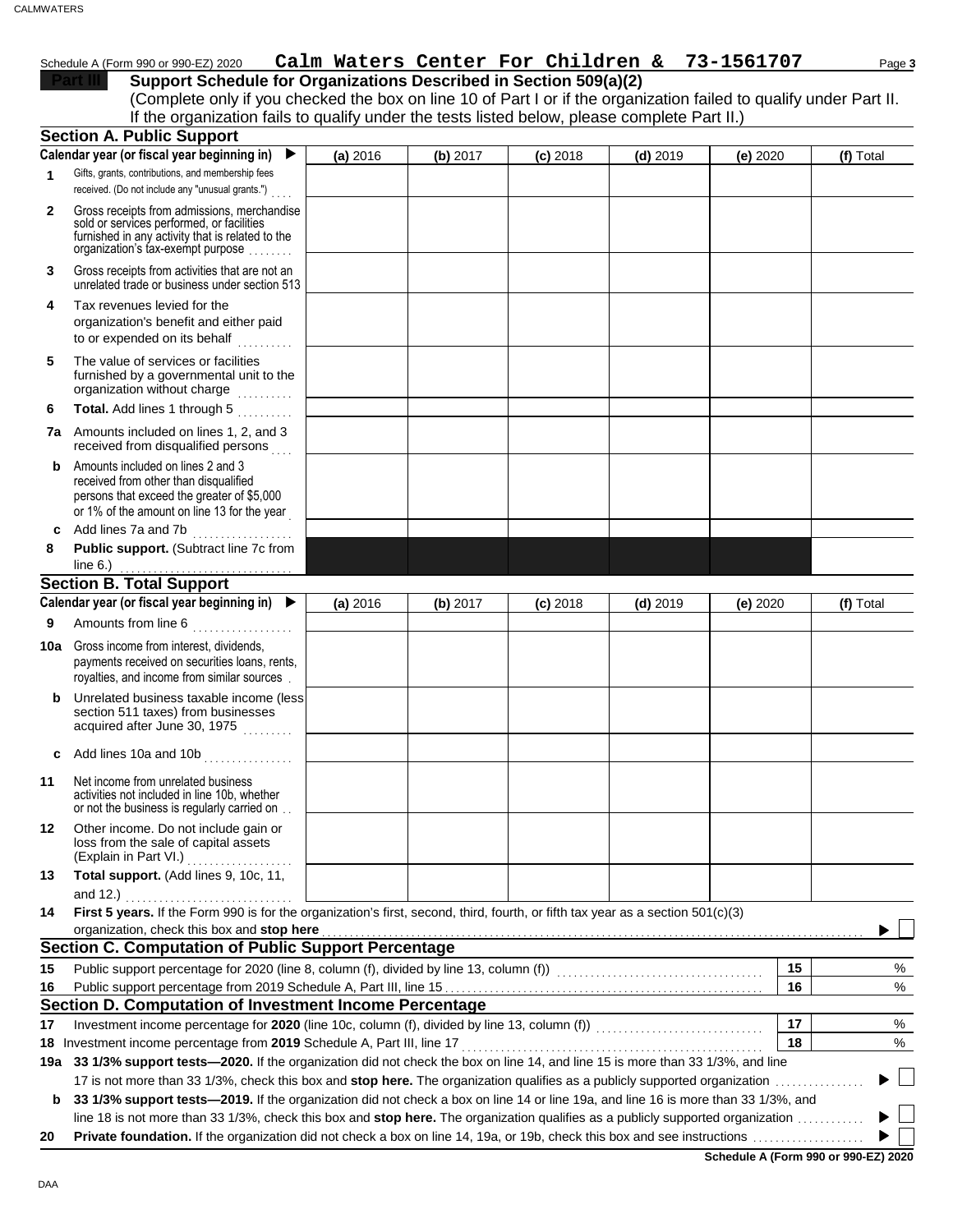### Schedule A <u>(Form 990 or 990-EZ) 2020 **Calm Waters Center For Children & 73-1561707** Page 4</u>

#### **Supporting Organizations**

Sections A, D, and E. If you checked box 12d, Part I, complete Sections A and D, and complete Part V.) (Complete only if you checked a box in line 12 on Part I. If you checked box 12a, Part I, complete Sections A and B. If you checked box 12b, Part I, complete Sections A and C. If you checked box 12c, Part I, complete

#### **Section A. All Supporting Organizations**

- Are all of the organization's supported organizations listed by name in the organization's governing documents? *If "No," describe in Part VI how the supported organizations are designated. If designated by class or purpose, describe the designation. If historic and continuing relationship, explain.* **1**
- Did the organization have any supported organization that does not have an IRS determination of status under section 509(a)(1) or (2)? *If "Yes," explain in Part VI how the organization determined that the supported organization was described in section 509(a)(1) or (2).* **2**
- **3a** Did the organization have a supported organization described in section 501(c)(4), (5), or (6)? *If "Yes," answer lines 3b and 3c below.*
- **b** Did the organization confirm that each supported organization qualified under section  $501(c)(4)$ ,  $(5)$ , or  $(6)$  and satisfied the public support tests under section 509(a)(2)? *If "Yes," describe in Part VI when and how the organization made the determination.*
- **c** Did the organization ensure that all support to such organizations was used exclusively for section 170(c)(2)(B) purposes? *If "Yes," explain in Part VI what controls the organization put in place to ensure such use.*
- **4a** Was any supported organization not organized in the United States ("foreign supported organization")? *If "Yes," and if you checked 12a or 12b in Part I, answer (b) and (c) below.*
- **b** Did the organization have ultimate control and discretion in deciding whether to make grants to the foreign supported organization? *If "Yes," describe in Part VI how the organization had such control and discretion despite being controlled or supervised by or in connection with its supported organizations.*
- **c** Did the organization support any foreign supported organization that does not have an IRS determination under sections 501(c)(3) and 509(a)(1) or (2)? *If "Yes," explain in Part VI what controls the organization used to ensure that all support to the foreign supported organization was used exclusively for section 170(c)(2)(B) purposes.*
- **5a** Did the organization add, substitute, or remove any supported organizations during the tax year? *If "Yes," answer lines 5b and 5c below (if applicable). Also, provide detail in Part VI, including (i) the names and EIN numbers of the supported organizations added, substituted, or removed; (ii) the reasons for each such action; (iii) the authority under the organization's organizing document authorizing such action; and (iv) how the action was accomplished (such as by amendment to the organizing document).*
- **b Type I or Type II only.** Was any added or substituted supported organization part of a class already designated in the organization's organizing document?
- **c Substitutions only.** Was the substitution the result of an event beyond the organization's control?
- **6** Did the organization provide support (whether in the form of grants or the provision of services or facilities) to anyone other than (i) its supported organizations, (ii) individuals that are part of the charitable class benefited by one or more of its supported organizations, or (iii) other supporting organizations that also support or benefit one or more of the filing organization's supported organizations? *If "Yes," provide detail in Part VI.*
- **7** Did the organization provide a grant, loan, compensation, or other similar payment to a substantial contributor (as defined in section 4958(c)(3)(C)), a family member of a substantial contributor, or a 35% controlled entity with regard to a substantial contributor? *If "Yes," complete Part I of Schedule L (Form 990 or 990-EZ).*
- **8** Did the organization make a loan to a disqualified person (as defined in section 4958) not described in line 7? *If "Yes," complete Part I of Schedule L (Form 990 or 990-EZ).*
- **9a** Was the organization controlled directly or indirectly at any time during the tax year by one or more disqualified persons, as defined in section 4946 (other than foundation managers and organizations described in section 509(a)(1) or (2))? *If "Yes," provide detail in Part VI.*
- **b** Did one or more disqualified persons (as defined in line 9a) hold a controlling interest in any entity in which the supporting organization had an interest? *If "Yes," provide detail in Part VI.*
- **c** Did a disqualified person (as defined in line 9a) have an ownership interest in, or derive any personal benefit from, assets in which the supporting organization also had an interest? *If "Yes," provide detail in Part VI.*
- **10a** Was the organization subject to the excess business holdings rules of section 4943 because of section 4943(f) (regarding certain Type II supporting organizations, and all Type III non-functionally integrated supporting organizations)? *If "Yes," answer line 10b below.*
- **b** Did the organization have any excess business holdings in the tax year? *(Use Schedule C, Form 4720, to determine whether the organization had excess business holdings.)*



**Schedule A (Form 990 or 990-EZ) 2020**

**Yes No**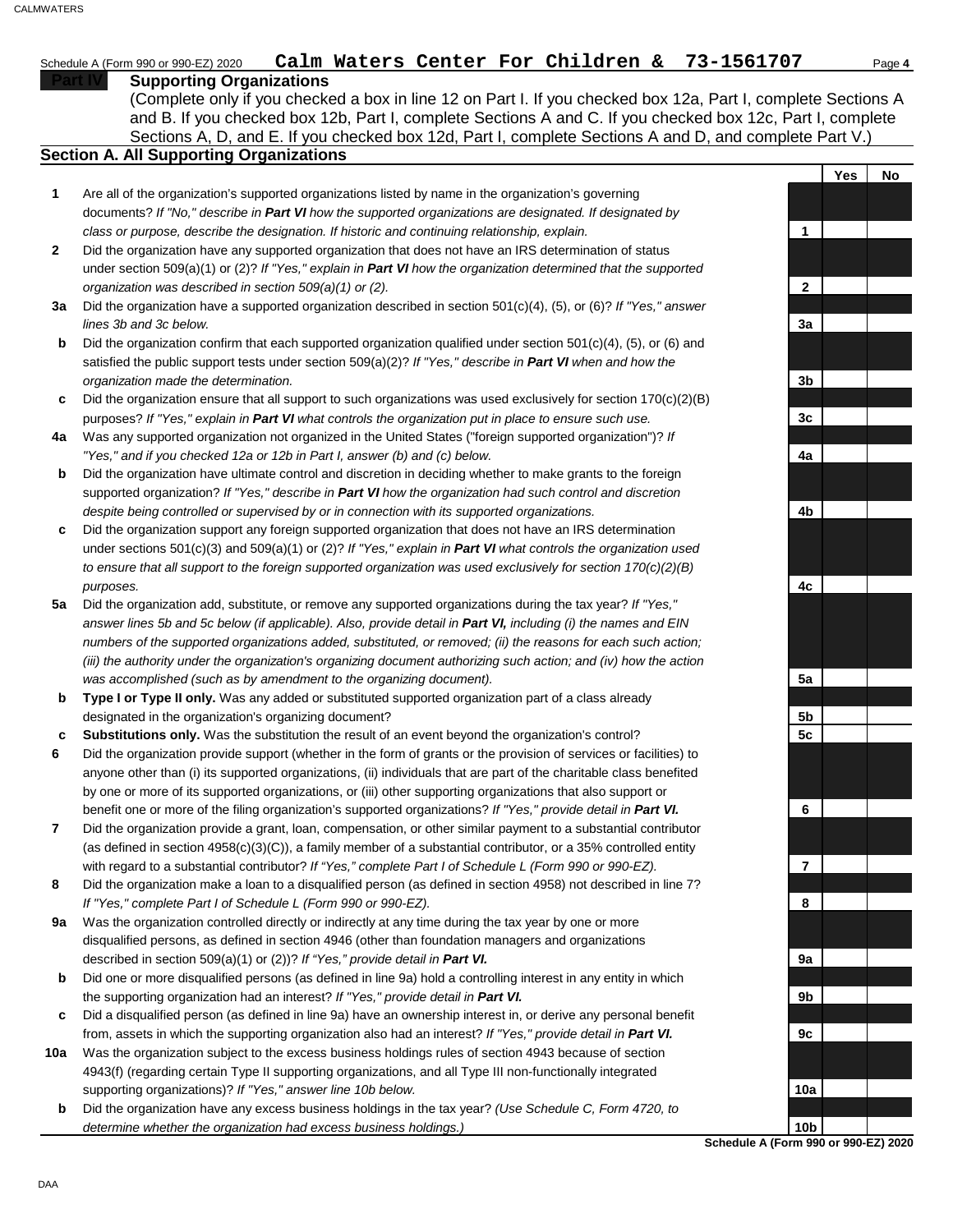# Schedule A <u>(Form 990 or 990-EZ) 2020 **Calm Waters Center For Children & 73-1561707** Page 5</u>

|    | <b>Supporting Organizations (continued)</b>                                                                                                                                                                                  |                 |            |    |
|----|------------------------------------------------------------------------------------------------------------------------------------------------------------------------------------------------------------------------------|-----------------|------------|----|
|    |                                                                                                                                                                                                                              |                 | Yes        | No |
| 11 | Has the organization accepted a gift or contribution from any of the following persons?                                                                                                                                      |                 |            |    |
| a  | A person who directly or indirectly controls, either alone or together with persons described in lines 11b and                                                                                                               |                 |            |    |
|    | 11c below, the governing body of a supported organization?                                                                                                                                                                   | 11a             |            |    |
| b  | A family member of a person described in line 11a above?                                                                                                                                                                     | 11 <sub>b</sub> |            |    |
| c  | A 35% controlled entity of a person described in line 11a or 11b above? If "Yes" to line 11a, 11b, or 11c, provide                                                                                                           |                 |            |    |
|    | detail in Part VI.                                                                                                                                                                                                           | 11c             |            |    |
|    | <b>Section B. Type I Supporting Organizations</b>                                                                                                                                                                            |                 |            |    |
|    |                                                                                                                                                                                                                              |                 | <b>Yes</b> | No |
| 1  | Did the governing body, members of the governing body, officers acting in their official capacity, or membership of one or                                                                                                   |                 |            |    |
|    | more supported organizations have the power to regularly appoint or elect at least a majority of the organization's officers,                                                                                                |                 |            |    |
|    | directors, or trustees at all times during the tax year? If "No," describe in <b>Part VI</b> how the supported organization(s)                                                                                               |                 |            |    |
|    | effectively operated, supervised, or controlled the organization's activities. If the organization had more than one supported                                                                                               |                 |            |    |
|    | organization, describe how the powers to appoint and/or remove officers, directors, or trustees were allocated among the                                                                                                     |                 |            |    |
|    | supported organizations and what conditions or restrictions, if any, applied to such powers during the tax year.                                                                                                             | $\mathbf{1}$    |            |    |
| 2  | Did the organization operate for the benefit of any supported organization other than the supported                                                                                                                          |                 |            |    |
|    | organization(s) that operated, supervised, or controlled the supporting organization? If "Yes," explain in Part                                                                                                              |                 |            |    |
|    | VI how providing such benefit carried out the purposes of the supported organization(s) that operated,                                                                                                                       |                 |            |    |
|    | supervised, or controlled the supporting organization.                                                                                                                                                                       | $\mathbf{2}$    |            |    |
|    | <b>Section C. Type II Supporting Organizations</b>                                                                                                                                                                           |                 |            |    |
|    |                                                                                                                                                                                                                              |                 | Yes        | No |
| 1  | Were a majority of the organization's directors or trustees during the tax year also a majority of the directors                                                                                                             |                 |            |    |
|    | or trustees of each of the organization's supported organization(s)? If "No," describe in Part VI how control                                                                                                                |                 |            |    |
|    | or management of the supporting organization was vested in the same persons that controlled or managed                                                                                                                       |                 |            |    |
|    | the supported organization(s).                                                                                                                                                                                               | 1               |            |    |
|    | <b>Section D. All Type III Supporting Organizations</b>                                                                                                                                                                      |                 |            |    |
|    |                                                                                                                                                                                                                              |                 | Yes        | No |
| 1  | Did the organization provide to each of its supported organizations, by the last day of the fifth month of the                                                                                                               |                 |            |    |
|    | organization's tax year, (i) a written notice describing the type and amount of support provided during the prior tax                                                                                                        |                 |            |    |
|    | year, (ii) a copy of the Form 990 that was most recently filed as of the date of notification, and (iii) copies of the                                                                                                       |                 |            |    |
|    | organization's governing documents in effect on the date of notification, to the extent not previously provided?                                                                                                             | 1               |            |    |
| 2  | Were any of the organization's officers, directors, or trustees either (i) appointed or elected by the supported                                                                                                             |                 |            |    |
|    | organization(s) or (ii) serving on the governing body of a supported organization? If "No," explain in Part VI how                                                                                                           |                 |            |    |
|    | the organization maintained a close and continuous working relationship with the supported organization(s).                                                                                                                  | $\mathbf{2}$    |            |    |
| 3  | By reason of the relationship described in line 2, above, did the organization's supported organizations have                                                                                                                |                 |            |    |
|    | a significant voice in the organization's investment policies and in directing the use of the organization's                                                                                                                 |                 |            |    |
|    | income or assets at all times during the tax year? If "Yes," describe in Part VI the role the organization's                                                                                                                 |                 |            |    |
|    | supported organizations played in this regard.<br>Section E. Type III Functionally-Integrated Supporting Organizations                                                                                                       | 3               |            |    |
|    | Check the box next to the method that the organization used to satisfy the Integral Part Test during the year (see instructions).                                                                                            |                 |            |    |
| 1  |                                                                                                                                                                                                                              |                 |            |    |
|    |                                                                                                                                                                                                                              |                 |            |    |
| a  | The organization satisfied the Activities Test. Complete line 2 below.                                                                                                                                                       |                 |            |    |
| b  | The organization is the parent of each of its supported organizations. Complete line 3 below.                                                                                                                                |                 |            |    |
| c  | The organization supported a governmental entity. Describe in Part VI how you supported a governmental entity (see instructions).                                                                                            |                 |            |    |
| 2  | Activities Test. Answer lines 2a and 2b below.                                                                                                                                                                               |                 | Yes        | No |
| а  | Did substantially all of the organization's activities during the tax year directly further the exempt purposes of                                                                                                           |                 |            |    |
|    | the supported organization(s) to which the organization was responsive? If "Yes," then in Part VI identify                                                                                                                   |                 |            |    |
|    | those supported organizations and explain how these activities directly furthered their exempt purposes,                                                                                                                     |                 |            |    |
|    | how the organization was responsive to those supported organizations, and how the organization determined                                                                                                                    |                 |            |    |
|    | that these activities constituted substantially all of its activities.                                                                                                                                                       | 2a              |            |    |
| b  | Did the activities described in line 2a, above, constitute activities that, but for the organization's involvement,                                                                                                          |                 |            |    |
|    | one or more of the organization's supported organization(s) would have been engaged in? If "Yes," explain in<br>Part VI the reasons for the organization's position that its supported organization(s) would have engaged in |                 |            |    |

- **3** Parent of Supported Organizations. *Answer lines 3a and 3b below.*
- **a** Did the organization have the power to regularly appoint or elect a majority of the officers, directors, or trustees of each of the supported organizations? *If "Yes" or "No," provide details in Part VI.*
- **b** Did the organization exercise a substantial degree of direction over the policies, programs, and activities of each of its supported organizations? *If "Yes," describe in Part VI the role played by the organization in this regard.*

**2b 3a 3b**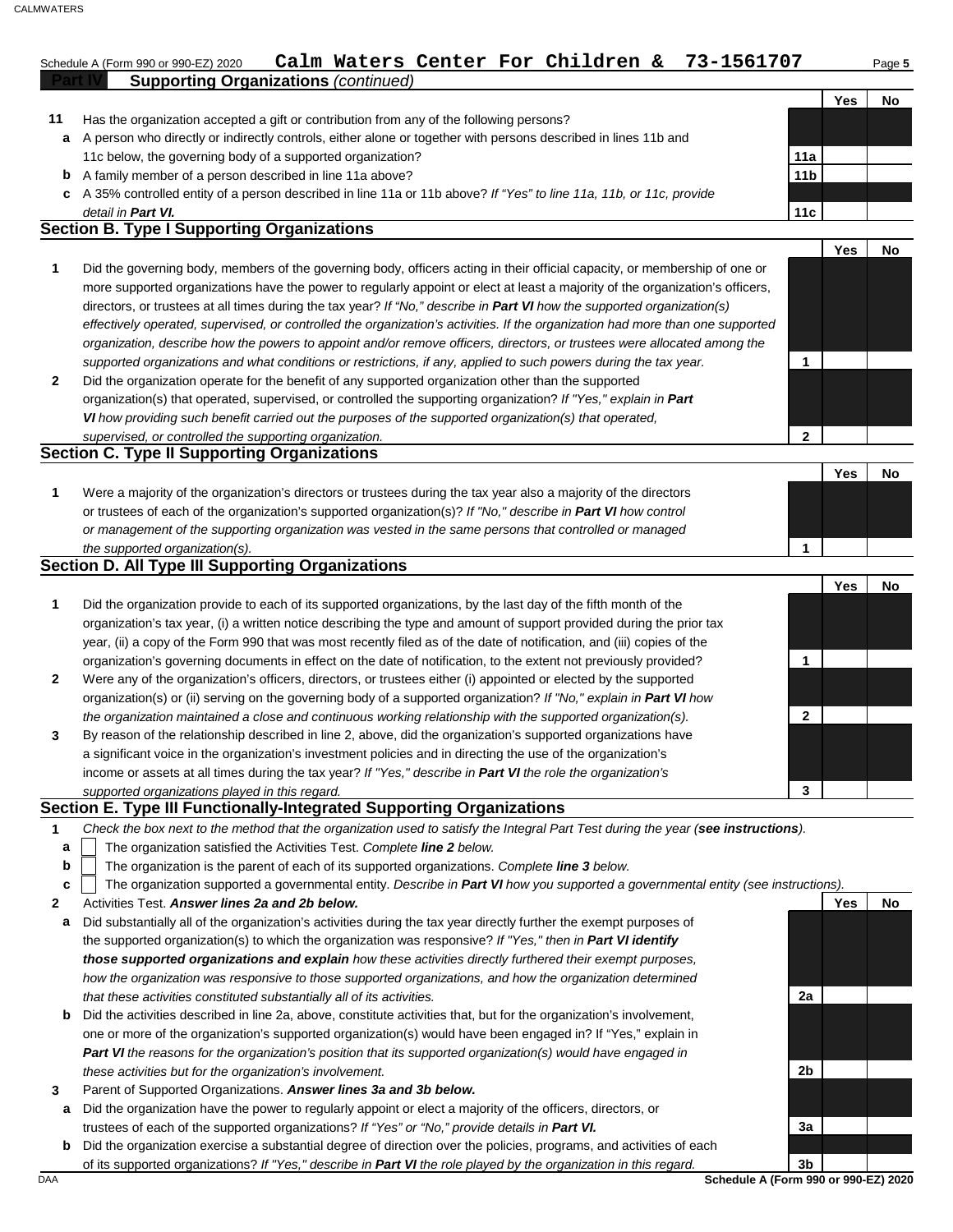|                | Calm Waters Center For Children & 73-1561707<br>Schedule A (Form 990 or 990-EZ) 2020                                             |                |                | Page 6                         |
|----------------|----------------------------------------------------------------------------------------------------------------------------------|----------------|----------------|--------------------------------|
|                | Type III Non-Functionally Integrated 509(a)(3) Supporting Organizations                                                          |                |                |                                |
| $\mathbf 1$    | Check here if the organization satisfied the Integral Part Test as a qualifying trust on Nov. 20, 1970 (explain in Part VI). See |                |                |                                |
|                | instructions. All other Type III non-functionally integrated supporting organizations must complete Sections A through E.        |                |                |                                |
|                | Section A - Adjusted Net Income                                                                                                  |                | (A) Prior Year | (B) Current Year               |
|                |                                                                                                                                  |                |                | (optional)                     |
| 1              | Net short-term capital gain                                                                                                      | $\mathbf{1}$   |                |                                |
| $\mathbf{2}$   | Recoveries of prior-year distributions                                                                                           | $\mathbf{2}$   |                |                                |
| 3              | Other gross income (see instructions)                                                                                            | 3              |                |                                |
| 4              | Add lines 1 through 3.                                                                                                           | 4              |                |                                |
| 5              | Depreciation and depletion                                                                                                       | 5              |                |                                |
| 6              | Portion of operating expenses paid or incurred for production or collection of                                                   |                |                |                                |
|                | gross income or for management, conservation, or maintenance of property                                                         |                |                |                                |
|                | held for production of income (see instructions)                                                                                 | 6              |                |                                |
| 7              | Other expenses (see instructions)                                                                                                | $\overline{7}$ |                |                                |
| 8              | Adjusted Net Income (subtract lines 5, 6, and 7 from line 4)                                                                     | 8              |                |                                |
|                | <b>Section B - Minimum Asset Amount</b>                                                                                          |                | (A) Prior Year | (B) Current Year<br>(optional) |
|                | 1 Aggregate fair market value of all non-exempt-use assets (see                                                                  |                |                |                                |
|                | instructions for short tax year or assets held for part of year):                                                                |                |                |                                |
|                | a Average monthly value of securities                                                                                            | 1a             |                |                                |
|                | <b>b</b> Average monthly cash balances                                                                                           | 1 <sub>b</sub> |                |                                |
|                | c Fair market value of other non-exempt-use assets                                                                               | 1 <sub>c</sub> |                |                                |
|                | d Total (add lines 1a, 1b, and 1c)                                                                                               | 1 <sub>d</sub> |                |                                |
|                | <b>e</b> Discount claimed for blockage or other factors                                                                          |                |                |                                |
|                | (explain in detail in <b>Part VI</b> ):                                                                                          |                |                |                                |
| $\mathbf{2}$   | Acquisition indebtedness applicable to non-exempt-use assets                                                                     | $\mathbf{2}$   |                |                                |
| 3              | Subtract line 2 from line 1d.                                                                                                    | 3              |                |                                |
| 4              | Cash deemed held for exempt use. Enter 0.015 of line 3 (for greater amount,                                                      |                |                |                                |
|                | see instructions).                                                                                                               | 4              |                |                                |
| 5              | Net value of non-exempt-use assets (subtract line 4 from line 3)                                                                 | 5              |                |                                |
| 6              | Multiply line 5 by 0.035.                                                                                                        | 6              |                |                                |
| $\overline{7}$ | Recoveries of prior-year distributions                                                                                           | $\overline{7}$ |                |                                |
| 8              | Minimum Asset Amount (add line 7 to line 6)                                                                                      | 8              |                |                                |
|                | Section C - Distributable Amount                                                                                                 |                |                | <b>Current Year</b>            |
| 1              | Adjusted net income for prior year (from Section A, line 8, column A)                                                            | 1              |                |                                |
| $\mathbf{2}$   | Enter 0.85 of line 1.                                                                                                            | $\mathbf{2}$   |                |                                |
| 3              | Minimum asset amount for prior year (from Section B, line 8, column A)                                                           | 3              |                |                                |
| 4              | Enter greater of line 2 or line 3.                                                                                               | 4              |                |                                |
| 5              | Income tax imposed in prior year                                                                                                 | 5              |                |                                |
| 6              | Distributable Amount. Subtract line 5 from line 4, unless subject to                                                             |                |                |                                |
|                | emergency temporary reduction (see instructions).                                                                                | 6              |                |                                |
|                |                                                                                                                                  |                |                |                                |

**7**  $\mid$  Check here if the current year is the organization's first as a non-functionally integrated Type III supporting organization (see instructions).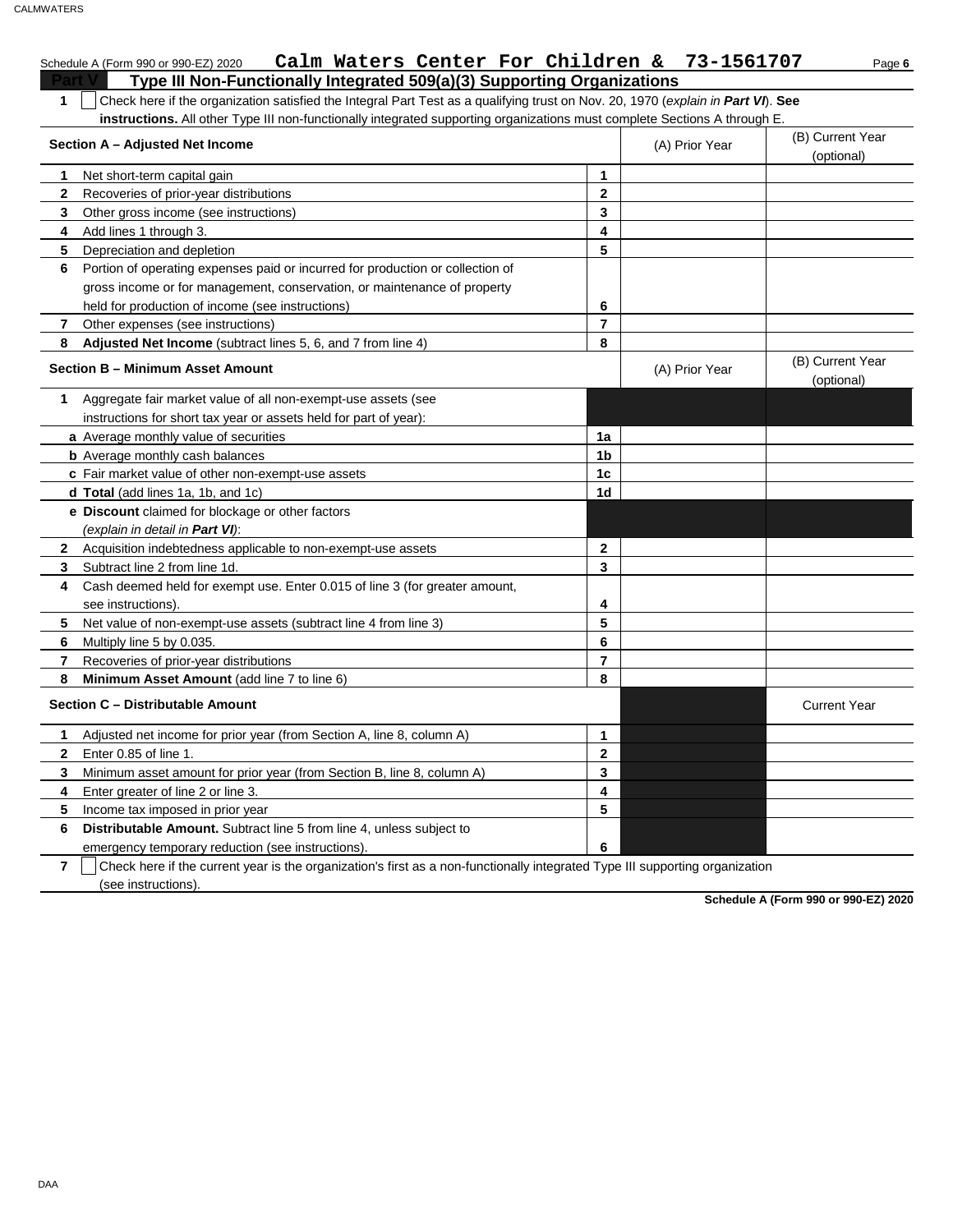#### Schedule A (Form 990 or 990-EZ) 2020 **Calm Waters Center For Children & 7 J-L56L707** Page 7 **Calm Waters Center For Children & 73-1561707**

|              | Type III Non-Functionally Integrated 509(a)(3) Supporting Organizations (continued)        |                                    |                                                      |                                                         |  |  |  |
|--------------|--------------------------------------------------------------------------------------------|------------------------------------|------------------------------------------------------|---------------------------------------------------------|--|--|--|
|              | <b>Section D - Distributions</b>                                                           |                                    |                                                      | <b>Current Year</b>                                     |  |  |  |
| 1            | Amounts paid to supported organizations to accomplish exempt purposes                      |                                    |                                                      |                                                         |  |  |  |
| $\mathbf{2}$ | Amounts paid to perform activity that directly furthers exempt purposes of supported       |                                    |                                                      |                                                         |  |  |  |
|              | organizations, in excess of income from activity                                           |                                    |                                                      |                                                         |  |  |  |
| 3            | Administrative expenses paid to accomplish exempt purposes of supported organizations      |                                    |                                                      |                                                         |  |  |  |
| 4            | Amounts paid to acquire exempt-use assets                                                  |                                    |                                                      |                                                         |  |  |  |
| 5            | Qualified set-aside amounts (prior IRS approval required—provide details in Part VI)       |                                    |                                                      |                                                         |  |  |  |
| 6            | Other distributions (describe in Part VI). See instructions.                               |                                    |                                                      |                                                         |  |  |  |
| 7            | Total annual distributions. Add lines 1 through 6.                                         |                                    |                                                      |                                                         |  |  |  |
| 8            | Distributions to attentive supported organizations to which the organization is responsive |                                    |                                                      |                                                         |  |  |  |
|              | (provide details in Part VI). See instructions.                                            |                                    |                                                      |                                                         |  |  |  |
| 9            | Distributable amount for 2020 from Section C, line 6                                       |                                    |                                                      |                                                         |  |  |  |
| 10           | Line 8 amount divided by line 9 amount                                                     |                                    |                                                      |                                                         |  |  |  |
|              | <b>Section E - Distribution Allocations (see instructions)</b>                             | (i)<br><b>Excess Distributions</b> | (ii)<br><b>Underdistributions</b><br><b>Pre-2020</b> | (iii)<br><b>Distributable</b><br><b>Amount for 2020</b> |  |  |  |
| 1            | Distributable amount for 2020 from Section C, line 6                                       |                                    |                                                      |                                                         |  |  |  |
| $\mathbf{2}$ | Underdistributions, if any, for years prior to 2020                                        |                                    |                                                      |                                                         |  |  |  |
|              | (reasonable cause required-explain in Part VI). See                                        |                                    |                                                      |                                                         |  |  |  |
|              | instructions.                                                                              |                                    |                                                      |                                                         |  |  |  |
| 3            | Excess distributions carryover, if any, to 2020                                            |                                    |                                                      |                                                         |  |  |  |
|              | <b>a</b> From 2015                                                                         |                                    |                                                      |                                                         |  |  |  |
|              | <b>b</b> From 2016                                                                         |                                    |                                                      |                                                         |  |  |  |
|              |                                                                                            |                                    |                                                      |                                                         |  |  |  |
|              | $d$ From 2018                                                                              |                                    |                                                      |                                                         |  |  |  |
|              | e From 2019                                                                                |                                    |                                                      |                                                         |  |  |  |
|              | f Total of lines 3a through 3e                                                             |                                    |                                                      |                                                         |  |  |  |
|              | g Applied to underdistributions of prior years                                             |                                    |                                                      |                                                         |  |  |  |
|              | h Applied to 2020 distributable amount                                                     |                                    |                                                      |                                                         |  |  |  |
|              | Carryover from 2015 not applied (see instructions)                                         |                                    |                                                      |                                                         |  |  |  |
|              | Remainder. Subtract lines 3g, 3h, and 3i from line 3f.                                     |                                    |                                                      |                                                         |  |  |  |
| 4            | Distributions for 2020 from                                                                |                                    |                                                      |                                                         |  |  |  |
|              | \$<br>Section D, line 7:                                                                   |                                    |                                                      |                                                         |  |  |  |
|              | a Applied to underdistributions of prior years                                             |                                    |                                                      |                                                         |  |  |  |
|              | <b>b</b> Applied to 2020 distributable amount                                              |                                    |                                                      |                                                         |  |  |  |
|              | <b>c</b> Remainder. Subtract lines 4a and 4b from line 4.                                  |                                    |                                                      |                                                         |  |  |  |
| 5            | Remaining underdistributions for years prior to 2020, if                                   |                                    |                                                      |                                                         |  |  |  |
|              | any. Subtract lines 3g and 4a from line 2. For result                                      |                                    |                                                      |                                                         |  |  |  |
|              | greater than zero, explain in Part VI. See instructions.                                   |                                    |                                                      |                                                         |  |  |  |
|              | 6<br>Remaining underdistributions for 2020 Subtract lines 3h                               |                                    |                                                      |                                                         |  |  |  |
|              | and 4b from line 1. For result greater than zero, explain in                               |                                    |                                                      |                                                         |  |  |  |
|              | Part VI. See instructions.                                                                 |                                    |                                                      |                                                         |  |  |  |
| 7            | Excess distributions carryover to 2021. Add lines 3j                                       |                                    |                                                      |                                                         |  |  |  |
|              | and 4c.                                                                                    |                                    |                                                      |                                                         |  |  |  |
| 8            | Breakdown of line 7:                                                                       |                                    |                                                      |                                                         |  |  |  |
|              | a Excess from 2016<br>.                                                                    |                                    |                                                      |                                                         |  |  |  |
|              |                                                                                            |                                    |                                                      |                                                         |  |  |  |
|              | c Excess from 2018<br>.                                                                    |                                    |                                                      |                                                         |  |  |  |
|              | d Excess from 2019                                                                         |                                    |                                                      |                                                         |  |  |  |
|              | e Excess from 2020                                                                         |                                    |                                                      |                                                         |  |  |  |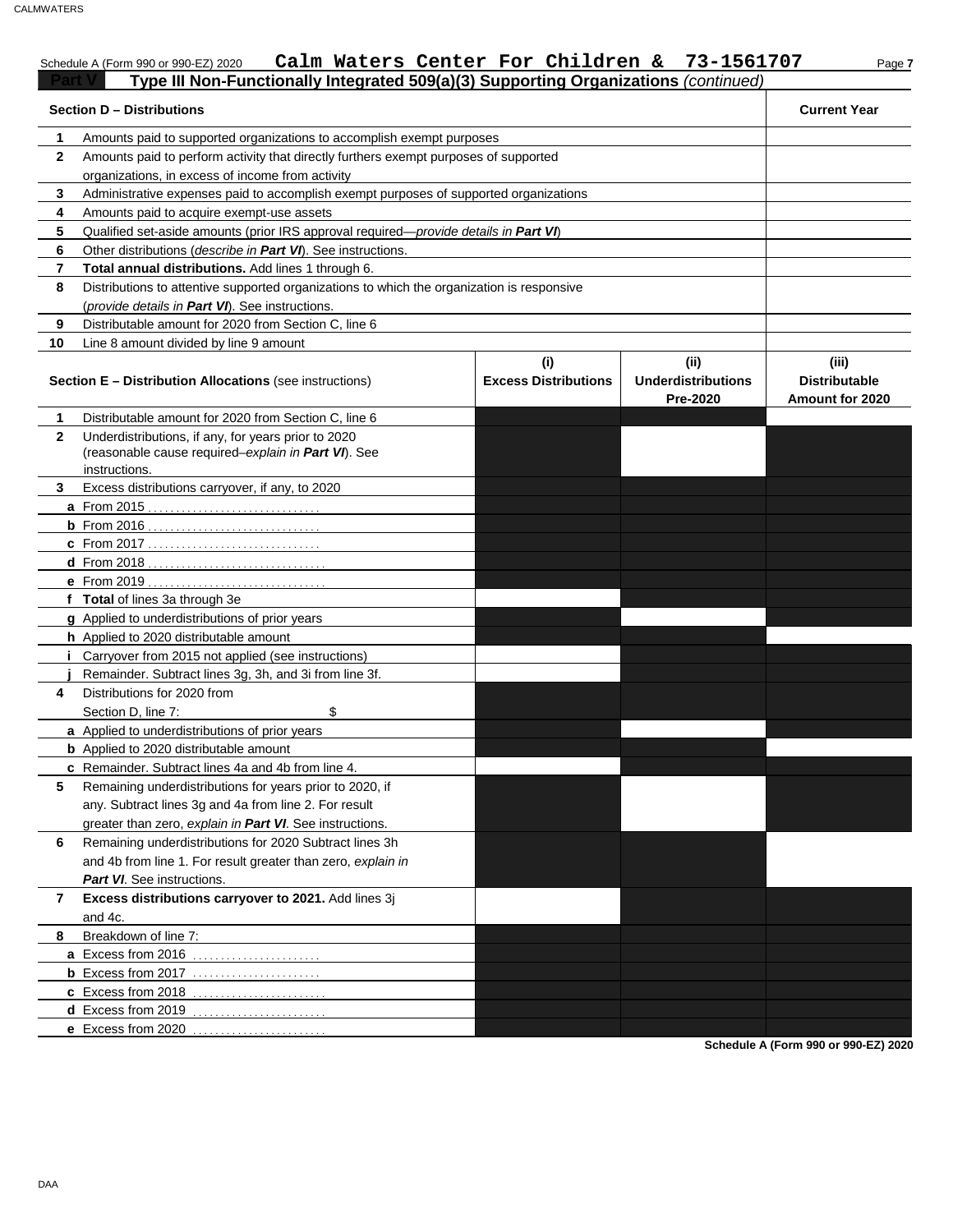| Schedule A (Form 990 or 990-EZ) 2020   |  |               | Calm Waters Center For Children & 73-1561707<br>III, line 12; Part IV, Section A, lines 1, 2, 3b, 3c, 4b, 4c, 5a, 6, 9a, 9b, 9c, 11a, 11b, and 11c; Part IV, Section<br>lines 2, 5, and 6. Also complete this part for any additional information. (See instructions.) | Page 8<br>Supplemental Information. Provide the explanations required by Part II, line 10; Part II, line 17a or 17b; Part<br>B, lines 1 and 2; Part IV, Section C, line 1; Part IV, Section D, lines 2 and 3; Part IV, Section E, lines 1c, 2a, 2b,<br>3a, and 3b; Part V, line 1; Part V, Section B, line 1e; Part V, Section D, lines 5, 6, and 8; and Part V, Section E, |
|----------------------------------------|--|---------------|------------------------------------------------------------------------------------------------------------------------------------------------------------------------------------------------------------------------------------------------------------------------|-----------------------------------------------------------------------------------------------------------------------------------------------------------------------------------------------------------------------------------------------------------------------------------------------------------------------------------------------------------------------------|
| Part II, Line 10 - Other Income Detail |  |               |                                                                                                                                                                                                                                                                        |                                                                                                                                                                                                                                                                                                                                                                             |
| NET INCOME FROM FUNDRAISING EVENTS     |  | 183,086<br>\$ |                                                                                                                                                                                                                                                                        |                                                                                                                                                                                                                                                                                                                                                                             |
|                                        |  |               |                                                                                                                                                                                                                                                                        |                                                                                                                                                                                                                                                                                                                                                                             |
|                                        |  |               |                                                                                                                                                                                                                                                                        |                                                                                                                                                                                                                                                                                                                                                                             |
|                                        |  |               |                                                                                                                                                                                                                                                                        |                                                                                                                                                                                                                                                                                                                                                                             |
|                                        |  |               |                                                                                                                                                                                                                                                                        |                                                                                                                                                                                                                                                                                                                                                                             |
|                                        |  |               |                                                                                                                                                                                                                                                                        |                                                                                                                                                                                                                                                                                                                                                                             |
|                                        |  |               |                                                                                                                                                                                                                                                                        |                                                                                                                                                                                                                                                                                                                                                                             |
|                                        |  |               |                                                                                                                                                                                                                                                                        |                                                                                                                                                                                                                                                                                                                                                                             |
|                                        |  |               |                                                                                                                                                                                                                                                                        |                                                                                                                                                                                                                                                                                                                                                                             |
|                                        |  |               |                                                                                                                                                                                                                                                                        |                                                                                                                                                                                                                                                                                                                                                                             |
|                                        |  |               |                                                                                                                                                                                                                                                                        |                                                                                                                                                                                                                                                                                                                                                                             |
|                                        |  |               |                                                                                                                                                                                                                                                                        |                                                                                                                                                                                                                                                                                                                                                                             |
|                                        |  |               |                                                                                                                                                                                                                                                                        |                                                                                                                                                                                                                                                                                                                                                                             |
|                                        |  |               |                                                                                                                                                                                                                                                                        |                                                                                                                                                                                                                                                                                                                                                                             |
|                                        |  |               |                                                                                                                                                                                                                                                                        |                                                                                                                                                                                                                                                                                                                                                                             |
|                                        |  |               |                                                                                                                                                                                                                                                                        |                                                                                                                                                                                                                                                                                                                                                                             |
|                                        |  |               |                                                                                                                                                                                                                                                                        |                                                                                                                                                                                                                                                                                                                                                                             |
|                                        |  |               |                                                                                                                                                                                                                                                                        |                                                                                                                                                                                                                                                                                                                                                                             |
|                                        |  |               |                                                                                                                                                                                                                                                                        |                                                                                                                                                                                                                                                                                                                                                                             |
|                                        |  |               |                                                                                                                                                                                                                                                                        |                                                                                                                                                                                                                                                                                                                                                                             |
|                                        |  |               |                                                                                                                                                                                                                                                                        |                                                                                                                                                                                                                                                                                                                                                                             |
|                                        |  |               |                                                                                                                                                                                                                                                                        |                                                                                                                                                                                                                                                                                                                                                                             |
|                                        |  |               |                                                                                                                                                                                                                                                                        |                                                                                                                                                                                                                                                                                                                                                                             |
|                                        |  |               |                                                                                                                                                                                                                                                                        |                                                                                                                                                                                                                                                                                                                                                                             |
|                                        |  |               |                                                                                                                                                                                                                                                                        |                                                                                                                                                                                                                                                                                                                                                                             |
|                                        |  |               |                                                                                                                                                                                                                                                                        |                                                                                                                                                                                                                                                                                                                                                                             |
|                                        |  |               |                                                                                                                                                                                                                                                                        |                                                                                                                                                                                                                                                                                                                                                                             |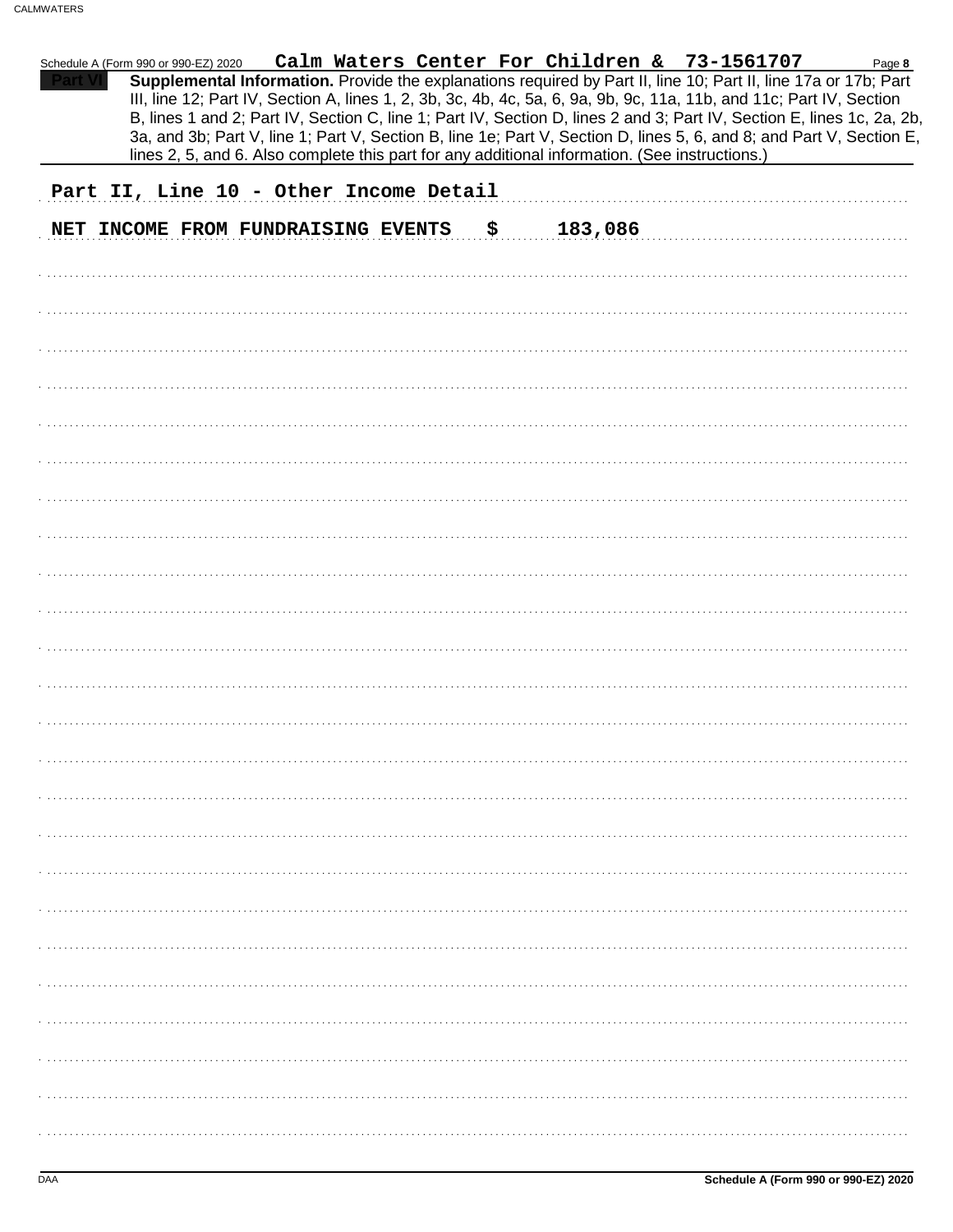| <b>Schedule B</b>                                                                          | <b>Schedule of Contributors</b>                                                                                                                                                                                                                                                                                                                                                                                                                                                                                       |                                       | OMB No. 1545-0047 |  |  |  |
|--------------------------------------------------------------------------------------------|-----------------------------------------------------------------------------------------------------------------------------------------------------------------------------------------------------------------------------------------------------------------------------------------------------------------------------------------------------------------------------------------------------------------------------------------------------------------------------------------------------------------------|---------------------------------------|-------------------|--|--|--|
| (Form 990, 990-EZ,<br>or 990-PF)<br>Department of the Treasury<br>Internal Revenue Service |                                                                                                                                                                                                                                                                                                                                                                                                                                                                                                                       | 2020                                  |                   |  |  |  |
| Name of the organization<br>Calm Waters Center For Children &<br>Families, Inc.            | 73-1561707                                                                                                                                                                                                                                                                                                                                                                                                                                                                                                            | <b>Employer identification number</b> |                   |  |  |  |
| Organization type (check one):                                                             |                                                                                                                                                                                                                                                                                                                                                                                                                                                                                                                       |                                       |                   |  |  |  |
| Filers of:                                                                                 | Section:                                                                                                                                                                                                                                                                                                                                                                                                                                                                                                              |                                       |                   |  |  |  |
| Form 990 or 990-EZ                                                                         | 3 ) (enter number) organization<br>$ \mathbf{X} $<br>501(c)                                                                                                                                                                                                                                                                                                                                                                                                                                                           |                                       |                   |  |  |  |
|                                                                                            | $4947(a)(1)$ nonexempt charitable trust not treated as a private foundation                                                                                                                                                                                                                                                                                                                                                                                                                                           |                                       |                   |  |  |  |
|                                                                                            | 527 political organization                                                                                                                                                                                                                                                                                                                                                                                                                                                                                            |                                       |                   |  |  |  |
| Form 990-PF                                                                                | 501(c)(3) exempt private foundation                                                                                                                                                                                                                                                                                                                                                                                                                                                                                   |                                       |                   |  |  |  |
|                                                                                            | 4947(a)(1) nonexempt charitable trust treated as a private foundation                                                                                                                                                                                                                                                                                                                                                                                                                                                 |                                       |                   |  |  |  |
|                                                                                            | 501(c)(3) taxable private foundation                                                                                                                                                                                                                                                                                                                                                                                                                                                                                  |                                       |                   |  |  |  |
|                                                                                            |                                                                                                                                                                                                                                                                                                                                                                                                                                                                                                                       |                                       |                   |  |  |  |
| instructions.                                                                              | Check if your organization is covered by the General Rule or a Special Rule.<br>Note: Only a section 501(c)(7), (8), or (10) organization can check boxes for both the General Rule and a Special Rule. See                                                                                                                                                                                                                                                                                                           |                                       |                   |  |  |  |
| <b>General Rule</b>                                                                        |                                                                                                                                                                                                                                                                                                                                                                                                                                                                                                                       |                                       |                   |  |  |  |
| contributor's total contributions.                                                         | For an organization filing Form 990, 990-EZ, or 990-PF that received, during the year, contributions totaling \$5,000<br>or more (in money or property) from any one contributor. Complete Parts I and II. See instructions for determining a                                                                                                                                                                                                                                                                         |                                       |                   |  |  |  |
| <b>Special Rules</b>                                                                       |                                                                                                                                                                                                                                                                                                                                                                                                                                                                                                                       |                                       |                   |  |  |  |
| $ \mathbf{X} $                                                                             | For an organization described in section 501(c)(3) filing Form 990 or 990-EZ that met the 33 <sup>1</sup> /3% support test of the<br>regulations under sections 509(a)(1) and 170(b)(1)(A)(vi), that checked Schedule A (Form 990 or 990-EZ), Part II, line<br>13, 16a, or 16b, and that received from any one contributor, during the year, total contributions of the greater of (1)<br>\$5,000; or (2) 2% of the amount on (i) Form 990, Part VIII, line 1h; or (ii) Form 990-EZ, line 1. Complete Parts I and II. |                                       |                   |  |  |  |
|                                                                                            | For an organization described in section 501(c)(7), (8), or (10) filing Form 990 or 990-EZ that received from any one<br>contributor, during the year, total contributions of more than \$1,000 exclusively for religious, charitable, scientific,<br>literary, or educational purposes, or for the prevention of cruelty to children or animals. Complete Parts I (entering                                                                                                                                          |                                       |                   |  |  |  |

For an organization described in section 501(c)(7), (8), or (10) filing Form 990 or 990-EZ that received from any one contributor, during the year, contributions *exclusively* for religious, charitable, etc., purposes, but no such contributions totaled more than \$1,000. If this box is checked, enter here the total contributions that were received during the year for an *exclusively* religious, charitable, etc., purpose. Don't complete any of the parts unless the **General Rule** applies to this organization because it received *nonexclusively* religious, charitable, etc., contributions totaling \$5,000 or more during the year . . . . . . . . . . . . . . . . . . . . . . . . . . . . . . . . . . . . . . . . . . . . . . . . . . . . . . . . . . . . . . . . . . . . . . . . .  $\triangleright$  \$

990-EZ, or 990-PF), but it **must** answer "No" on Part IV, line 2, of its Form 990; or check the box on line H of its Form 990-EZ or on its Form 990-PF, Part I, line 2, to certify that it doesn't meet the filing requirements of Schedule B (Form 990, 990-EZ, or 990-PF). **Caution:** An organization that isn't covered by the General Rule and/or the Special Rules doesn't file Schedule B (Form 990,

**For Paperwork Reduction Act Notice, see the instructions for Form 990, 990-EZ, or 990-PF.**

"N/A" in column (b) instead of the contributor name and address), II, and III.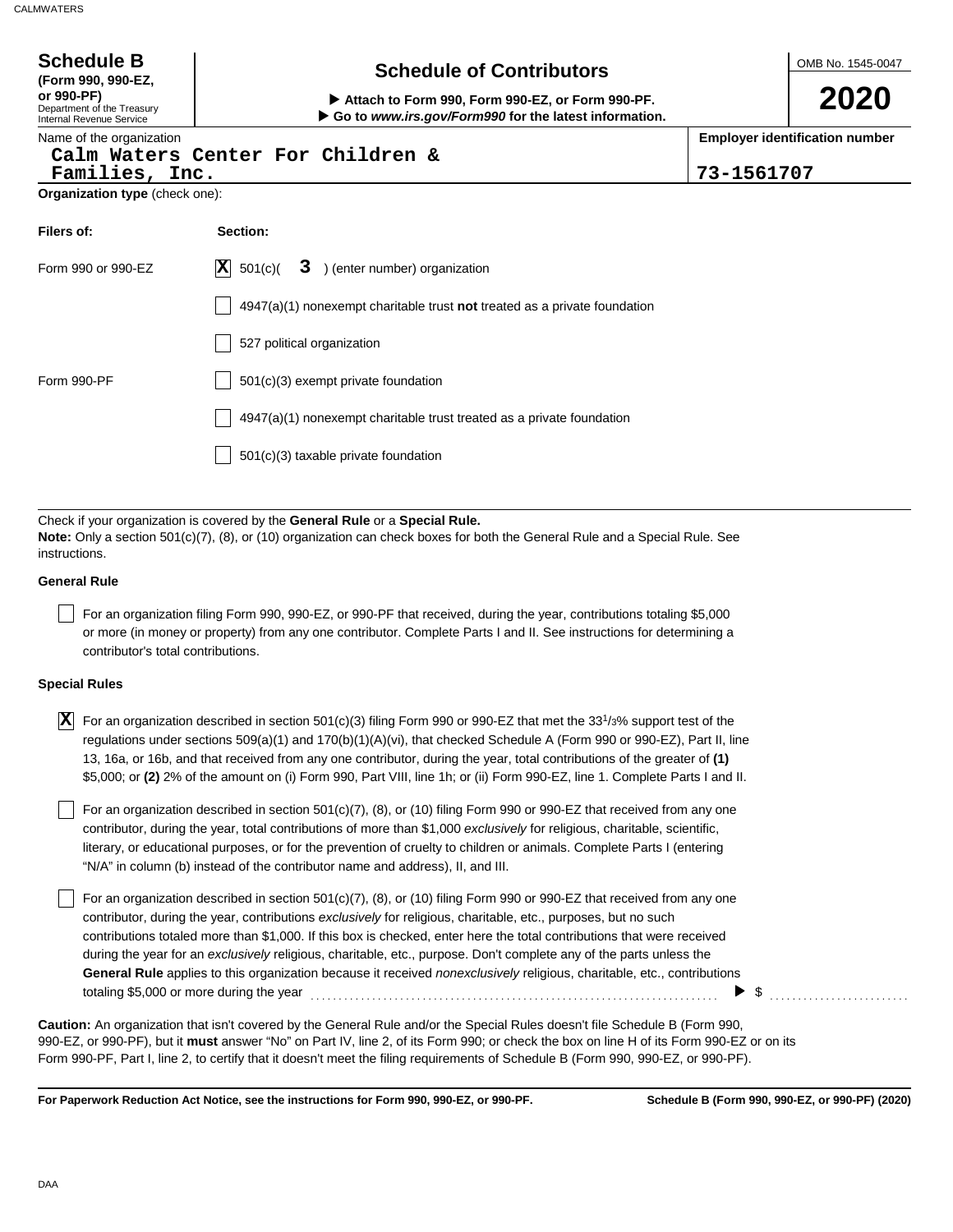|                 | Schedule B (Form 990, 990-EZ, or 990-PF) (2020)                                                 |                                                     | Page 1 of 2<br>Page 2                                                                                              |  |  |
|-----------------|-------------------------------------------------------------------------------------------------|-----------------------------------------------------|--------------------------------------------------------------------------------------------------------------------|--|--|
|                 | Name of organization<br>Calm Waters Center For Children &                                       | <b>Employer identification number</b><br>73-1561707 |                                                                                                                    |  |  |
|                 | Contributors (see instructions). Use duplicate copies of Part I if additional space is needed.  |                                                     |                                                                                                                    |  |  |
| (a)<br>No.      | (b)<br>Name, address, and ZIP + 4                                                               | (c)<br><b>Total contributions</b>                   | (d)<br>Type of contribution                                                                                        |  |  |
| $\mathbf{1}$    | UNITED WAY OF CENTRAL OKLAHOM<br>1444 NW 28TH ST.<br>Oklahoma City<br>OK 73106                  | 63,000<br>\$                                        | x<br>Person<br>Payroll<br><b>Noncash</b><br>(Complete Part II for<br>noncash contributions.)                       |  |  |
| (a)             | (b)                                                                                             | (c)                                                 | (d)                                                                                                                |  |  |
| No.             | Name, address, and ZIP + 4                                                                      | <b>Total contributions</b>                          | Type of contribution                                                                                               |  |  |
| $2_{\ldots}$    | SARKEY'S FOUNDATION<br>530 EAST MAIN STREET<br>OK 73071<br><b>NORMAN</b>                        | 30,000<br>\$                                        | x<br>Person<br>Payroll<br>Noncash<br>(Complete Part II for<br>noncash contributions.)                              |  |  |
| (a)             | (b)                                                                                             | (c)                                                 | (d)                                                                                                                |  |  |
| No.             | Name, address, and ZIP + 4                                                                      | <b>Total contributions</b>                          | Type of contribution                                                                                               |  |  |
| $3_{\ldots}$    | E.L. & THELMA GAYLORD FOUNDATION<br>6305 WATERFORD BLVD., STE. 350<br>Oklahoma City<br>OK 73118 | 30,000<br>\$                                        | $\overline{\mathbf{x}}$<br>Person<br>Payroll<br>Noncash<br>(Complete Part II for<br>noncash contributions.)        |  |  |
| (a)             | (b)                                                                                             | (c)                                                 | (d)                                                                                                                |  |  |
| No.             | Name, address, and ZIP + 4                                                                      | <b>Total contributions</b>                          | Type of contribution                                                                                               |  |  |
| $\frac{4}{1}$ . | KIRKPATRICK FAMILY FUND<br>1001 WEST WILSHIRE, 4TH FLOOR<br>Oklahoma City (<br>OK 73116         | 15,000                                              | $\overline{\mathbf{x}}$<br><b>Person</b><br>Payroll<br>Noncash<br>(Complete Part II for<br>noncash contributions.) |  |  |
| (a)             | (b)                                                                                             | (c)                                                 | (d)                                                                                                                |  |  |
| No.             | Name, address, and ZIP + 4                                                                      | <b>Total contributions</b>                          | <b>Type of contribution</b>                                                                                        |  |  |
| 5               | COMMUNITY FOUNDATION OF OKLAHOMA<br>2932 NW 122ND ST., STE. D<br>Oklahoma City<br>OK 73120      | 13,241<br>$\mathsf{\$}$                             | X<br><b>Person</b><br>Payroll<br>Noncash<br>(Complete Part II for<br>noncash contributions.)                       |  |  |
| (a)<br>No.      | (b)<br>Name, address, and ZIP + 4                                                               | (c)<br><b>Total contributions</b>                   | (d)<br><b>Type of contribution</b>                                                                                 |  |  |
| $6_{\ldots}$    | LOVE MEYER FAMILY FOUNDATION<br>10601 N. PENN AVE<br>OK 73120<br>OKLAHOMA CITY                  | 50,000<br>$\mathsf{\$}$                             | $ \mathbf{x} $<br>Person<br>Payroll<br><b>Noncash</b><br>(Complete Part II for<br>noncash contributions.)          |  |  |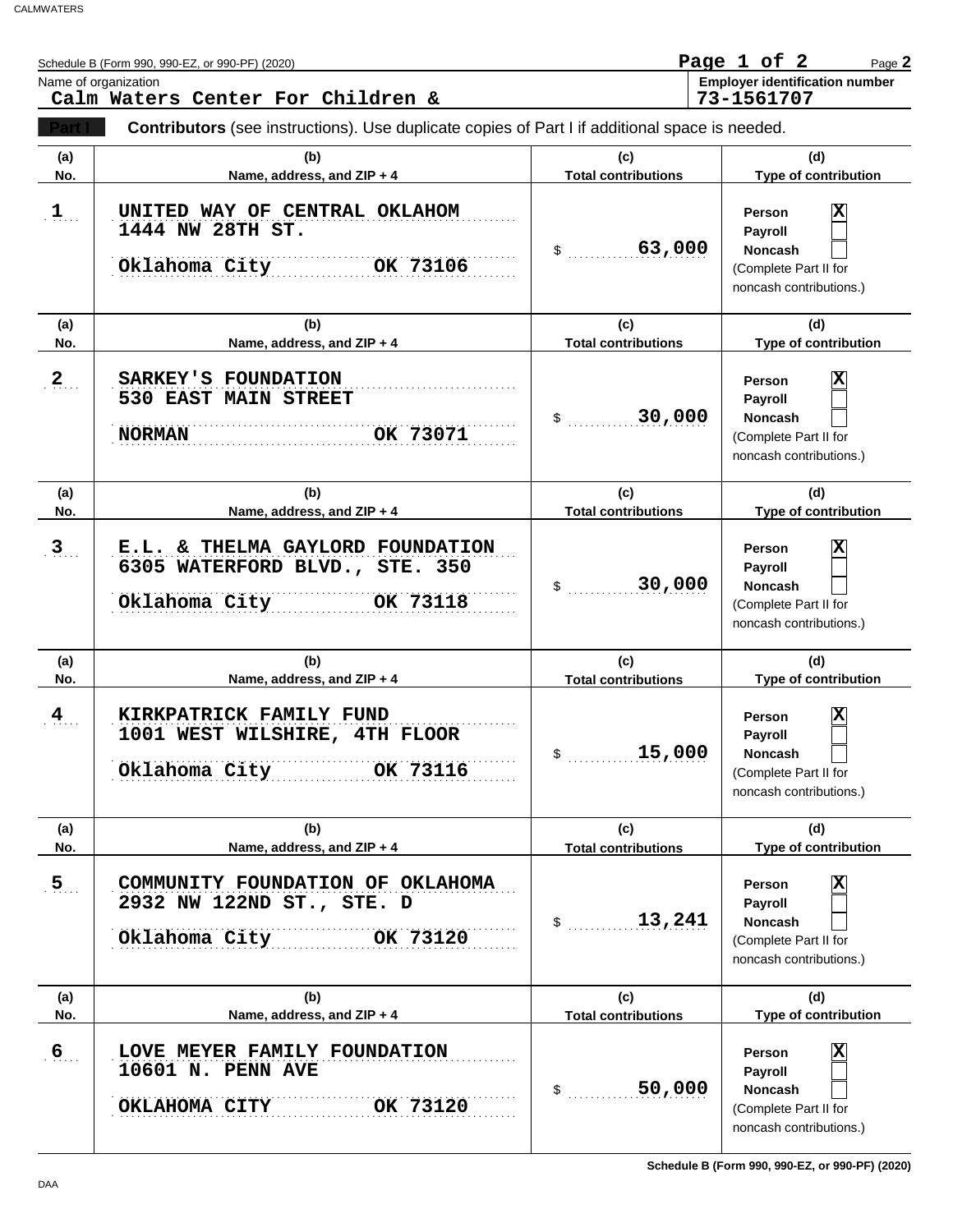| Name of organization | Schedule B (Form 990, 990-EZ, or 990-PF) (2020)<br>Calm Waters Center For Children &                    |                                                | Page 2 of 2<br>Page 2<br><b>Employer identification number</b><br>73-1561707                                                        |
|----------------------|---------------------------------------------------------------------------------------------------------|------------------------------------------------|-------------------------------------------------------------------------------------------------------------------------------------|
|                      | <b>Contributors</b> (see instructions). Use duplicate copies of Part I if additional space is needed.   |                                                |                                                                                                                                     |
| (a)<br>No.           | (b)<br>Name, address, and ZIP + 4                                                                       | (c)<br><b>Total contributions</b>              | (d)<br>Type of contribution                                                                                                         |
| 7 <sub>1</sub>       | Paycom<br>7501 W MEMORIAL RD<br>OK 73142<br>OKLAHOMA CITY                                               | 15,000<br>$\sim$                               | X<br>Person<br>Payroll<br><b>Noncash</b><br>(Complete Part II for<br>noncash contributions.)                                        |
| (a)<br>No.           | (b)<br>Name, address, and ZIP + 4                                                                       | (c)<br><b>Total contributions</b>              | (d)<br>Type of contribution                                                                                                         |
| 8 <sub>1</sub>       | ARNALL FAMILY FOUNDATION<br>911 NW 57TH ST.<br>OK 73118<br>OKLAHOMA CITY                                | 15,000<br>$\sim$                               | X<br>Person<br>Payroll<br><b>Noncash</b><br>(Complete Part II for<br>noncash contributions.)                                        |
| (a)<br>No.           | (b)<br>Name, address, and ZIP + 4                                                                       | (c)<br><b>Total contributions</b>              | (d)<br>Type of contribution                                                                                                         |
| 9 <sub>1</sub>       | CITY OF OKLAHOMA CITY<br>100 N WALKER AVE<br>OK 73102<br>OKLAHOMA CITY                                  | 15,000<br>$\sim$                               | X<br>Person<br>Payroll<br><b>Noncash</b><br>(Complete Part II for<br>noncash contributions.)                                        |
| (a)                  | (b)                                                                                                     | (c)                                            | (d)                                                                                                                                 |
| No.<br>10            | Name, address, and ZIP + 4<br>RAINBOLT FAMILY FOUNDATION<br>P.O. BOX 26788<br>OKLAHOMA CITY<br>OK 73126 | <b>Total contributions</b><br>15,000<br>\$     | Type of contribution<br>$\overline{\textbf{x}}$<br>Person<br>Payroll<br>Noncash<br>(Complete Part II for<br>noncash contributions.) |
| (a)<br>No.           | (b)<br>Name, address, and ZIP + 4                                                                       | (c)                                            | (d)<br>Type of contribution                                                                                                         |
| 11                   | <b>BLUE</b><br>CROSS BLUE SHIELD<br>3817 NW EXPRESSWAY STE 300<br>OK 73112<br>OKLAHOMA CITY             | <b>Total contributions</b><br>15,000<br>$\sim$ | X<br>Person<br>Payroll<br>Noncash<br>(Complete Part II for<br>noncash contributions.)                                               |
| (a)<br>No.           | (b)<br>Name, address, and ZIP + 4                                                                       | (c)<br><b>Total contributions</b>              | (d)<br>Type of contribution                                                                                                         |
| 12                   | TERRITORY LAND INVESTMENTS, LLC<br>P.O. BOX 15329<br>OK 73155<br>DEL CITY                               | 50,000<br>$\sim$                               | x<br>Person<br>Payroll<br>Noncash<br>(Complete Part II for<br>noncash contributions.)                                               |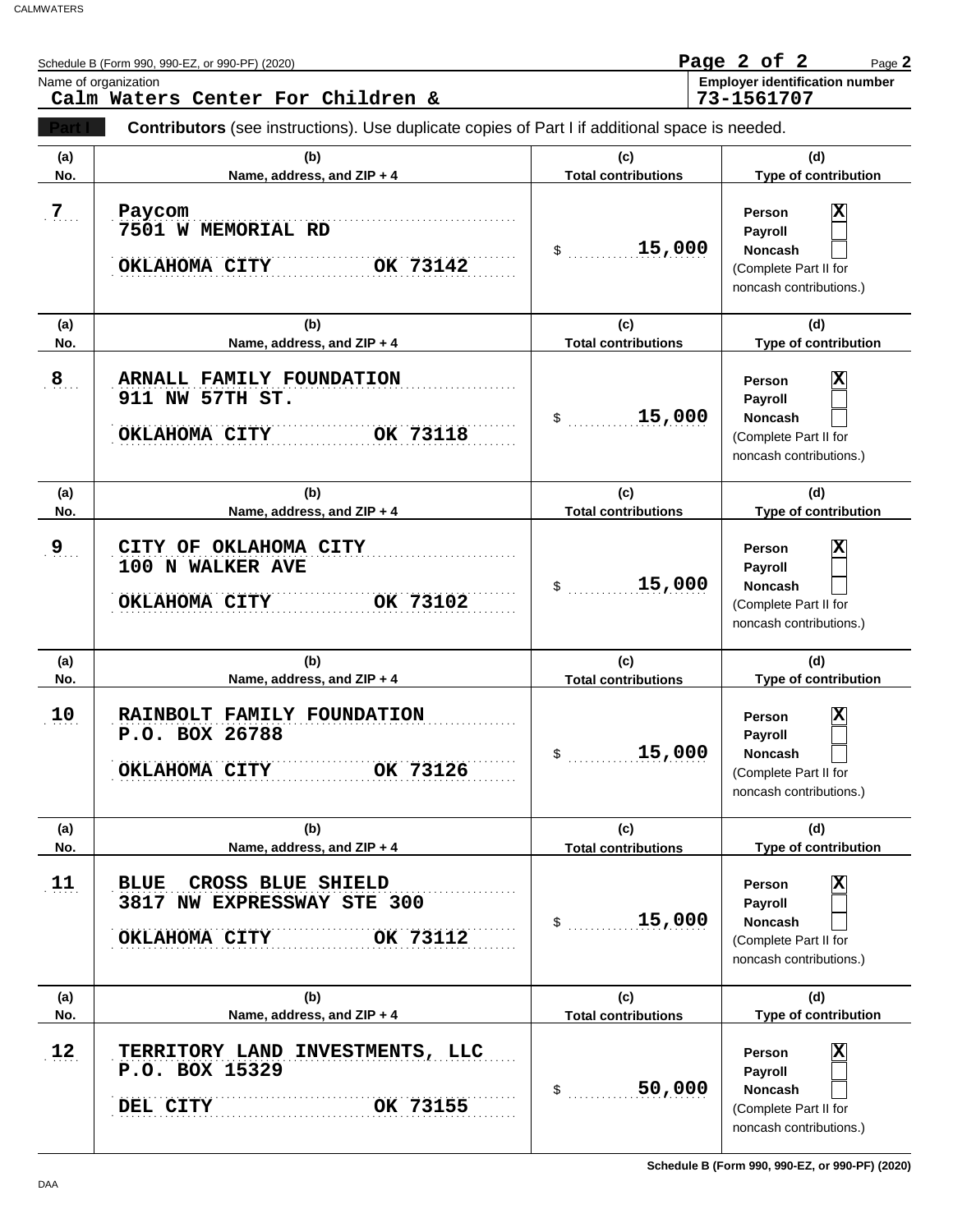|   | <b>SCHEDULE D</b>                         | <b>Supplemental Financial Statements</b>                                                                                                                                  |                     |                                                    |            | OMB No. 1545-0047                                            |
|---|-------------------------------------------|---------------------------------------------------------------------------------------------------------------------------------------------------------------------------|---------------------|----------------------------------------------------|------------|--------------------------------------------------------------|
|   | (Form 990)                                | Complete if the organization answered "Yes" on Form 990,                                                                                                                  |                     |                                                    |            |                                                              |
|   | Department of the Treasury                | Part IV, line 6, 7, 8, 9, 10, 11a, 11b, 11c, 11d, 11e, 11f, 12a, or 12b.                                                                                                  | Attach to Form 990. |                                                    |            |                                                              |
|   | Internal Revenue Service                  | Go to www.irs.gov/Form990 for instructions and the latest information.                                                                                                    |                     |                                                    |            |                                                              |
|   | Name of the organization                  |                                                                                                                                                                           |                     |                                                    |            | <b>Employer identification number</b>                        |
|   |                                           | Calm Waters Center For Children &                                                                                                                                         |                     |                                                    |            |                                                              |
|   | Families, Inc.                            |                                                                                                                                                                           |                     |                                                    | 73-1561707 |                                                              |
|   |                                           | Organizations Maintaining Donor Advised Funds or Other Similar Funds or Accounts.                                                                                         |                     |                                                    |            |                                                              |
|   |                                           | Complete if the organization answered "Yes" on Form 990, Part IV, line 6.                                                                                                 |                     |                                                    |            |                                                              |
|   |                                           |                                                                                                                                                                           |                     | (a) Donor advised funds                            |            | (b) Funds and other accounts                                 |
| 1 | Total number at end of year               |                                                                                                                                                                           |                     |                                                    |            |                                                              |
| 2 |                                           |                                                                                                                                                                           |                     |                                                    |            |                                                              |
| 3 |                                           |                                                                                                                                                                           |                     |                                                    |            |                                                              |
| 4 |                                           |                                                                                                                                                                           |                     |                                                    |            |                                                              |
| 5 |                                           | Did the organization inform all donors and donor advisors in writing that the assets held in donor advised                                                                |                     |                                                    |            |                                                              |
|   |                                           |                                                                                                                                                                           |                     |                                                    |            | No<br>Yes                                                    |
| 6 |                                           | Did the organization inform all grantees, donors, and donor advisors in writing that grant funds can be used                                                              |                     |                                                    |            |                                                              |
|   |                                           | only for charitable purposes and not for the benefit of the donor or donor advisor, or for any other purpose                                                              |                     |                                                    |            |                                                              |
|   | conferring impermissible private benefit? | <b>Conservation Easements.</b>                                                                                                                                            |                     |                                                    |            | Yes<br>No                                                    |
|   |                                           | Complete if the organization answered "Yes" on Form 990, Part IV, line 7.                                                                                                 |                     |                                                    |            |                                                              |
| 1 |                                           | Purpose(s) of conservation easements held by the organization (check all that apply).                                                                                     |                     |                                                    |            |                                                              |
|   |                                           | Preservation of land for public use (for example, recreation or education)                                                                                                |                     | Preservation of a historically important land area |            |                                                              |
|   | Protection of natural habitat             |                                                                                                                                                                           |                     | Preservation of a certified historic structure     |            |                                                              |
|   | Preservation of open space                |                                                                                                                                                                           |                     |                                                    |            |                                                              |
| 2 |                                           | Complete lines 2a through 2d if the organization held a qualified conservation contribution in the form of a conservation                                                 |                     |                                                    |            |                                                              |
|   | easement on the last day of the tax year. |                                                                                                                                                                           |                     |                                                    |            | Held at the End of the Tax Year                              |
| a | Total number of conservation easements    |                                                                                                                                                                           |                     |                                                    | 2a         |                                                              |
| b |                                           |                                                                                                                                                                           |                     |                                                    | 2b         |                                                              |
| c |                                           | Number of conservation easements on a certified historic structure included in (a) [[[[[[[[[[[[[[[[[[[[[[[[]]]                                                            |                     |                                                    | 2c         |                                                              |
|   |                                           | d Number of conservation easements included in (c) acquired after 7/25/06, and not on a                                                                                   |                     |                                                    |            |                                                              |
|   |                                           | historic structure listed in the National Register                                                                                                                        |                     |                                                    | 2d         |                                                              |
| 3 |                                           | Number of conservation easements modified, transferred, released, extinguished, or terminated by the organization during the                                              |                     |                                                    |            |                                                              |
|   | $tax$ year $\blacktriangleright$          |                                                                                                                                                                           |                     |                                                    |            |                                                              |
|   |                                           | Number of states where property subject to conservation easement is located ▶                                                                                             |                     |                                                    |            |                                                              |
| 5 |                                           | Does the organization have a written policy regarding the periodic monitoring, inspection, handling of                                                                    |                     |                                                    |            |                                                              |
|   |                                           |                                                                                                                                                                           |                     |                                                    |            | Yes $\Box$<br>No                                             |
| 6 |                                           | Staff and volunteer hours devoted to monitoring, inspecting, handling of violations, and enforcing conservation easements during the year                                 |                     |                                                    |            |                                                              |
|   | .                                         |                                                                                                                                                                           |                     |                                                    |            |                                                              |
| 7 |                                           | Amount of expenses incurred in monitoring, inspecting, handling of violations, and enforcing conservation easements during the year                                       |                     |                                                    |            |                                                              |
|   | $\triangleright$ \$                       |                                                                                                                                                                           |                     |                                                    |            |                                                              |
| 8 |                                           | Does each conservation easement reported on line 2(d) above satisfy the requirements of section 170(h)(4)(B)(i)                                                           |                     |                                                    |            |                                                              |
|   |                                           |                                                                                                                                                                           |                     |                                                    |            | Yes<br>No                                                    |
| 9 |                                           | In Part XIII, describe how the organization reports conservation easements in its revenue and expense statement and                                                       |                     |                                                    |            |                                                              |
|   |                                           | balance sheet, and include, if applicable, the text of the footnote to the organization's financial statements that describes the                                         |                     |                                                    |            |                                                              |
|   |                                           | organization's accounting for conservation easements.                                                                                                                     |                     |                                                    |            |                                                              |
|   |                                           | Organizations Maintaining Collections of Art, Historical Treasures, or Other Similar Assets.<br>Complete if the organization answered "Yes" on Form 990, Part IV, line 8. |                     |                                                    |            |                                                              |
|   |                                           | 1a If the organization elected, as permitted under FASB ASC 958, not to report in its revenue statement and balance sheet works                                           |                     |                                                    |            |                                                              |
|   |                                           | of art, historical treasures, or other similar assets held for public exhibition, education, or research in furtherance of public                                         |                     |                                                    |            |                                                              |
|   |                                           | service, provide in Part XIII the text of the footnote to its financial statements that describes these items.                                                            |                     |                                                    |            |                                                              |
|   |                                           | <b>b</b> If the organization elected, as permitted under FASB ASC 958, to report in its revenue statement and balance sheet works of                                      |                     |                                                    |            |                                                              |
|   |                                           | art, historical treasures, or other similar assets held for public exhibition, education, or research in furtherance of public service,                                   |                     |                                                    |            |                                                              |
|   |                                           | provide the following amounts relating to these items:                                                                                                                    |                     |                                                    |            |                                                              |
|   |                                           |                                                                                                                                                                           |                     |                                                    |            |                                                              |
|   |                                           |                                                                                                                                                                           |                     |                                                    |            | $\begin{array}{c} \mathsf{\$} \\ \mathsf{\$} \\ \end{array}$ |
| 2 |                                           | If the organization received or held works of art, historical treasures, or other similar assets for financial gain, provide the                                          |                     |                                                    |            |                                                              |
|   |                                           | following amounts required to be reported under FASB ASC 958 relating to these items:                                                                                     |                     |                                                    |            |                                                              |
|   |                                           |                                                                                                                                                                           |                     |                                                    |            |                                                              |
|   |                                           |                                                                                                                                                                           |                     |                                                    |            | $\blacktriangleright$ s                                      |
|   |                                           | For Paperwork Reduction Act Notice, see the Instructions for Form 990.                                                                                                    |                     |                                                    |            | Schedule D (Form 990) 2020                                   |

|     | For Paperwork Reduction Act Notice, see the Instructions for Form 990. |  |  |  |
|-----|------------------------------------------------------------------------|--|--|--|
| DAA |                                                                        |  |  |  |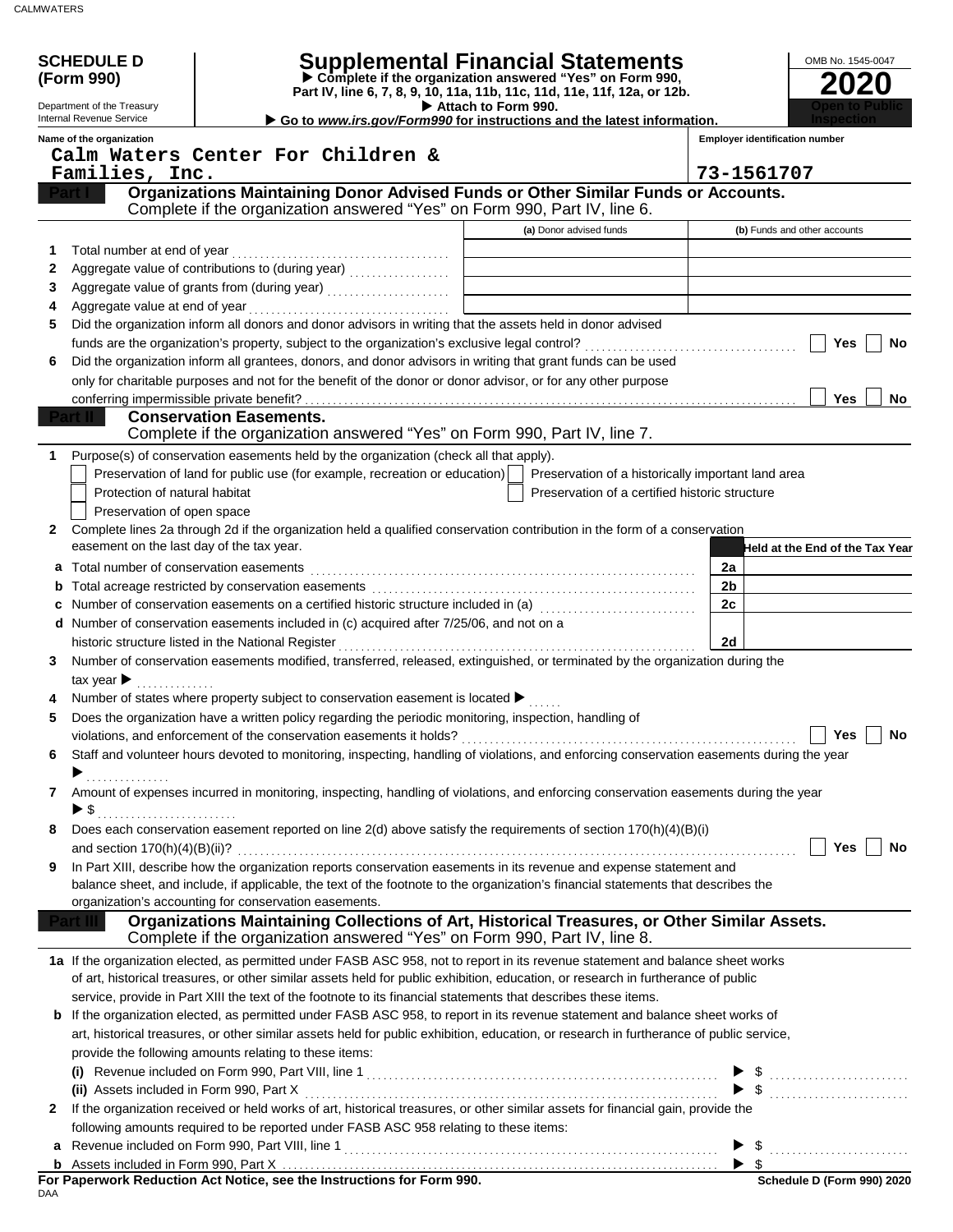| Organizations Maintaining Collections of Art, Historical Treasures, or Other Similar Assets (continued)<br>Using the organization's acquisition, accession, and other records, check any of the following that make significant use of its<br>collection items (check all that apply):<br>Public exhibition<br>Loan or exchange program<br>d<br>a<br>Scholarly research<br>b<br>е<br>Preservation for future generations<br>c<br>Provide a description of the organization's collections and explain how they further the organization's exempt purpose in Part<br>XIII.<br>During the year, did the organization solicit or receive donations of art, historical treasures, or other similar<br>5<br>assets to be sold to raise funds rather than to be maintained as part of the organization's collection?<br>Yes<br>No.<br><b>Escrow and Custodial Arrangements.</b><br>Complete if the organization answered "Yes" on Form 990, Part IV, line 9, or reported an amount on Form<br>990, Part X, line 21.<br>1a Is the organization an agent, trustee, custodian or other intermediary for contributions or other assets not<br>included on Form 990, Part X?<br>Yes<br>No<br><b>b</b> If "Yes," explain the arrangement in Part XIII and complete the following table:<br>Amount<br>1c<br>c Beginning balance<br>1 <sub>d</sub><br>1e<br>Distributions during the year material contact the set of the year material contact the year material contact the year material contact the year material contact the year material contact the year of the year of the year o<br>1f<br>Ending balance with a construction of the construction of the construction of the construction of the construction of the construction of the construction of the construction of the construction of the construction of the<br><b>Yes</b><br>No<br><b>Endowment Funds.</b><br>Complete if the organization answered "Yes" on Form 990, Part IV, line 10.<br>(c) Two years back<br>(a) Current year<br>(b) Prior year<br>(d) Three years back<br>(e) Four years back<br>1a Beginning of year balance <i>minimizing</i><br><b>b</b> Contributions <b>contributions</b><br>c Net investment earnings, gains, and<br>losses<br>Grants or scholarships<br>e Other expenditures for facilities and<br>f Administrative expenses<br>End of year balance<br>Provide the estimated percentage of the current year end balance (line 1g, column (a)) held as:<br>a Board designated or quasi-endowment $\blacktriangleright$<br>$\sim$ $\%$<br><b>b</b> Permanent endowment $\blacktriangleright$<br>$\%$<br>.<br>c Term endowment<br>℅<br>The percentages on lines 2a, 2b, and 2c should equal 100%.<br>3a Are there endowment funds not in the possession of the organization that are held and administered for the<br>Yes<br>No<br>organization by:<br>3a(i)<br>(ii) Related organizations<br>3a(ii)<br>b If "Yes" on line 3a(ii), are the related organizations listed as required on Schedule R? [[[[[[[[[[[[[[[[[[[<br>3b<br>Describe in Part XIII the intended uses of the organization's endowment funds.<br>Land, Buildings, and Equipment.<br>Complete if the organization answered "Yes" on Form 990, Part IV, line 11a. See Form 990, Part X, line 10.<br>Description of property<br>(a) Cost or other basis<br>(b) Cost or other basis<br>(c) Accumulated<br>(d) Book value<br>(investment)<br>(other)<br>depreciation<br>1a Land<br><b>b</b> Buildings<br>c Leasehold improvements<br>115,604<br>29,867<br>85,737<br>29,867<br>Total. Add lines 1a through 1e. (Column (d) must equal Form 990, Part X, column (B), line 10c.) | Schedule D (Form 990) 2020 Calm Waters Center For Children & 73-1561707 |  |  | Page 2 |
|----------------------------------------------------------------------------------------------------------------------------------------------------------------------------------------------------------------------------------------------------------------------------------------------------------------------------------------------------------------------------------------------------------------------------------------------------------------------------------------------------------------------------------------------------------------------------------------------------------------------------------------------------------------------------------------------------------------------------------------------------------------------------------------------------------------------------------------------------------------------------------------------------------------------------------------------------------------------------------------------------------------------------------------------------------------------------------------------------------------------------------------------------------------------------------------------------------------------------------------------------------------------------------------------------------------------------------------------------------------------------------------------------------------------------------------------------------------------------------------------------------------------------------------------------------------------------------------------------------------------------------------------------------------------------------------------------------------------------------------------------------------------------------------------------------------------------------------------------------------------------------------------------------------------------------------------------------------------------------------------------------------------------------------------------------------------------------------------------------------------------------------------------------------------------------------------------------------------------------------------------------------------------------------------------------------------------------------------------------------------------------------------------------------------------------------------------------------------------------------------------------------------------------------------------------------------------------------------------------------------------------------------------------------------------------------------------------------------------------------------------------------------------------------------------------------------------------------------------------------------------------------------------------------------------------------------------------------------------------------------------------------------------------------------------------------------------------------------------------------------------------------------------------------------------------------------------------------------------------------------------------------------------------------------------------------------------------------------------------------------------------------------------------------------------------------------------------------------------------------------------------------------------------------------------------------------------------------------------------------------------|-------------------------------------------------------------------------|--|--|--------|
|                                                                                                                                                                                                                                                                                                                                                                                                                                                                                                                                                                                                                                                                                                                                                                                                                                                                                                                                                                                                                                                                                                                                                                                                                                                                                                                                                                                                                                                                                                                                                                                                                                                                                                                                                                                                                                                                                                                                                                                                                                                                                                                                                                                                                                                                                                                                                                                                                                                                                                                                                                                                                                                                                                                                                                                                                                                                                                                                                                                                                                                                                                                                                                                                                                                                                                                                                                                                                                                                                                                                                                                                                            |                                                                         |  |  |        |
|                                                                                                                                                                                                                                                                                                                                                                                                                                                                                                                                                                                                                                                                                                                                                                                                                                                                                                                                                                                                                                                                                                                                                                                                                                                                                                                                                                                                                                                                                                                                                                                                                                                                                                                                                                                                                                                                                                                                                                                                                                                                                                                                                                                                                                                                                                                                                                                                                                                                                                                                                                                                                                                                                                                                                                                                                                                                                                                                                                                                                                                                                                                                                                                                                                                                                                                                                                                                                                                                                                                                                                                                                            |                                                                         |  |  |        |
|                                                                                                                                                                                                                                                                                                                                                                                                                                                                                                                                                                                                                                                                                                                                                                                                                                                                                                                                                                                                                                                                                                                                                                                                                                                                                                                                                                                                                                                                                                                                                                                                                                                                                                                                                                                                                                                                                                                                                                                                                                                                                                                                                                                                                                                                                                                                                                                                                                                                                                                                                                                                                                                                                                                                                                                                                                                                                                                                                                                                                                                                                                                                                                                                                                                                                                                                                                                                                                                                                                                                                                                                                            |                                                                         |  |  |        |
|                                                                                                                                                                                                                                                                                                                                                                                                                                                                                                                                                                                                                                                                                                                                                                                                                                                                                                                                                                                                                                                                                                                                                                                                                                                                                                                                                                                                                                                                                                                                                                                                                                                                                                                                                                                                                                                                                                                                                                                                                                                                                                                                                                                                                                                                                                                                                                                                                                                                                                                                                                                                                                                                                                                                                                                                                                                                                                                                                                                                                                                                                                                                                                                                                                                                                                                                                                                                                                                                                                                                                                                                                            |                                                                         |  |  |        |
|                                                                                                                                                                                                                                                                                                                                                                                                                                                                                                                                                                                                                                                                                                                                                                                                                                                                                                                                                                                                                                                                                                                                                                                                                                                                                                                                                                                                                                                                                                                                                                                                                                                                                                                                                                                                                                                                                                                                                                                                                                                                                                                                                                                                                                                                                                                                                                                                                                                                                                                                                                                                                                                                                                                                                                                                                                                                                                                                                                                                                                                                                                                                                                                                                                                                                                                                                                                                                                                                                                                                                                                                                            |                                                                         |  |  |        |
|                                                                                                                                                                                                                                                                                                                                                                                                                                                                                                                                                                                                                                                                                                                                                                                                                                                                                                                                                                                                                                                                                                                                                                                                                                                                                                                                                                                                                                                                                                                                                                                                                                                                                                                                                                                                                                                                                                                                                                                                                                                                                                                                                                                                                                                                                                                                                                                                                                                                                                                                                                                                                                                                                                                                                                                                                                                                                                                                                                                                                                                                                                                                                                                                                                                                                                                                                                                                                                                                                                                                                                                                                            |                                                                         |  |  |        |
|                                                                                                                                                                                                                                                                                                                                                                                                                                                                                                                                                                                                                                                                                                                                                                                                                                                                                                                                                                                                                                                                                                                                                                                                                                                                                                                                                                                                                                                                                                                                                                                                                                                                                                                                                                                                                                                                                                                                                                                                                                                                                                                                                                                                                                                                                                                                                                                                                                                                                                                                                                                                                                                                                                                                                                                                                                                                                                                                                                                                                                                                                                                                                                                                                                                                                                                                                                                                                                                                                                                                                                                                                            |                                                                         |  |  |        |
|                                                                                                                                                                                                                                                                                                                                                                                                                                                                                                                                                                                                                                                                                                                                                                                                                                                                                                                                                                                                                                                                                                                                                                                                                                                                                                                                                                                                                                                                                                                                                                                                                                                                                                                                                                                                                                                                                                                                                                                                                                                                                                                                                                                                                                                                                                                                                                                                                                                                                                                                                                                                                                                                                                                                                                                                                                                                                                                                                                                                                                                                                                                                                                                                                                                                                                                                                                                                                                                                                                                                                                                                                            |                                                                         |  |  |        |
|                                                                                                                                                                                                                                                                                                                                                                                                                                                                                                                                                                                                                                                                                                                                                                                                                                                                                                                                                                                                                                                                                                                                                                                                                                                                                                                                                                                                                                                                                                                                                                                                                                                                                                                                                                                                                                                                                                                                                                                                                                                                                                                                                                                                                                                                                                                                                                                                                                                                                                                                                                                                                                                                                                                                                                                                                                                                                                                                                                                                                                                                                                                                                                                                                                                                                                                                                                                                                                                                                                                                                                                                                            |                                                                         |  |  |        |
|                                                                                                                                                                                                                                                                                                                                                                                                                                                                                                                                                                                                                                                                                                                                                                                                                                                                                                                                                                                                                                                                                                                                                                                                                                                                                                                                                                                                                                                                                                                                                                                                                                                                                                                                                                                                                                                                                                                                                                                                                                                                                                                                                                                                                                                                                                                                                                                                                                                                                                                                                                                                                                                                                                                                                                                                                                                                                                                                                                                                                                                                                                                                                                                                                                                                                                                                                                                                                                                                                                                                                                                                                            |                                                                         |  |  |        |
|                                                                                                                                                                                                                                                                                                                                                                                                                                                                                                                                                                                                                                                                                                                                                                                                                                                                                                                                                                                                                                                                                                                                                                                                                                                                                                                                                                                                                                                                                                                                                                                                                                                                                                                                                                                                                                                                                                                                                                                                                                                                                                                                                                                                                                                                                                                                                                                                                                                                                                                                                                                                                                                                                                                                                                                                                                                                                                                                                                                                                                                                                                                                                                                                                                                                                                                                                                                                                                                                                                                                                                                                                            |                                                                         |  |  |        |
|                                                                                                                                                                                                                                                                                                                                                                                                                                                                                                                                                                                                                                                                                                                                                                                                                                                                                                                                                                                                                                                                                                                                                                                                                                                                                                                                                                                                                                                                                                                                                                                                                                                                                                                                                                                                                                                                                                                                                                                                                                                                                                                                                                                                                                                                                                                                                                                                                                                                                                                                                                                                                                                                                                                                                                                                                                                                                                                                                                                                                                                                                                                                                                                                                                                                                                                                                                                                                                                                                                                                                                                                                            |                                                                         |  |  |        |
|                                                                                                                                                                                                                                                                                                                                                                                                                                                                                                                                                                                                                                                                                                                                                                                                                                                                                                                                                                                                                                                                                                                                                                                                                                                                                                                                                                                                                                                                                                                                                                                                                                                                                                                                                                                                                                                                                                                                                                                                                                                                                                                                                                                                                                                                                                                                                                                                                                                                                                                                                                                                                                                                                                                                                                                                                                                                                                                                                                                                                                                                                                                                                                                                                                                                                                                                                                                                                                                                                                                                                                                                                            |                                                                         |  |  |        |
|                                                                                                                                                                                                                                                                                                                                                                                                                                                                                                                                                                                                                                                                                                                                                                                                                                                                                                                                                                                                                                                                                                                                                                                                                                                                                                                                                                                                                                                                                                                                                                                                                                                                                                                                                                                                                                                                                                                                                                                                                                                                                                                                                                                                                                                                                                                                                                                                                                                                                                                                                                                                                                                                                                                                                                                                                                                                                                                                                                                                                                                                                                                                                                                                                                                                                                                                                                                                                                                                                                                                                                                                                            |                                                                         |  |  |        |
|                                                                                                                                                                                                                                                                                                                                                                                                                                                                                                                                                                                                                                                                                                                                                                                                                                                                                                                                                                                                                                                                                                                                                                                                                                                                                                                                                                                                                                                                                                                                                                                                                                                                                                                                                                                                                                                                                                                                                                                                                                                                                                                                                                                                                                                                                                                                                                                                                                                                                                                                                                                                                                                                                                                                                                                                                                                                                                                                                                                                                                                                                                                                                                                                                                                                                                                                                                                                                                                                                                                                                                                                                            |                                                                         |  |  |        |
|                                                                                                                                                                                                                                                                                                                                                                                                                                                                                                                                                                                                                                                                                                                                                                                                                                                                                                                                                                                                                                                                                                                                                                                                                                                                                                                                                                                                                                                                                                                                                                                                                                                                                                                                                                                                                                                                                                                                                                                                                                                                                                                                                                                                                                                                                                                                                                                                                                                                                                                                                                                                                                                                                                                                                                                                                                                                                                                                                                                                                                                                                                                                                                                                                                                                                                                                                                                                                                                                                                                                                                                                                            |                                                                         |  |  |        |
|                                                                                                                                                                                                                                                                                                                                                                                                                                                                                                                                                                                                                                                                                                                                                                                                                                                                                                                                                                                                                                                                                                                                                                                                                                                                                                                                                                                                                                                                                                                                                                                                                                                                                                                                                                                                                                                                                                                                                                                                                                                                                                                                                                                                                                                                                                                                                                                                                                                                                                                                                                                                                                                                                                                                                                                                                                                                                                                                                                                                                                                                                                                                                                                                                                                                                                                                                                                                                                                                                                                                                                                                                            |                                                                         |  |  |        |
|                                                                                                                                                                                                                                                                                                                                                                                                                                                                                                                                                                                                                                                                                                                                                                                                                                                                                                                                                                                                                                                                                                                                                                                                                                                                                                                                                                                                                                                                                                                                                                                                                                                                                                                                                                                                                                                                                                                                                                                                                                                                                                                                                                                                                                                                                                                                                                                                                                                                                                                                                                                                                                                                                                                                                                                                                                                                                                                                                                                                                                                                                                                                                                                                                                                                                                                                                                                                                                                                                                                                                                                                                            |                                                                         |  |  |        |
|                                                                                                                                                                                                                                                                                                                                                                                                                                                                                                                                                                                                                                                                                                                                                                                                                                                                                                                                                                                                                                                                                                                                                                                                                                                                                                                                                                                                                                                                                                                                                                                                                                                                                                                                                                                                                                                                                                                                                                                                                                                                                                                                                                                                                                                                                                                                                                                                                                                                                                                                                                                                                                                                                                                                                                                                                                                                                                                                                                                                                                                                                                                                                                                                                                                                                                                                                                                                                                                                                                                                                                                                                            |                                                                         |  |  |        |
|                                                                                                                                                                                                                                                                                                                                                                                                                                                                                                                                                                                                                                                                                                                                                                                                                                                                                                                                                                                                                                                                                                                                                                                                                                                                                                                                                                                                                                                                                                                                                                                                                                                                                                                                                                                                                                                                                                                                                                                                                                                                                                                                                                                                                                                                                                                                                                                                                                                                                                                                                                                                                                                                                                                                                                                                                                                                                                                                                                                                                                                                                                                                                                                                                                                                                                                                                                                                                                                                                                                                                                                                                            |                                                                         |  |  |        |
|                                                                                                                                                                                                                                                                                                                                                                                                                                                                                                                                                                                                                                                                                                                                                                                                                                                                                                                                                                                                                                                                                                                                                                                                                                                                                                                                                                                                                                                                                                                                                                                                                                                                                                                                                                                                                                                                                                                                                                                                                                                                                                                                                                                                                                                                                                                                                                                                                                                                                                                                                                                                                                                                                                                                                                                                                                                                                                                                                                                                                                                                                                                                                                                                                                                                                                                                                                                                                                                                                                                                                                                                                            |                                                                         |  |  |        |
|                                                                                                                                                                                                                                                                                                                                                                                                                                                                                                                                                                                                                                                                                                                                                                                                                                                                                                                                                                                                                                                                                                                                                                                                                                                                                                                                                                                                                                                                                                                                                                                                                                                                                                                                                                                                                                                                                                                                                                                                                                                                                                                                                                                                                                                                                                                                                                                                                                                                                                                                                                                                                                                                                                                                                                                                                                                                                                                                                                                                                                                                                                                                                                                                                                                                                                                                                                                                                                                                                                                                                                                                                            |                                                                         |  |  |        |
|                                                                                                                                                                                                                                                                                                                                                                                                                                                                                                                                                                                                                                                                                                                                                                                                                                                                                                                                                                                                                                                                                                                                                                                                                                                                                                                                                                                                                                                                                                                                                                                                                                                                                                                                                                                                                                                                                                                                                                                                                                                                                                                                                                                                                                                                                                                                                                                                                                                                                                                                                                                                                                                                                                                                                                                                                                                                                                                                                                                                                                                                                                                                                                                                                                                                                                                                                                                                                                                                                                                                                                                                                            |                                                                         |  |  |        |
|                                                                                                                                                                                                                                                                                                                                                                                                                                                                                                                                                                                                                                                                                                                                                                                                                                                                                                                                                                                                                                                                                                                                                                                                                                                                                                                                                                                                                                                                                                                                                                                                                                                                                                                                                                                                                                                                                                                                                                                                                                                                                                                                                                                                                                                                                                                                                                                                                                                                                                                                                                                                                                                                                                                                                                                                                                                                                                                                                                                                                                                                                                                                                                                                                                                                                                                                                                                                                                                                                                                                                                                                                            |                                                                         |  |  |        |
|                                                                                                                                                                                                                                                                                                                                                                                                                                                                                                                                                                                                                                                                                                                                                                                                                                                                                                                                                                                                                                                                                                                                                                                                                                                                                                                                                                                                                                                                                                                                                                                                                                                                                                                                                                                                                                                                                                                                                                                                                                                                                                                                                                                                                                                                                                                                                                                                                                                                                                                                                                                                                                                                                                                                                                                                                                                                                                                                                                                                                                                                                                                                                                                                                                                                                                                                                                                                                                                                                                                                                                                                                            |                                                                         |  |  |        |
|                                                                                                                                                                                                                                                                                                                                                                                                                                                                                                                                                                                                                                                                                                                                                                                                                                                                                                                                                                                                                                                                                                                                                                                                                                                                                                                                                                                                                                                                                                                                                                                                                                                                                                                                                                                                                                                                                                                                                                                                                                                                                                                                                                                                                                                                                                                                                                                                                                                                                                                                                                                                                                                                                                                                                                                                                                                                                                                                                                                                                                                                                                                                                                                                                                                                                                                                                                                                                                                                                                                                                                                                                            |                                                                         |  |  |        |
|                                                                                                                                                                                                                                                                                                                                                                                                                                                                                                                                                                                                                                                                                                                                                                                                                                                                                                                                                                                                                                                                                                                                                                                                                                                                                                                                                                                                                                                                                                                                                                                                                                                                                                                                                                                                                                                                                                                                                                                                                                                                                                                                                                                                                                                                                                                                                                                                                                                                                                                                                                                                                                                                                                                                                                                                                                                                                                                                                                                                                                                                                                                                                                                                                                                                                                                                                                                                                                                                                                                                                                                                                            |                                                                         |  |  |        |
|                                                                                                                                                                                                                                                                                                                                                                                                                                                                                                                                                                                                                                                                                                                                                                                                                                                                                                                                                                                                                                                                                                                                                                                                                                                                                                                                                                                                                                                                                                                                                                                                                                                                                                                                                                                                                                                                                                                                                                                                                                                                                                                                                                                                                                                                                                                                                                                                                                                                                                                                                                                                                                                                                                                                                                                                                                                                                                                                                                                                                                                                                                                                                                                                                                                                                                                                                                                                                                                                                                                                                                                                                            |                                                                         |  |  |        |
|                                                                                                                                                                                                                                                                                                                                                                                                                                                                                                                                                                                                                                                                                                                                                                                                                                                                                                                                                                                                                                                                                                                                                                                                                                                                                                                                                                                                                                                                                                                                                                                                                                                                                                                                                                                                                                                                                                                                                                                                                                                                                                                                                                                                                                                                                                                                                                                                                                                                                                                                                                                                                                                                                                                                                                                                                                                                                                                                                                                                                                                                                                                                                                                                                                                                                                                                                                                                                                                                                                                                                                                                                            |                                                                         |  |  |        |
|                                                                                                                                                                                                                                                                                                                                                                                                                                                                                                                                                                                                                                                                                                                                                                                                                                                                                                                                                                                                                                                                                                                                                                                                                                                                                                                                                                                                                                                                                                                                                                                                                                                                                                                                                                                                                                                                                                                                                                                                                                                                                                                                                                                                                                                                                                                                                                                                                                                                                                                                                                                                                                                                                                                                                                                                                                                                                                                                                                                                                                                                                                                                                                                                                                                                                                                                                                                                                                                                                                                                                                                                                            |                                                                         |  |  |        |
|                                                                                                                                                                                                                                                                                                                                                                                                                                                                                                                                                                                                                                                                                                                                                                                                                                                                                                                                                                                                                                                                                                                                                                                                                                                                                                                                                                                                                                                                                                                                                                                                                                                                                                                                                                                                                                                                                                                                                                                                                                                                                                                                                                                                                                                                                                                                                                                                                                                                                                                                                                                                                                                                                                                                                                                                                                                                                                                                                                                                                                                                                                                                                                                                                                                                                                                                                                                                                                                                                                                                                                                                                            |                                                                         |  |  |        |
|                                                                                                                                                                                                                                                                                                                                                                                                                                                                                                                                                                                                                                                                                                                                                                                                                                                                                                                                                                                                                                                                                                                                                                                                                                                                                                                                                                                                                                                                                                                                                                                                                                                                                                                                                                                                                                                                                                                                                                                                                                                                                                                                                                                                                                                                                                                                                                                                                                                                                                                                                                                                                                                                                                                                                                                                                                                                                                                                                                                                                                                                                                                                                                                                                                                                                                                                                                                                                                                                                                                                                                                                                            |                                                                         |  |  |        |
|                                                                                                                                                                                                                                                                                                                                                                                                                                                                                                                                                                                                                                                                                                                                                                                                                                                                                                                                                                                                                                                                                                                                                                                                                                                                                                                                                                                                                                                                                                                                                                                                                                                                                                                                                                                                                                                                                                                                                                                                                                                                                                                                                                                                                                                                                                                                                                                                                                                                                                                                                                                                                                                                                                                                                                                                                                                                                                                                                                                                                                                                                                                                                                                                                                                                                                                                                                                                                                                                                                                                                                                                                            |                                                                         |  |  |        |
|                                                                                                                                                                                                                                                                                                                                                                                                                                                                                                                                                                                                                                                                                                                                                                                                                                                                                                                                                                                                                                                                                                                                                                                                                                                                                                                                                                                                                                                                                                                                                                                                                                                                                                                                                                                                                                                                                                                                                                                                                                                                                                                                                                                                                                                                                                                                                                                                                                                                                                                                                                                                                                                                                                                                                                                                                                                                                                                                                                                                                                                                                                                                                                                                                                                                                                                                                                                                                                                                                                                                                                                                                            |                                                                         |  |  |        |
|                                                                                                                                                                                                                                                                                                                                                                                                                                                                                                                                                                                                                                                                                                                                                                                                                                                                                                                                                                                                                                                                                                                                                                                                                                                                                                                                                                                                                                                                                                                                                                                                                                                                                                                                                                                                                                                                                                                                                                                                                                                                                                                                                                                                                                                                                                                                                                                                                                                                                                                                                                                                                                                                                                                                                                                                                                                                                                                                                                                                                                                                                                                                                                                                                                                                                                                                                                                                                                                                                                                                                                                                                            |                                                                         |  |  |        |
|                                                                                                                                                                                                                                                                                                                                                                                                                                                                                                                                                                                                                                                                                                                                                                                                                                                                                                                                                                                                                                                                                                                                                                                                                                                                                                                                                                                                                                                                                                                                                                                                                                                                                                                                                                                                                                                                                                                                                                                                                                                                                                                                                                                                                                                                                                                                                                                                                                                                                                                                                                                                                                                                                                                                                                                                                                                                                                                                                                                                                                                                                                                                                                                                                                                                                                                                                                                                                                                                                                                                                                                                                            |                                                                         |  |  |        |
|                                                                                                                                                                                                                                                                                                                                                                                                                                                                                                                                                                                                                                                                                                                                                                                                                                                                                                                                                                                                                                                                                                                                                                                                                                                                                                                                                                                                                                                                                                                                                                                                                                                                                                                                                                                                                                                                                                                                                                                                                                                                                                                                                                                                                                                                                                                                                                                                                                                                                                                                                                                                                                                                                                                                                                                                                                                                                                                                                                                                                                                                                                                                                                                                                                                                                                                                                                                                                                                                                                                                                                                                                            |                                                                         |  |  |        |
|                                                                                                                                                                                                                                                                                                                                                                                                                                                                                                                                                                                                                                                                                                                                                                                                                                                                                                                                                                                                                                                                                                                                                                                                                                                                                                                                                                                                                                                                                                                                                                                                                                                                                                                                                                                                                                                                                                                                                                                                                                                                                                                                                                                                                                                                                                                                                                                                                                                                                                                                                                                                                                                                                                                                                                                                                                                                                                                                                                                                                                                                                                                                                                                                                                                                                                                                                                                                                                                                                                                                                                                                                            |                                                                         |  |  |        |
|                                                                                                                                                                                                                                                                                                                                                                                                                                                                                                                                                                                                                                                                                                                                                                                                                                                                                                                                                                                                                                                                                                                                                                                                                                                                                                                                                                                                                                                                                                                                                                                                                                                                                                                                                                                                                                                                                                                                                                                                                                                                                                                                                                                                                                                                                                                                                                                                                                                                                                                                                                                                                                                                                                                                                                                                                                                                                                                                                                                                                                                                                                                                                                                                                                                                                                                                                                                                                                                                                                                                                                                                                            |                                                                         |  |  |        |
|                                                                                                                                                                                                                                                                                                                                                                                                                                                                                                                                                                                                                                                                                                                                                                                                                                                                                                                                                                                                                                                                                                                                                                                                                                                                                                                                                                                                                                                                                                                                                                                                                                                                                                                                                                                                                                                                                                                                                                                                                                                                                                                                                                                                                                                                                                                                                                                                                                                                                                                                                                                                                                                                                                                                                                                                                                                                                                                                                                                                                                                                                                                                                                                                                                                                                                                                                                                                                                                                                                                                                                                                                            |                                                                         |  |  |        |
|                                                                                                                                                                                                                                                                                                                                                                                                                                                                                                                                                                                                                                                                                                                                                                                                                                                                                                                                                                                                                                                                                                                                                                                                                                                                                                                                                                                                                                                                                                                                                                                                                                                                                                                                                                                                                                                                                                                                                                                                                                                                                                                                                                                                                                                                                                                                                                                                                                                                                                                                                                                                                                                                                                                                                                                                                                                                                                                                                                                                                                                                                                                                                                                                                                                                                                                                                                                                                                                                                                                                                                                                                            |                                                                         |  |  |        |
|                                                                                                                                                                                                                                                                                                                                                                                                                                                                                                                                                                                                                                                                                                                                                                                                                                                                                                                                                                                                                                                                                                                                                                                                                                                                                                                                                                                                                                                                                                                                                                                                                                                                                                                                                                                                                                                                                                                                                                                                                                                                                                                                                                                                                                                                                                                                                                                                                                                                                                                                                                                                                                                                                                                                                                                                                                                                                                                                                                                                                                                                                                                                                                                                                                                                                                                                                                                                                                                                                                                                                                                                                            |                                                                         |  |  |        |
|                                                                                                                                                                                                                                                                                                                                                                                                                                                                                                                                                                                                                                                                                                                                                                                                                                                                                                                                                                                                                                                                                                                                                                                                                                                                                                                                                                                                                                                                                                                                                                                                                                                                                                                                                                                                                                                                                                                                                                                                                                                                                                                                                                                                                                                                                                                                                                                                                                                                                                                                                                                                                                                                                                                                                                                                                                                                                                                                                                                                                                                                                                                                                                                                                                                                                                                                                                                                                                                                                                                                                                                                                            |                                                                         |  |  |        |
|                                                                                                                                                                                                                                                                                                                                                                                                                                                                                                                                                                                                                                                                                                                                                                                                                                                                                                                                                                                                                                                                                                                                                                                                                                                                                                                                                                                                                                                                                                                                                                                                                                                                                                                                                                                                                                                                                                                                                                                                                                                                                                                                                                                                                                                                                                                                                                                                                                                                                                                                                                                                                                                                                                                                                                                                                                                                                                                                                                                                                                                                                                                                                                                                                                                                                                                                                                                                                                                                                                                                                                                                                            |                                                                         |  |  |        |
|                                                                                                                                                                                                                                                                                                                                                                                                                                                                                                                                                                                                                                                                                                                                                                                                                                                                                                                                                                                                                                                                                                                                                                                                                                                                                                                                                                                                                                                                                                                                                                                                                                                                                                                                                                                                                                                                                                                                                                                                                                                                                                                                                                                                                                                                                                                                                                                                                                                                                                                                                                                                                                                                                                                                                                                                                                                                                                                                                                                                                                                                                                                                                                                                                                                                                                                                                                                                                                                                                                                                                                                                                            |                                                                         |  |  |        |
|                                                                                                                                                                                                                                                                                                                                                                                                                                                                                                                                                                                                                                                                                                                                                                                                                                                                                                                                                                                                                                                                                                                                                                                                                                                                                                                                                                                                                                                                                                                                                                                                                                                                                                                                                                                                                                                                                                                                                                                                                                                                                                                                                                                                                                                                                                                                                                                                                                                                                                                                                                                                                                                                                                                                                                                                                                                                                                                                                                                                                                                                                                                                                                                                                                                                                                                                                                                                                                                                                                                                                                                                                            |                                                                         |  |  |        |
|                                                                                                                                                                                                                                                                                                                                                                                                                                                                                                                                                                                                                                                                                                                                                                                                                                                                                                                                                                                                                                                                                                                                                                                                                                                                                                                                                                                                                                                                                                                                                                                                                                                                                                                                                                                                                                                                                                                                                                                                                                                                                                                                                                                                                                                                                                                                                                                                                                                                                                                                                                                                                                                                                                                                                                                                                                                                                                                                                                                                                                                                                                                                                                                                                                                                                                                                                                                                                                                                                                                                                                                                                            |                                                                         |  |  |        |
|                                                                                                                                                                                                                                                                                                                                                                                                                                                                                                                                                                                                                                                                                                                                                                                                                                                                                                                                                                                                                                                                                                                                                                                                                                                                                                                                                                                                                                                                                                                                                                                                                                                                                                                                                                                                                                                                                                                                                                                                                                                                                                                                                                                                                                                                                                                                                                                                                                                                                                                                                                                                                                                                                                                                                                                                                                                                                                                                                                                                                                                                                                                                                                                                                                                                                                                                                                                                                                                                                                                                                                                                                            |                                                                         |  |  |        |
|                                                                                                                                                                                                                                                                                                                                                                                                                                                                                                                                                                                                                                                                                                                                                                                                                                                                                                                                                                                                                                                                                                                                                                                                                                                                                                                                                                                                                                                                                                                                                                                                                                                                                                                                                                                                                                                                                                                                                                                                                                                                                                                                                                                                                                                                                                                                                                                                                                                                                                                                                                                                                                                                                                                                                                                                                                                                                                                                                                                                                                                                                                                                                                                                                                                                                                                                                                                                                                                                                                                                                                                                                            |                                                                         |  |  |        |
|                                                                                                                                                                                                                                                                                                                                                                                                                                                                                                                                                                                                                                                                                                                                                                                                                                                                                                                                                                                                                                                                                                                                                                                                                                                                                                                                                                                                                                                                                                                                                                                                                                                                                                                                                                                                                                                                                                                                                                                                                                                                                                                                                                                                                                                                                                                                                                                                                                                                                                                                                                                                                                                                                                                                                                                                                                                                                                                                                                                                                                                                                                                                                                                                                                                                                                                                                                                                                                                                                                                                                                                                                            |                                                                         |  |  |        |
|                                                                                                                                                                                                                                                                                                                                                                                                                                                                                                                                                                                                                                                                                                                                                                                                                                                                                                                                                                                                                                                                                                                                                                                                                                                                                                                                                                                                                                                                                                                                                                                                                                                                                                                                                                                                                                                                                                                                                                                                                                                                                                                                                                                                                                                                                                                                                                                                                                                                                                                                                                                                                                                                                                                                                                                                                                                                                                                                                                                                                                                                                                                                                                                                                                                                                                                                                                                                                                                                                                                                                                                                                            |                                                                         |  |  |        |
|                                                                                                                                                                                                                                                                                                                                                                                                                                                                                                                                                                                                                                                                                                                                                                                                                                                                                                                                                                                                                                                                                                                                                                                                                                                                                                                                                                                                                                                                                                                                                                                                                                                                                                                                                                                                                                                                                                                                                                                                                                                                                                                                                                                                                                                                                                                                                                                                                                                                                                                                                                                                                                                                                                                                                                                                                                                                                                                                                                                                                                                                                                                                                                                                                                                                                                                                                                                                                                                                                                                                                                                                                            |                                                                         |  |  |        |
|                                                                                                                                                                                                                                                                                                                                                                                                                                                                                                                                                                                                                                                                                                                                                                                                                                                                                                                                                                                                                                                                                                                                                                                                                                                                                                                                                                                                                                                                                                                                                                                                                                                                                                                                                                                                                                                                                                                                                                                                                                                                                                                                                                                                                                                                                                                                                                                                                                                                                                                                                                                                                                                                                                                                                                                                                                                                                                                                                                                                                                                                                                                                                                                                                                                                                                                                                                                                                                                                                                                                                                                                                            |                                                                         |  |  |        |
|                                                                                                                                                                                                                                                                                                                                                                                                                                                                                                                                                                                                                                                                                                                                                                                                                                                                                                                                                                                                                                                                                                                                                                                                                                                                                                                                                                                                                                                                                                                                                                                                                                                                                                                                                                                                                                                                                                                                                                                                                                                                                                                                                                                                                                                                                                                                                                                                                                                                                                                                                                                                                                                                                                                                                                                                                                                                                                                                                                                                                                                                                                                                                                                                                                                                                                                                                                                                                                                                                                                                                                                                                            |                                                                         |  |  |        |
|                                                                                                                                                                                                                                                                                                                                                                                                                                                                                                                                                                                                                                                                                                                                                                                                                                                                                                                                                                                                                                                                                                                                                                                                                                                                                                                                                                                                                                                                                                                                                                                                                                                                                                                                                                                                                                                                                                                                                                                                                                                                                                                                                                                                                                                                                                                                                                                                                                                                                                                                                                                                                                                                                                                                                                                                                                                                                                                                                                                                                                                                                                                                                                                                                                                                                                                                                                                                                                                                                                                                                                                                                            |                                                                         |  |  |        |

**Schedule D (Form 990) 2020**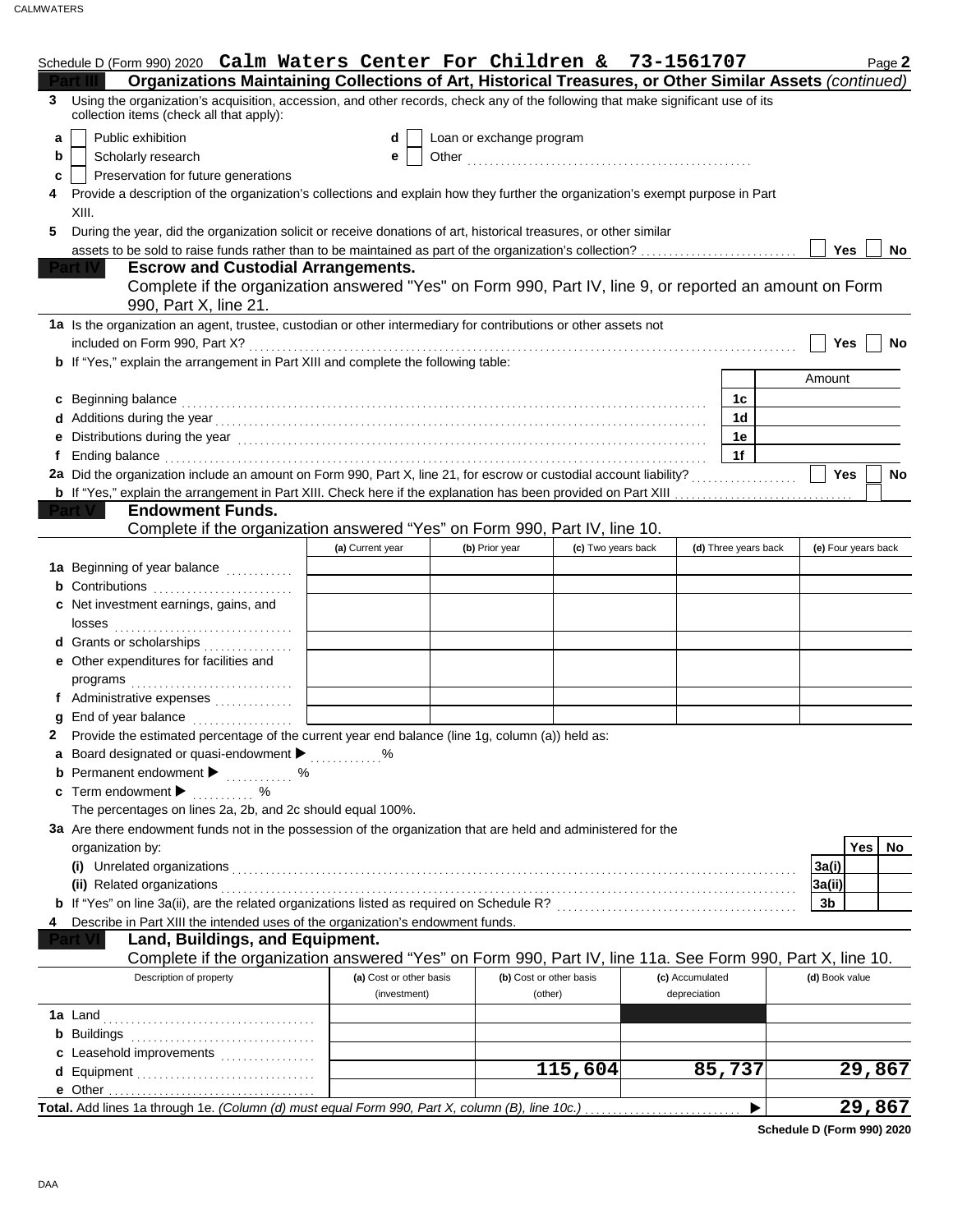|                           | Schedule D (Form 990) 2020 Calm Waters Center For Children &                                               |                             |                | 73-1561707 | Page 3                                                       |
|---------------------------|------------------------------------------------------------------------------------------------------------|-----------------------------|----------------|------------|--------------------------------------------------------------|
|                           | <b>Investments - Other Securities.</b>                                                                     |                             |                |            |                                                              |
|                           | Complete if the organization answered "Yes" on Form 990, Part IV, line 11b. See Form 990, Part X, line 12. |                             |                |            |                                                              |
|                           | (a) Description of security or category<br>(including name of security)                                    |                             | (b) Book value |            | (c) Method of valuation:<br>Cost or end-of-year market value |
| (1) Financial derivatives |                                                                                                            |                             |                |            |                                                              |
|                           |                                                                                                            |                             |                |            |                                                              |
| $(3)$ Other               |                                                                                                            |                             |                |            |                                                              |
| (A)                       |                                                                                                            |                             |                |            |                                                              |
| (B)                       |                                                                                                            |                             |                |            |                                                              |
| (C)                       |                                                                                                            |                             |                |            |                                                              |
| (D)                       |                                                                                                            |                             |                |            |                                                              |
| (E)                       |                                                                                                            |                             |                |            |                                                              |
| (F)<br>(G)                |                                                                                                            |                             |                |            |                                                              |
| (H)                       |                                                                                                            |                             |                |            |                                                              |
|                           | Total. (Column (b) must equal Form 990, Part X, col. (B) line 12.)                                         |                             |                |            |                                                              |
|                           | <b>Investments - Program Related.</b>                                                                      |                             |                |            |                                                              |
|                           | Complete if the organization answered "Yes" on Form 990, Part IV, line 11c. See Form 990, Part X, line 13. |                             |                |            |                                                              |
|                           | (a) Description of investment                                                                              |                             | (b) Book value |            | (c) Method of valuation:                                     |
|                           |                                                                                                            |                             |                |            | Cost or end-of-year market value                             |
| (1)                       |                                                                                                            |                             |                |            |                                                              |
| (2)                       |                                                                                                            |                             |                |            |                                                              |
| (3)                       |                                                                                                            |                             |                |            |                                                              |
| (4)                       |                                                                                                            |                             |                |            |                                                              |
| (5)                       |                                                                                                            |                             |                |            |                                                              |
| (6)<br>(7)                |                                                                                                            |                             |                |            |                                                              |
| (8)                       |                                                                                                            |                             |                |            |                                                              |
| (9)                       |                                                                                                            |                             |                |            |                                                              |
|                           | Total. (Column (b) must equal Form 990, Part X, col. (B) line 13.)                                         | ▶                           |                |            |                                                              |
|                           | <b>Other Assets.</b>                                                                                       |                             |                |            |                                                              |
|                           | Complete if the organization answered "Yes" on Form 990, Part IV, line 11d. See Form 990, Part X, line 15. |                             |                |            |                                                              |
|                           |                                                                                                            | (a) Description             |                |            | (b) Book value                                               |
| (1)                       |                                                                                                            | Beneficial Interest in OCCF |                |            | 291,824                                                      |
| (2)                       |                                                                                                            |                             |                |            |                                                              |
| (3)                       |                                                                                                            |                             |                |            |                                                              |
| (4)                       |                                                                                                            |                             |                |            |                                                              |
| (5)<br>(6)                |                                                                                                            |                             |                |            |                                                              |
| (7)                       |                                                                                                            |                             |                |            |                                                              |
| (8)                       |                                                                                                            |                             |                |            |                                                              |
| (9)                       |                                                                                                            |                             |                |            |                                                              |
|                           | Total. (Column (b) must equal Form 990, Part X, col. (B) line 15.)                                         |                             |                |            | 291,824                                                      |
|                           | <b>Other Liabilities.</b>                                                                                  |                             |                |            |                                                              |
|                           | Complete if the organization answered "Yes" on Form 990, Part IV, line 11e or 11f. See Form 990, Part X,   |                             |                |            |                                                              |
|                           | line 25.                                                                                                   |                             |                |            |                                                              |
| 1.                        | (a) Description of liability                                                                               |                             |                |            | (b) Book value                                               |
| (1)                       | Federal income taxes                                                                                       |                             |                |            |                                                              |
| (2)<br>(3)                |                                                                                                            |                             |                |            |                                                              |
| (4)                       |                                                                                                            |                             |                |            |                                                              |
| (5)                       |                                                                                                            |                             |                |            |                                                              |
| (6)                       |                                                                                                            |                             |                |            |                                                              |
| (7)                       |                                                                                                            |                             |                |            |                                                              |
| (8)                       |                                                                                                            |                             |                |            |                                                              |
| (9)                       |                                                                                                            |                             |                |            |                                                              |
|                           | Total. (Column (b) must equal Form 990, Part X, col. (B) line 25.)                                         |                             |                |            |                                                              |

Liability for uncertain tax positions. In Part XIII, provide the text of the footnote to the organization's financial statements that reports the **2.** organization's liability for uncertain tax positions under FASB ASC 740. Check here if the text of the footnote has been provided in Part XIII

┐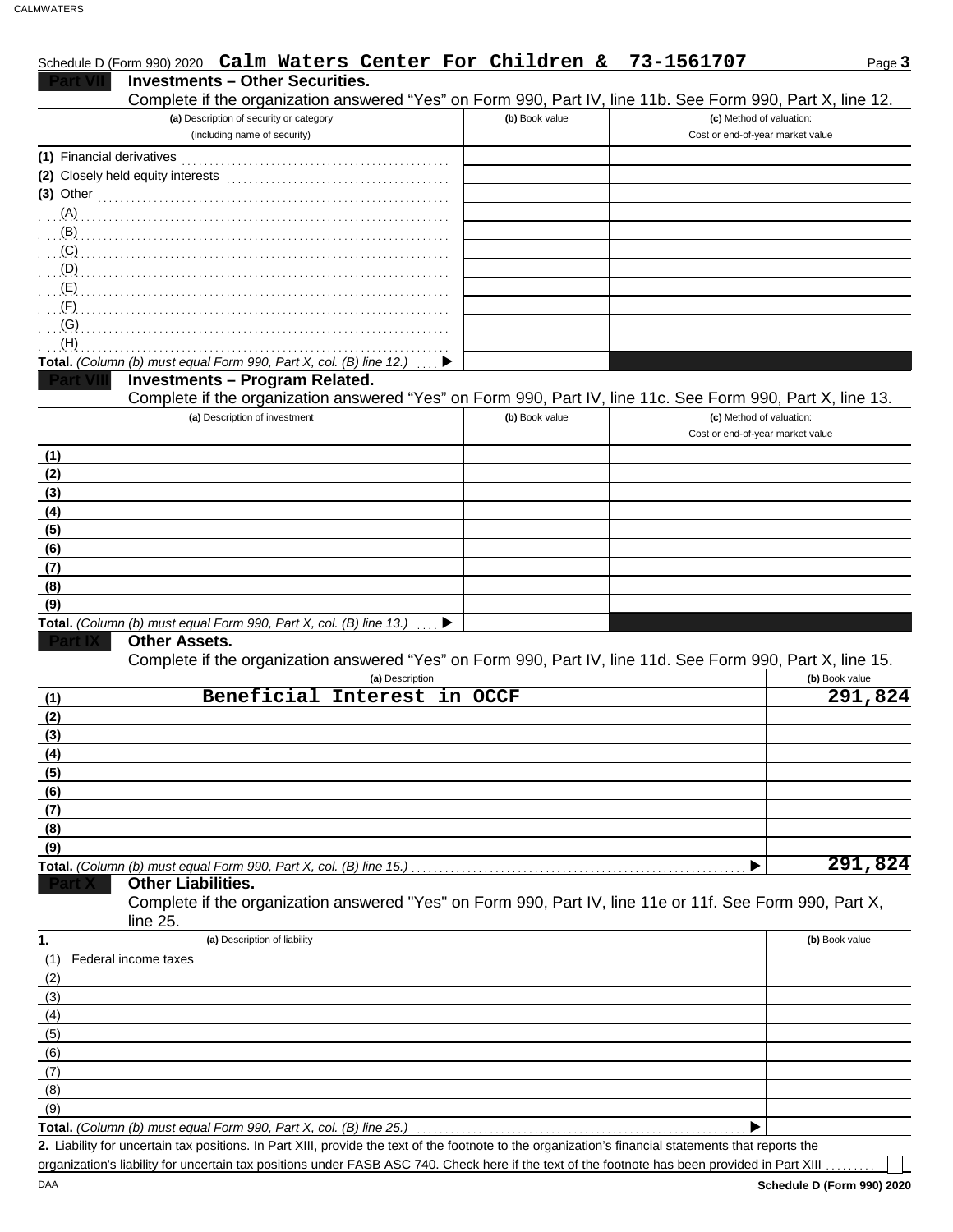|        | Schedule D (Form 990) 2020 Calm Waters Center For Children & 73-1561707                                                                            |                |         | Page 4  |
|--------|----------------------------------------------------------------------------------------------------------------------------------------------------|----------------|---------|---------|
|        | Reconciliation of Revenue per Audited Financial Statements With Revenue per Return.                                                                |                |         |         |
|        | Complete if the organization answered "Yes" on Form 990, Part IV, line 12a.                                                                        |                |         |         |
| 1.     | Total revenue, gains, and other support per audited financial statements                                                                           |                | 1.      | 749,221 |
| 2      | Amounts included on line 1 but not on Form 990, Part VIII, line 12:                                                                                |                |         |         |
|        |                                                                                                                                                    | 2a             |         |         |
|        |                                                                                                                                                    | 2 <sub>b</sub> |         |         |
|        |                                                                                                                                                    | 2c<br>2d       |         |         |
|        |                                                                                                                                                    |                |         |         |
|        | e Add lines 2a through 2d<br>Subtract line 2e from line 1                                                                                          |                | 2e<br>3 | 749,221 |
| 3<br>4 | Amounts included on Form 990, Part VIII, line 12, but not on line 1:                                                                               |                |         |         |
| a      |                                                                                                                                                    | 4а             |         |         |
|        |                                                                                                                                                    | 4b             |         |         |
|        | c Add lines 4a and 4b                                                                                                                              |                | 4c      |         |
| 5      |                                                                                                                                                    |                | 5       | 749,221 |
|        | Reconciliation of Expenses per Audited Financial Statements With Expenses per Return.                                                              |                |         |         |
|        | Complete if the organization answered "Yes" on Form 990, Part IV, line 12a.                                                                        |                |         |         |
| 1.     | Total expenses and losses per audited financial statements                                                                                         |                | 1       | 608,768 |
| 2      | Amounts included on line 1 but not on Form 990, Part IX, line 25:                                                                                  |                |         |         |
| a      |                                                                                                                                                    | 2a             |         |         |
|        |                                                                                                                                                    | 2 <sub>b</sub> |         |         |
|        | c Other losses                                                                                                                                     | 2c             |         |         |
|        |                                                                                                                                                    | 2d             |         |         |
|        | e Add lines 2a through 2d                                                                                                                          |                | 2e      |         |
| 3      | Subtract line 2e from line 1                                                                                                                       |                | 3       | 608,768 |
| 4      | Amounts included on Form 990, Part IX, line 25, but not on line 1:                                                                                 |                |         |         |
|        |                                                                                                                                                    | 4a             |         |         |
|        |                                                                                                                                                    | 4 <sub>b</sub> |         |         |
|        | c Add lines 4a and 4b                                                                                                                              |                | 4c      |         |
| 5      |                                                                                                                                                    |                | 5       | 608,768 |
|        | <b>Supplemental Information.</b>                                                                                                                   |                |         |         |
|        | Provide the descriptions required for Part II, lines 3, 5, and 9; Part III, lines 1a and 4; Part IV, lines 1b and 2b; Part V, line 4; Part X, line |                |         |         |
|        | 2; Part XI, lines 2d and 4b; and Part XII, lines 2d and 4b. Also complete this part to provide any additional information.                         |                |         |         |
|        | Part XI, Line 4b - Revenue Amounts Included on Return - Other                                                                                      |                |         |         |
|        |                                                                                                                                                    |                |         |         |
|        | RECLASS OF SPECIAL EVENTS                                                                                                                          |                | \$      |         |
|        |                                                                                                                                                    |                |         |         |
|        |                                                                                                                                                    |                |         |         |
|        |                                                                                                                                                    |                |         |         |
|        | Part XII, Line 4b - Expense Amounts Included on Return - Other                                                                                     |                |         |         |
|        |                                                                                                                                                    |                |         |         |
|        | RECLASS OF SPECIAL EVENTS                                                                                                                          |                |         |         |
|        |                                                                                                                                                    |                |         |         |
|        |                                                                                                                                                    |                |         |         |
|        |                                                                                                                                                    |                |         |         |
|        |                                                                                                                                                    |                |         |         |
|        |                                                                                                                                                    |                |         |         |
|        |                                                                                                                                                    |                |         |         |
|        |                                                                                                                                                    |                |         |         |
|        |                                                                                                                                                    |                |         |         |
|        |                                                                                                                                                    |                |         |         |
|        |                                                                                                                                                    |                |         |         |
|        |                                                                                                                                                    |                |         |         |
|        |                                                                                                                                                    |                |         |         |
|        |                                                                                                                                                    |                |         |         |
|        |                                                                                                                                                    |                |         |         |
|        |                                                                                                                                                    |                |         |         |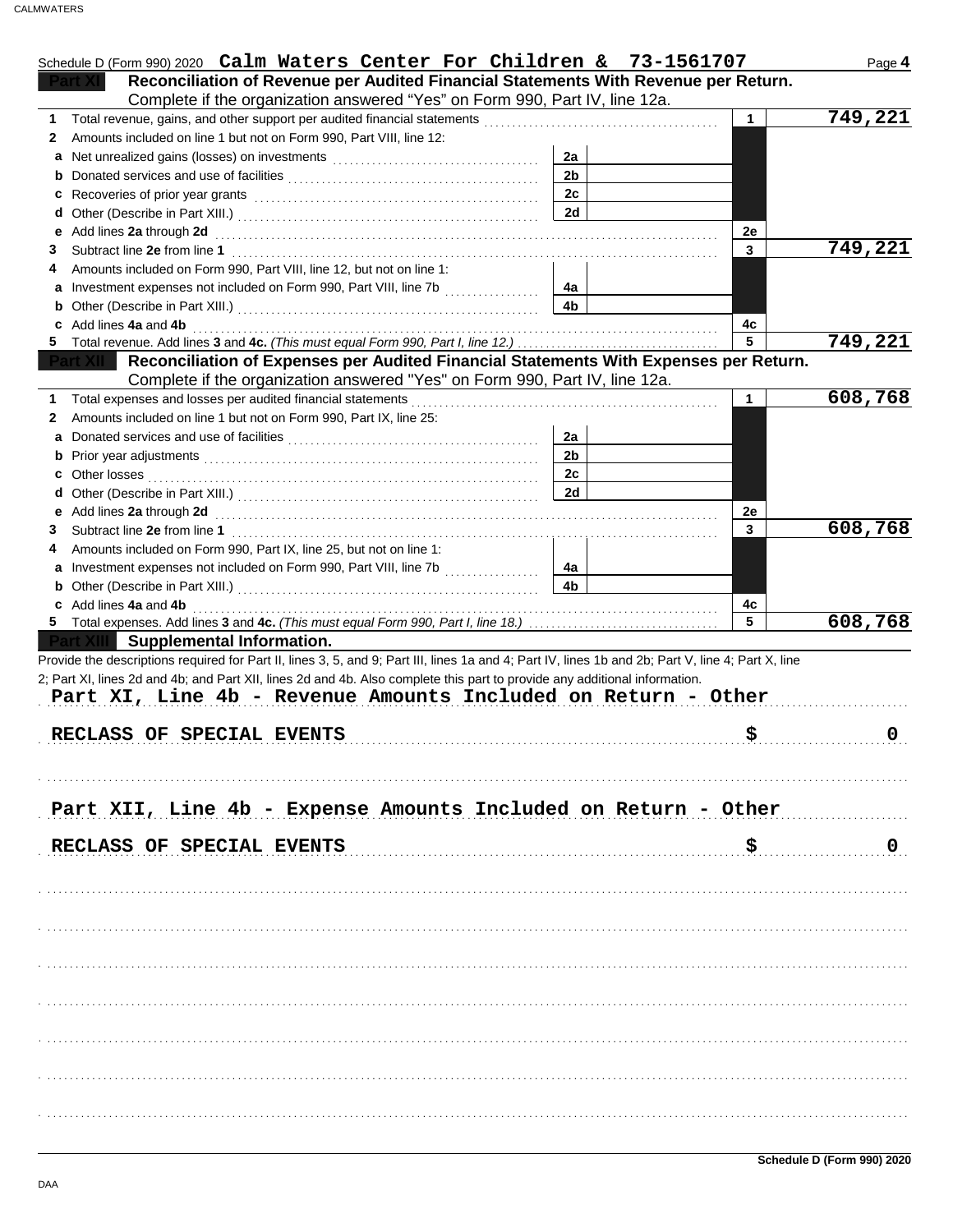|  |  |  |  | Schedule D (Form 990) 2020 Calm Waters Center For Children & 73-1561707<br>Supplemental Information (continued) | Page 5 |
|--|--|--|--|-----------------------------------------------------------------------------------------------------------------|--------|
|  |  |  |  |                                                                                                                 |        |
|  |  |  |  |                                                                                                                 |        |
|  |  |  |  |                                                                                                                 |        |
|  |  |  |  |                                                                                                                 |        |
|  |  |  |  |                                                                                                                 |        |
|  |  |  |  |                                                                                                                 |        |
|  |  |  |  |                                                                                                                 |        |
|  |  |  |  |                                                                                                                 |        |
|  |  |  |  |                                                                                                                 |        |
|  |  |  |  |                                                                                                                 |        |
|  |  |  |  |                                                                                                                 |        |
|  |  |  |  |                                                                                                                 |        |
|  |  |  |  |                                                                                                                 |        |
|  |  |  |  |                                                                                                                 |        |
|  |  |  |  |                                                                                                                 |        |
|  |  |  |  |                                                                                                                 |        |
|  |  |  |  |                                                                                                                 |        |
|  |  |  |  |                                                                                                                 |        |
|  |  |  |  |                                                                                                                 |        |
|  |  |  |  |                                                                                                                 |        |
|  |  |  |  |                                                                                                                 |        |
|  |  |  |  |                                                                                                                 |        |
|  |  |  |  |                                                                                                                 |        |
|  |  |  |  |                                                                                                                 |        |
|  |  |  |  |                                                                                                                 |        |
|  |  |  |  |                                                                                                                 |        |
|  |  |  |  |                                                                                                                 |        |
|  |  |  |  |                                                                                                                 |        |
|  |  |  |  |                                                                                                                 |        |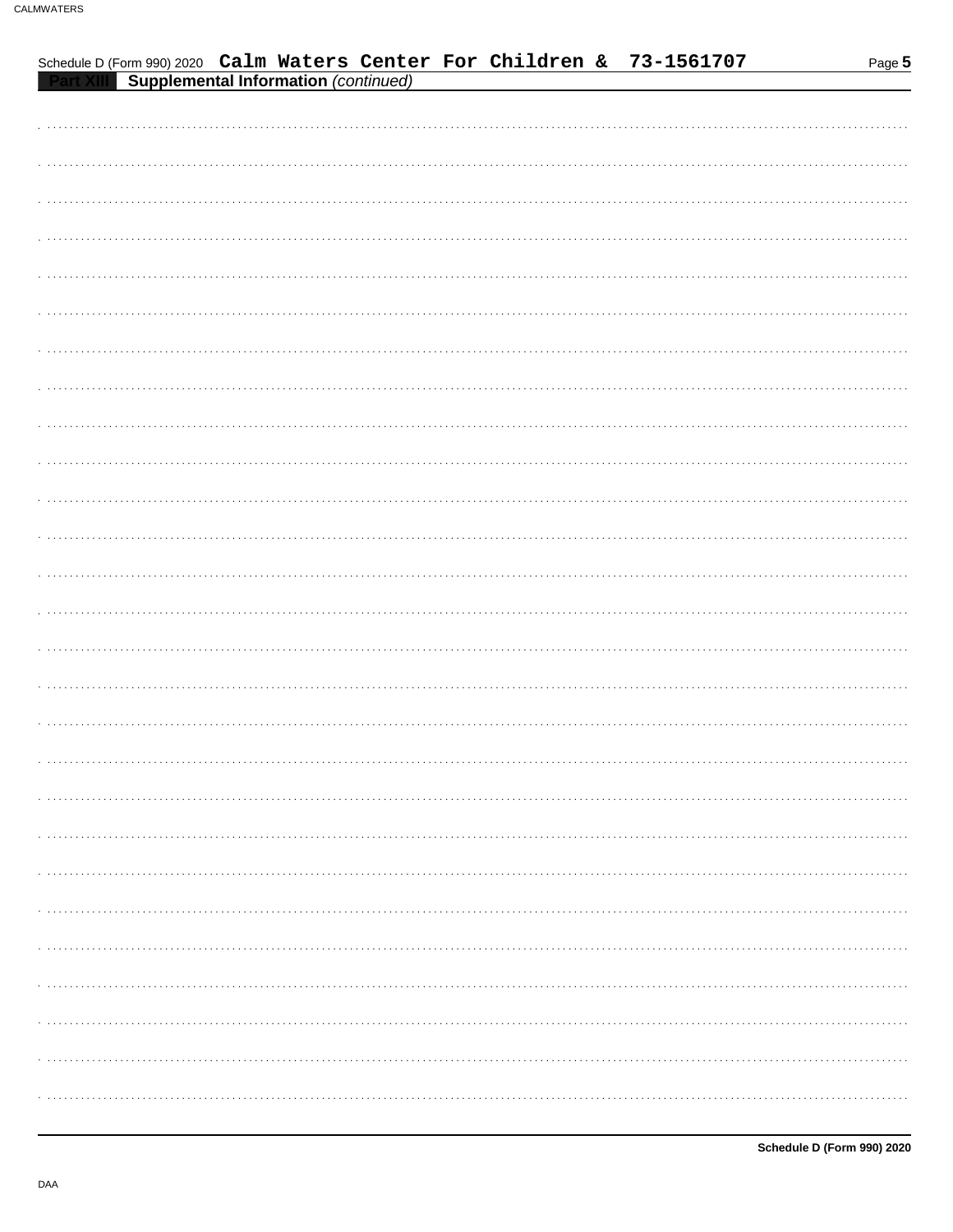| <b>SCHEDULE G</b><br><b>Supplemental Information Regarding Fundraising or Gaming Activities</b><br>Complete if the organization answered "Yes" on Form 990, Part IV, line 17, 18, or 19, or if the<br>(Form 990 or 990-EZ)<br>organization entered more than \$15,000 on Form 990-EZ, line 6a. |                                                                                                                                                                                                                                                                                                                                                                                   |                                    |                                                           |                 | OMB No. 1545-0047<br>2020                                              |                                                      |                                  |  |
|------------------------------------------------------------------------------------------------------------------------------------------------------------------------------------------------------------------------------------------------------------------------------------------------|-----------------------------------------------------------------------------------------------------------------------------------------------------------------------------------------------------------------------------------------------------------------------------------------------------------------------------------------------------------------------------------|------------------------------------|-----------------------------------------------------------|-----------------|------------------------------------------------------------------------|------------------------------------------------------|----------------------------------|--|
| Department of the Treasury<br>Internal Revenue Service                                                                                                                                                                                                                                         |                                                                                                                                                                                                                                                                                                                                                                                   | Attach to Form 990 or Form 990-EZ. |                                                           |                 | Go to www.irs.gov/Form990 for instructions and the latest information. |                                                      |                                  |  |
| Name of the organization                                                                                                                                                                                                                                                                       | Calm Waters Center For Children &                                                                                                                                                                                                                                                                                                                                                 |                                    |                                                           |                 |                                                                        | <b>Employer identification number</b>                |                                  |  |
|                                                                                                                                                                                                                                                                                                | Families, Inc.                                                                                                                                                                                                                                                                                                                                                                    |                                    |                                                           |                 |                                                                        | 73-1561707                                           |                                  |  |
|                                                                                                                                                                                                                                                                                                | Fundraising Activities. Complete if the organization answered "Yes" on Form 990, Part IV, line 17.<br>Form 990-EZ filers are not required to complete this part.                                                                                                                                                                                                                  |                                    |                                                           |                 |                                                                        |                                                      |                                  |  |
|                                                                                                                                                                                                                                                                                                | Indicate whether the organization raised funds through any of the following activities. Check all that apply.                                                                                                                                                                                                                                                                     |                                    |                                                           |                 |                                                                        |                                                      |                                  |  |
| Mail solicitations<br>a                                                                                                                                                                                                                                                                        |                                                                                                                                                                                                                                                                                                                                                                                   | e                                  |                                                           |                 | Solicitation of non-government grants                                  |                                                      |                                  |  |
| Internet and email solicitations<br>b                                                                                                                                                                                                                                                          |                                                                                                                                                                                                                                                                                                                                                                                   |                                    |                                                           |                 | Solicitation of government grants                                      |                                                      |                                  |  |
| Phone solicitations                                                                                                                                                                                                                                                                            |                                                                                                                                                                                                                                                                                                                                                                                   | Special fundraising events<br>q    |                                                           |                 |                                                                        |                                                      |                                  |  |
| In-person solicitations<br>d                                                                                                                                                                                                                                                                   |                                                                                                                                                                                                                                                                                                                                                                                   |                                    |                                                           |                 |                                                                        |                                                      |                                  |  |
|                                                                                                                                                                                                                                                                                                | 2a Did the organization have a written or oral agreement with any individual (including officers, directors, trustees,<br>or key employees listed in Form 990, Part VII) or entity in connection with professional fundraising services?<br>b If "Yes," list the 10 highest paid individuals or entities (fundraisers) pursuant to agreements under which the fundraiser is to be |                                    |                                                           |                 |                                                                        |                                                      | Yes<br>No                        |  |
| compensated at least \$5,000 by the organization.                                                                                                                                                                                                                                              |                                                                                                                                                                                                                                                                                                                                                                                   |                                    |                                                           | (iii) Did fund- |                                                                        | (v) Amount paid to                                   | (vi) Amount paid to              |  |
| (i) Name and address of individual<br>or entity (fundraiser)                                                                                                                                                                                                                                   |                                                                                                                                                                                                                                                                                                                                                                                   | (ii) Activity                      | raiser have<br>custody or<br>control of<br>contributions? |                 | (iv) Gross receipts<br>from activity                                   | (or retained by)<br>fundraiser listed in<br>col. (i) | (or retained by)<br>organization |  |
|                                                                                                                                                                                                                                                                                                |                                                                                                                                                                                                                                                                                                                                                                                   |                                    |                                                           | Yes No          |                                                                        |                                                      |                                  |  |
| 1                                                                                                                                                                                                                                                                                              |                                                                                                                                                                                                                                                                                                                                                                                   |                                    |                                                           |                 |                                                                        |                                                      |                                  |  |
| $\mathbf{2}$                                                                                                                                                                                                                                                                                   |                                                                                                                                                                                                                                                                                                                                                                                   |                                    |                                                           |                 |                                                                        |                                                      |                                  |  |
| 3                                                                                                                                                                                                                                                                                              |                                                                                                                                                                                                                                                                                                                                                                                   |                                    |                                                           |                 |                                                                        |                                                      |                                  |  |
|                                                                                                                                                                                                                                                                                                |                                                                                                                                                                                                                                                                                                                                                                                   |                                    |                                                           |                 |                                                                        |                                                      |                                  |  |
| 4                                                                                                                                                                                                                                                                                              |                                                                                                                                                                                                                                                                                                                                                                                   |                                    |                                                           |                 |                                                                        |                                                      |                                  |  |
| 5                                                                                                                                                                                                                                                                                              |                                                                                                                                                                                                                                                                                                                                                                                   |                                    |                                                           |                 |                                                                        |                                                      |                                  |  |
| 6                                                                                                                                                                                                                                                                                              |                                                                                                                                                                                                                                                                                                                                                                                   |                                    |                                                           |                 |                                                                        |                                                      |                                  |  |
|                                                                                                                                                                                                                                                                                                |                                                                                                                                                                                                                                                                                                                                                                                   |                                    |                                                           |                 |                                                                        |                                                      |                                  |  |
|                                                                                                                                                                                                                                                                                                |                                                                                                                                                                                                                                                                                                                                                                                   |                                    |                                                           |                 |                                                                        |                                                      |                                  |  |
|                                                                                                                                                                                                                                                                                                |                                                                                                                                                                                                                                                                                                                                                                                   |                                    |                                                           |                 |                                                                        |                                                      |                                  |  |
| 10                                                                                                                                                                                                                                                                                             |                                                                                                                                                                                                                                                                                                                                                                                   |                                    |                                                           |                 |                                                                        |                                                      |                                  |  |
| Total                                                                                                                                                                                                                                                                                          |                                                                                                                                                                                                                                                                                                                                                                                   |                                    |                                                           |                 |                                                                        |                                                      |                                  |  |
| List all states in which the organization is registered or licensed to solicit contributions or has been notified it is exempt from<br>registration or licensing.                                                                                                                              |                                                                                                                                                                                                                                                                                                                                                                                   |                                    |                                                           |                 |                                                                        |                                                      |                                  |  |
|                                                                                                                                                                                                                                                                                                |                                                                                                                                                                                                                                                                                                                                                                                   |                                    |                                                           |                 |                                                                        |                                                      |                                  |  |
|                                                                                                                                                                                                                                                                                                |                                                                                                                                                                                                                                                                                                                                                                                   |                                    |                                                           |                 |                                                                        |                                                      |                                  |  |
|                                                                                                                                                                                                                                                                                                |                                                                                                                                                                                                                                                                                                                                                                                   |                                    |                                                           |                 |                                                                        |                                                      |                                  |  |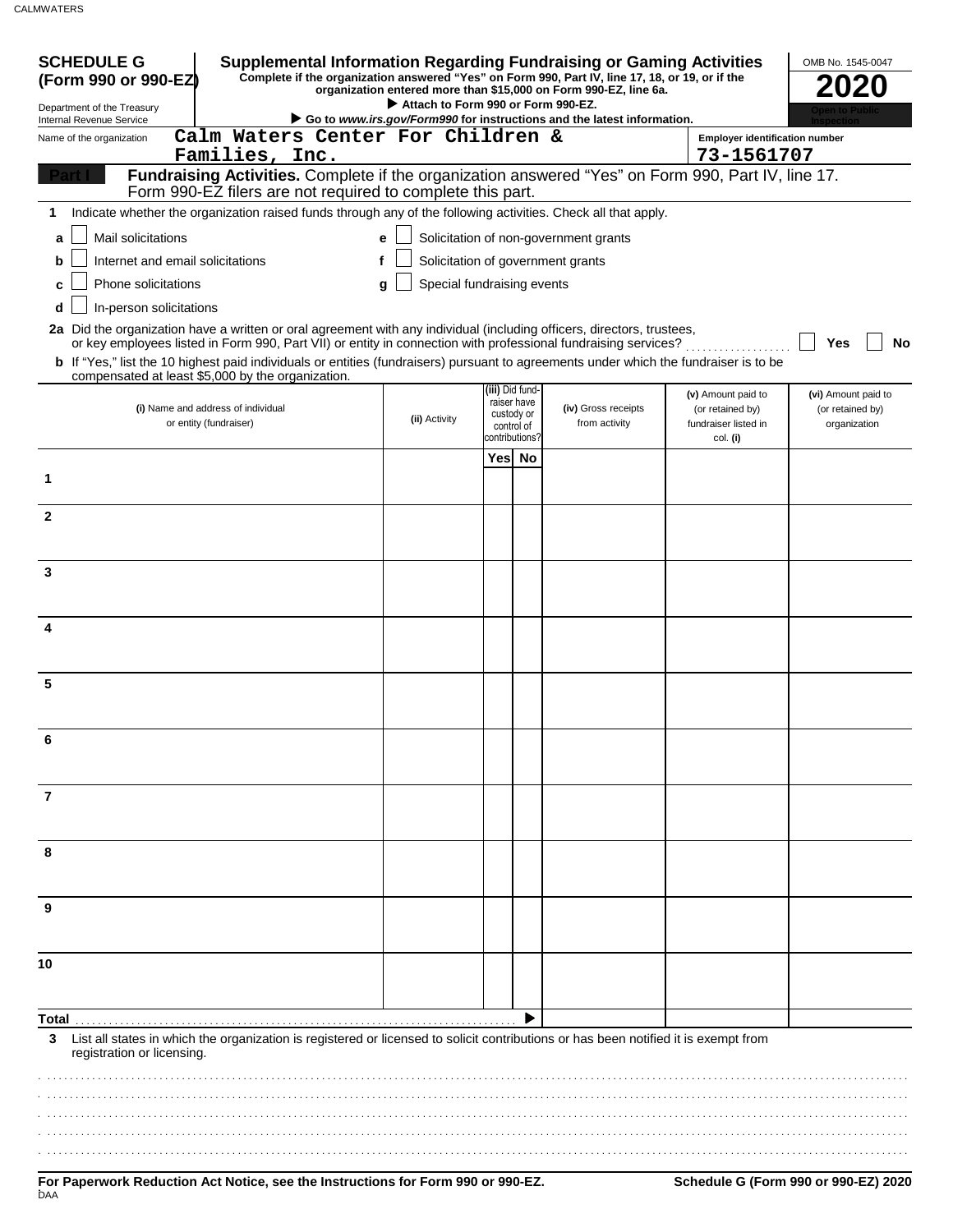|                        | Schedule G (Form 990 or 990-EZ) 2020                               | Fundraising Events. Complete if the organization answered "Yes" on Form 990, Part IV, line 18, or reported more<br>than \$15,000 of fundraising event contributions and gross income on Form 990-EZ, lines 1 and 6b. List events with | Calm Waters Center For Children & 73-1561707     |                                            | Page 2                                                |
|------------------------|--------------------------------------------------------------------|---------------------------------------------------------------------------------------------------------------------------------------------------------------------------------------------------------------------------------------|--------------------------------------------------|--------------------------------------------|-------------------------------------------------------|
|                        |                                                                    | gross receipts greater than \$5,000.<br>(a) Event $#1$<br>RIPPLES OF HOPE<br>(event type)                                                                                                                                             | (b) Event $#2$<br>(event type)                   | (c) Other events<br>None<br>(total number) | (d) Total events<br>(add col. (a) through<br>col. (c) |
| Revenue                | 1 Gross receipts                                                   | 28,663                                                                                                                                                                                                                                |                                                  |                                            | 28,663                                                |
|                        | 2 Less: Contributions<br>3 Gross income (line 1 minus<br>$line 2)$ | 28,663                                                                                                                                                                                                                                |                                                  |                                            | 28,663                                                |
|                        | 4 Cash prizes                                                      |                                                                                                                                                                                                                                       |                                                  |                                            |                                                       |
|                        | 5 Noncash prizes                                                   |                                                                                                                                                                                                                                       |                                                  |                                            |                                                       |
|                        | 6 Rent/facility costs                                              | 1,875                                                                                                                                                                                                                                 |                                                  |                                            | 1,875                                                 |
| <b>Direct Expenses</b> | 7 Food and beverages                                               | 162                                                                                                                                                                                                                                   |                                                  |                                            | 162                                                   |
|                        | 8 Entertainment                                                    |                                                                                                                                                                                                                                       |                                                  |                                            |                                                       |
|                        | 9 Other direct expenses                                            | 5,440                                                                                                                                                                                                                                 |                                                  |                                            | 5,440                                                 |
|                        |                                                                    | 10 Direct expense summary. Add lines 4 through 9 in column (d)<br>10 Direct expense summary. Add lines 4 through 9 in column (d)                                                                                                      |                                                  |                                            | $\frac{7,477}{-7,477}$                                |
| Revenue                |                                                                    | \$15,000 on Form 990-EZ, line 6a.<br>(a) Bingo                                                                                                                                                                                        | (b) Pull tabs/instant<br>bingo/progressive bingo | (c) Other gaming                           | (d) Total gaming (add<br>col. (a) through col. (c))   |
|                        | 1 Gross revenue                                                    |                                                                                                                                                                                                                                       |                                                  |                                            |                                                       |
| 3                      | 2 Cash prizes                                                      |                                                                                                                                                                                                                                       |                                                  |                                            |                                                       |
| Direct Expens          | 3 Noncash prizes                                                   |                                                                                                                                                                                                                                       |                                                  |                                            |                                                       |
|                        | 4 Rent/facility costs                                              |                                                                                                                                                                                                                                       |                                                  |                                            |                                                       |
|                        | 5 Other direct expenses                                            | <b>Yes Martin Property</b><br>%                                                                                                                                                                                                       | %<br>Yes <i></i>                                 | %<br>Yes <b>Market</b>                     |                                                       |
|                        | 6 Volunteer labor                                                  | No                                                                                                                                                                                                                                    | No                                               | No                                         |                                                       |
|                        |                                                                    |                                                                                                                                                                                                                                       |                                                  |                                            |                                                       |
| 9                      | <b>b</b> If "No," explain:                                         |                                                                                                                                                                                                                                       |                                                  |                                            | Yes<br>No<br>Yes<br>No                                |
|                        | <b>b</b> If "Yes," explain:                                        |                                                                                                                                                                                                                                       |                                                  |                                            |                                                       |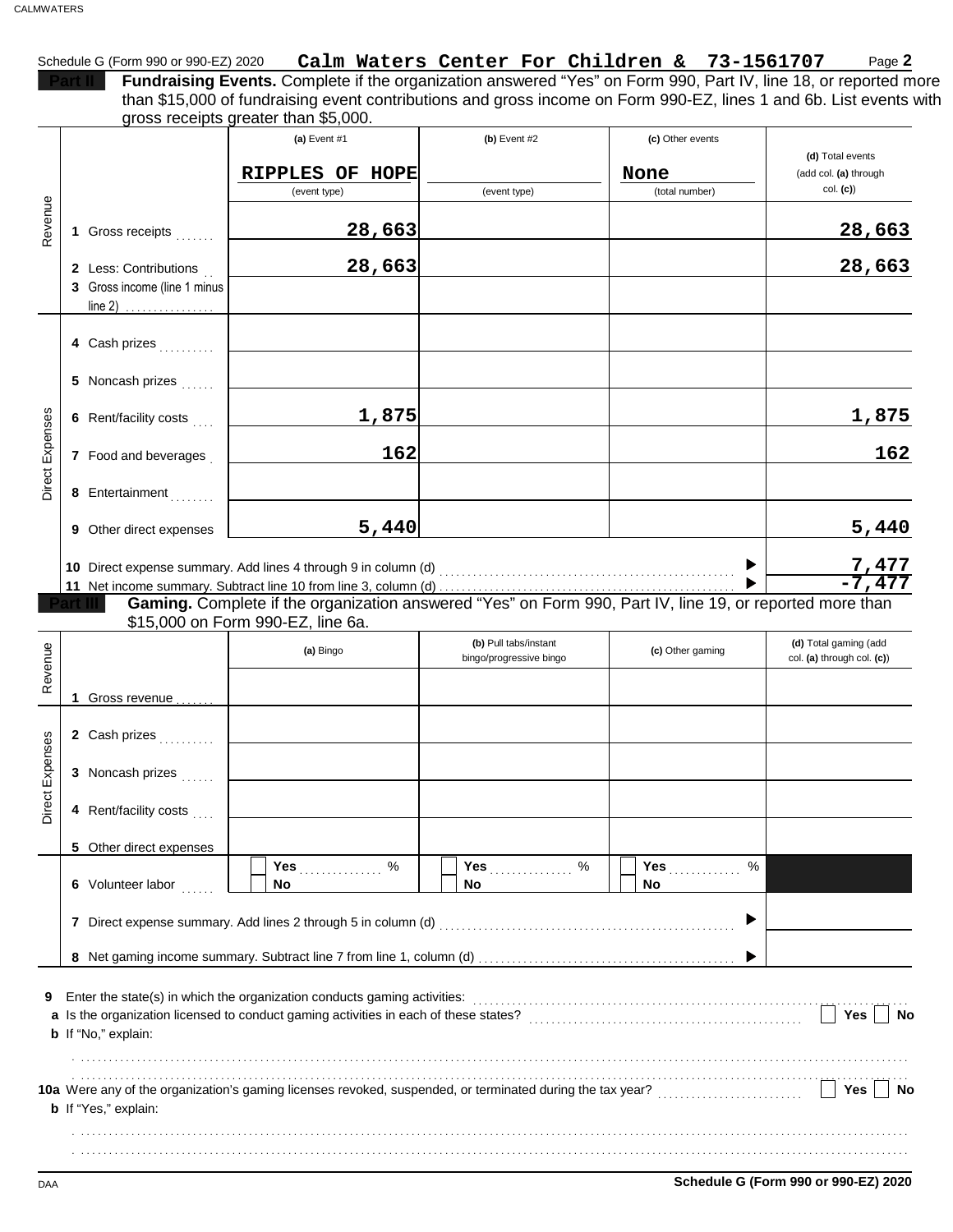|    | Calm Waters Center For Children & 73-1561707<br>Schedule G (Form 990 or 990-EZ) 2020                                                                                                                                                                                                                        |                 | Page 3           |
|----|-------------------------------------------------------------------------------------------------------------------------------------------------------------------------------------------------------------------------------------------------------------------------------------------------------------|-----------------|------------------|
| 11 |                                                                                                                                                                                                                                                                                                             |                 | Yes<br>No        |
| 12 | Is the organization a grantor, beneficiary or trustee of a trust, or a member of a partnership or other entity                                                                                                                                                                                              |                 |                  |
|    |                                                                                                                                                                                                                                                                                                             |                 | <b>Yes</b><br>No |
| 13 | Indicate the percentage of gaming activity conducted in:                                                                                                                                                                                                                                                    |                 |                  |
| a  | The organization's facility [1, 2003] The organization's facility [1, 2004] The organization's facility [1, 2004] The organization's facility [1, 2004] The organization's facility [1, 2004] The organization of the organiza                                                                              | 13a             | %                |
| b  | An outside facility <b>contained a set of a set of a set of a set of a set of a set of a set of a set of a set of a</b>                                                                                                                                                                                     | 13 <sub>b</sub> | $\%$             |
| 14 | Enter the name and address of the person who prepares the organization's gaming/special events books and                                                                                                                                                                                                    |                 |                  |
|    | records:                                                                                                                                                                                                                                                                                                    |                 |                  |
|    |                                                                                                                                                                                                                                                                                                             |                 |                  |
|    |                                                                                                                                                                                                                                                                                                             |                 |                  |
|    | Address $\blacktriangleright$                                                                                                                                                                                                                                                                               |                 |                  |
|    |                                                                                                                                                                                                                                                                                                             |                 |                  |
|    | 15a Does the organization have a contract with a third party from whom the organization receives gaming                                                                                                                                                                                                     |                 |                  |
|    |                                                                                                                                                                                                                                                                                                             |                 | Yes<br>No        |
|    |                                                                                                                                                                                                                                                                                                             |                 |                  |
|    |                                                                                                                                                                                                                                                                                                             |                 |                  |
| c  | If "Yes," enter name and address of the third party:                                                                                                                                                                                                                                                        |                 |                  |
|    |                                                                                                                                                                                                                                                                                                             |                 |                  |
|    | Name $\blacktriangleright$ [1] $\ldots$ [1] $\ldots$ [1] $\ldots$ [1] $\ldots$ [1] $\ldots$ [1] $\ldots$ [1] $\ldots$ [1] $\ldots$ [1] $\ldots$ [1] $\ldots$ [1] $\ldots$ [1] $\ldots$ [1] $\ldots$ [1] $\ldots$ [1] $\ldots$ [1] $\ldots$ [1] $\ldots$ [1] $\ldots$ [1] $\ldots$ [1] $\ldots$ [1] $\ldots$ |                 |                  |
|    |                                                                                                                                                                                                                                                                                                             |                 |                  |
|    | Address $\blacktriangleright$                                                                                                                                                                                                                                                                               |                 |                  |
|    |                                                                                                                                                                                                                                                                                                             |                 |                  |
| 16 | Gaming manager information:                                                                                                                                                                                                                                                                                 |                 |                  |
|    |                                                                                                                                                                                                                                                                                                             |                 |                  |
|    |                                                                                                                                                                                                                                                                                                             |                 |                  |
|    |                                                                                                                                                                                                                                                                                                             |                 |                  |
|    |                                                                                                                                                                                                                                                                                                             |                 |                  |
|    |                                                                                                                                                                                                                                                                                                             |                 |                  |
|    |                                                                                                                                                                                                                                                                                                             |                 |                  |
|    | Director/officer<br>Employee<br>Independent contractor                                                                                                                                                                                                                                                      |                 |                  |
|    |                                                                                                                                                                                                                                                                                                             |                 |                  |
| 17 | Mandatory distributions:                                                                                                                                                                                                                                                                                    |                 |                  |
| a  | Is the organization required under state law to make charitable distributions from the gaming proceeds to                                                                                                                                                                                                   |                 |                  |
|    |                                                                                                                                                                                                                                                                                                             |                 | Yes<br>No        |
| b  | Enter the amount of distributions required under state law to be distributed to other exempt organizations or                                                                                                                                                                                               |                 |                  |
|    | spent in the organization's own exempt activities during the tax year $\triangleright$ \$                                                                                                                                                                                                                   |                 |                  |
|    | Supplemental Information. Provide the explanations required by Part I, line 2b, columns (iii) and (v); and<br>Part III, lines 9, 9b, 10b, 15b, 15c, 16, and 17b, as applicable. Also provide any additional information.                                                                                    |                 |                  |
|    | See instructions.                                                                                                                                                                                                                                                                                           |                 |                  |
|    |                                                                                                                                                                                                                                                                                                             |                 |                  |
|    |                                                                                                                                                                                                                                                                                                             |                 |                  |
|    |                                                                                                                                                                                                                                                                                                             |                 |                  |
|    |                                                                                                                                                                                                                                                                                                             |                 |                  |
|    |                                                                                                                                                                                                                                                                                                             |                 |                  |
|    |                                                                                                                                                                                                                                                                                                             |                 |                  |
|    |                                                                                                                                                                                                                                                                                                             |                 |                  |
|    |                                                                                                                                                                                                                                                                                                             |                 |                  |
|    |                                                                                                                                                                                                                                                                                                             |                 |                  |
|    |                                                                                                                                                                                                                                                                                                             |                 |                  |
|    |                                                                                                                                                                                                                                                                                                             |                 |                  |
|    |                                                                                                                                                                                                                                                                                                             |                 |                  |
|    |                                                                                                                                                                                                                                                                                                             |                 |                  |